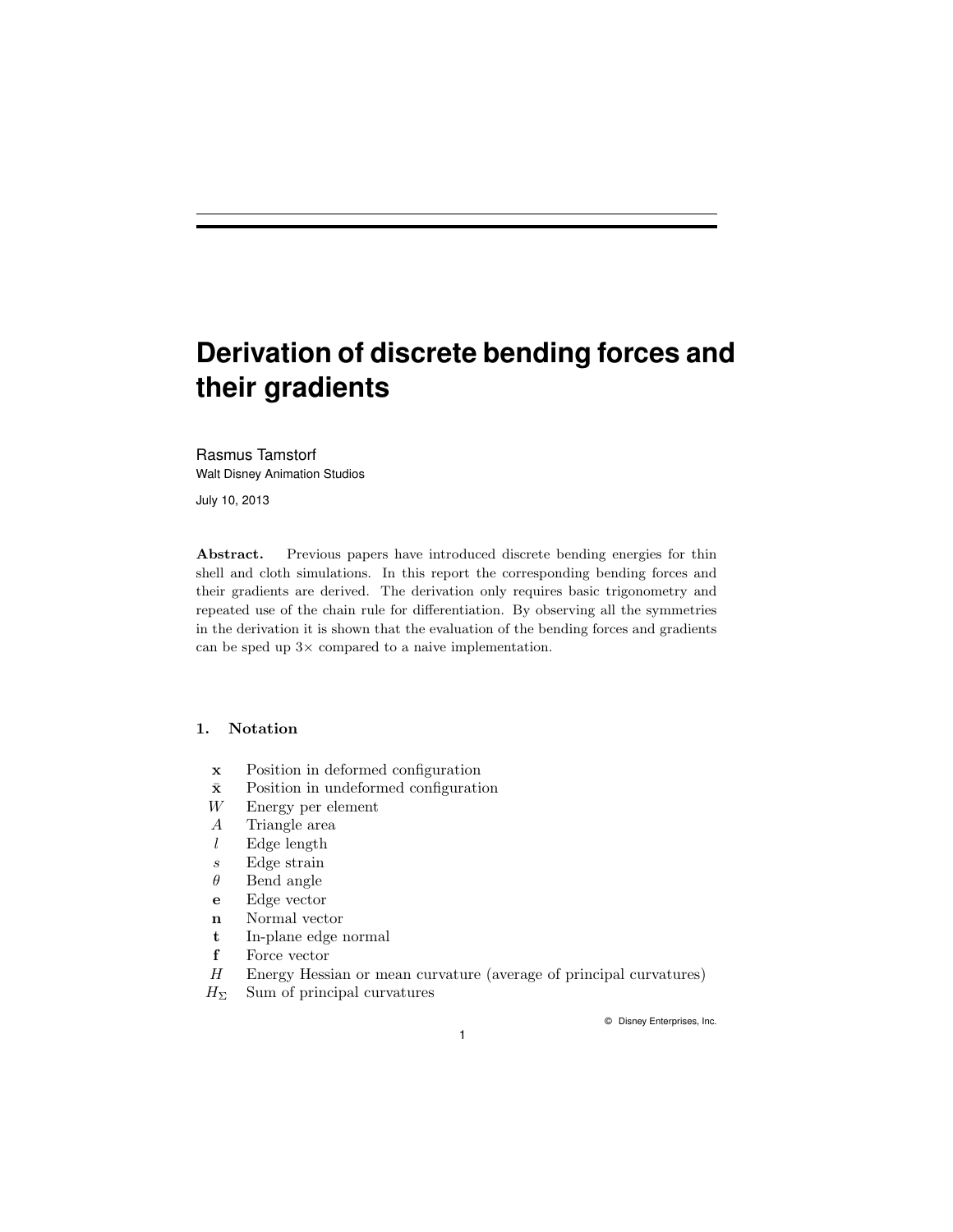| $\overline{a}$ | Scalar                                       | Lower case, latin       |
|----------------|----------------------------------------------|-------------------------|
| $\mathbf{x}$   | Vector                                       | Lower case, bold, latin |
|                | $\hat{\mathbf{x}}$ Normalized vector         | Hat over vector         |
|                | $\bar{x}$ Undeformed vector (material space) | Bar over vector         |
| $\dot{x}$      | Time derivative of vector                    | Dot over vector         |
|                | M Matrix (second order tensor)               | Upper case, latin       |
|                |                                              |                         |

#### 2. Discrete shells

The bending energy for a smooth thin shell can be written as a function of the change in mean curvature squared. In [Grinspun et al. 03] it is shown how this can be discretized and expressed in terms of the dihedral angle between adjacent triangles in a mesh. We shall use the resulting expression as the foundation for our derivations here. In particular, we use the following bending energy :

$$
E_b(\mathbf{x}) = k_b \frac{3 \|\bar{\mathbf{e}}_0\|^2}{\bar{A}} (\theta - \bar{\theta})^2
$$
 (1)

In this equation  $k_b$  is the bend stiffness,  $\mathbf{e}_0$  is the edge along a hinge,  $\theta$  is the bend angle for the hinge, and  $\bar{\theta}$  denotes the same angle in the undeformed configuration. The bend angle is the angle between the normals of the two triangles incident to the hinge which is the same as the complement of the dihedral angle for the hinge. The bend angle is zero for a flat material.

In the following sections we let  $\mathbf{x} = (\mathbf{x}_0^T, \mathbf{x}_1^T, \mathbf{x}_2^T, \mathbf{x}_3^T)^T$  be the four vertices of the two triangles stacked together into a single vector. This is all illustrated in figure 1 and 2 which are similar to those in the appendix of [Wardetzky et al. 07]. One of the modifications that should be noted is that we follow the original notation from [Bridson et al. 03] and [Grinspun et al. 03] and use  $\theta$ to denote the bend angle whereas [Wardetzky et al. 07] uses  $\theta$  to denote the dihedral angle.



Figure 1. Vertices, edges, normals and angles around the edge shared by two triangles.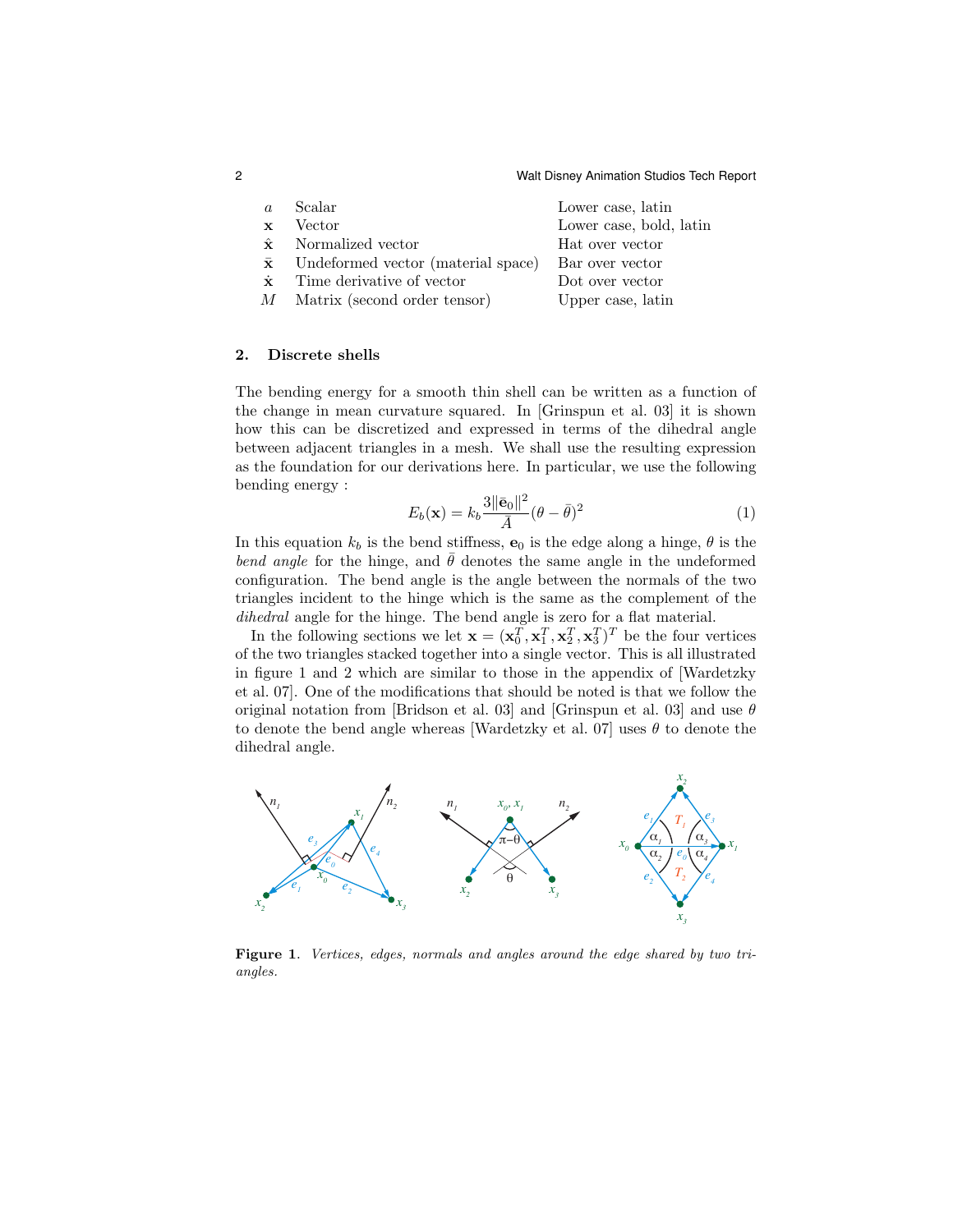Tamstorf: Derivation of discrete bending forces and their gradients 3



Figure 2. Inplane edge normals and the associated altitudes from one edge to the opposing vertex.

The derivation of the above energy contains a couple of subtle details which we shall briefly clarify. First, it should be noted that mean curvature is sometimes defined as the *sum* of the principal curvatures and sometimes as the *average* of the principal curvatures. We will use  $H_{\Sigma}$  to denote the sum and simply  $H$  to denote the average.

With this notation, we note that the appendix of [Grinspun et al. 03] refers to a result by [Cohen-Steiner and Morvan 03] to assert that :

$$
\int_{\mathcal{T}} \bar{H}_{\Sigma} d\bar{A} = \bar{\theta} \|\bar{\mathbf{e}}_0\| \tag{2}
$$

where and  $\mathcal T$  is the diamond region associated with a hinge. By "a similar argument" they state that :

$$
\int_{\mathcal{T}} \Delta H_\Sigma d\bar{A} = (\theta - \bar{\theta}) \|\bar{\mathbf{e}}_0\|
$$

What is important to note here, is that [Cohen-Steiner and Morvan 03] uses  $H_{\Sigma}$  as their mean curvature. When averaged across the two triangles this gives an approximation for the pointwise difference in  $H_{\Sigma}$ . If  $\bar{A} = \overline{A}_1 + \overline{A}_2$ is the area of the two triangles incident to the hinge in the rest configuration then the area associated with the hinge is a third of that, so the estimate for the pointwise difference becomes :

$$
\Delta H_{\Sigma} \approx \frac{3}{\bar{A}} \int \Delta H_{\Sigma} d\bar{A} = 3(\theta - \bar{\theta}) ||\bar{\mathbf{e}}_0|| / \bar{A}
$$

In [Grinspun et al. 03] it is in effect argued that for sufficiently small triangles, the mean curvature difference can be assumed to be constant across the triangle. As a consequence it follows that the average of the square of the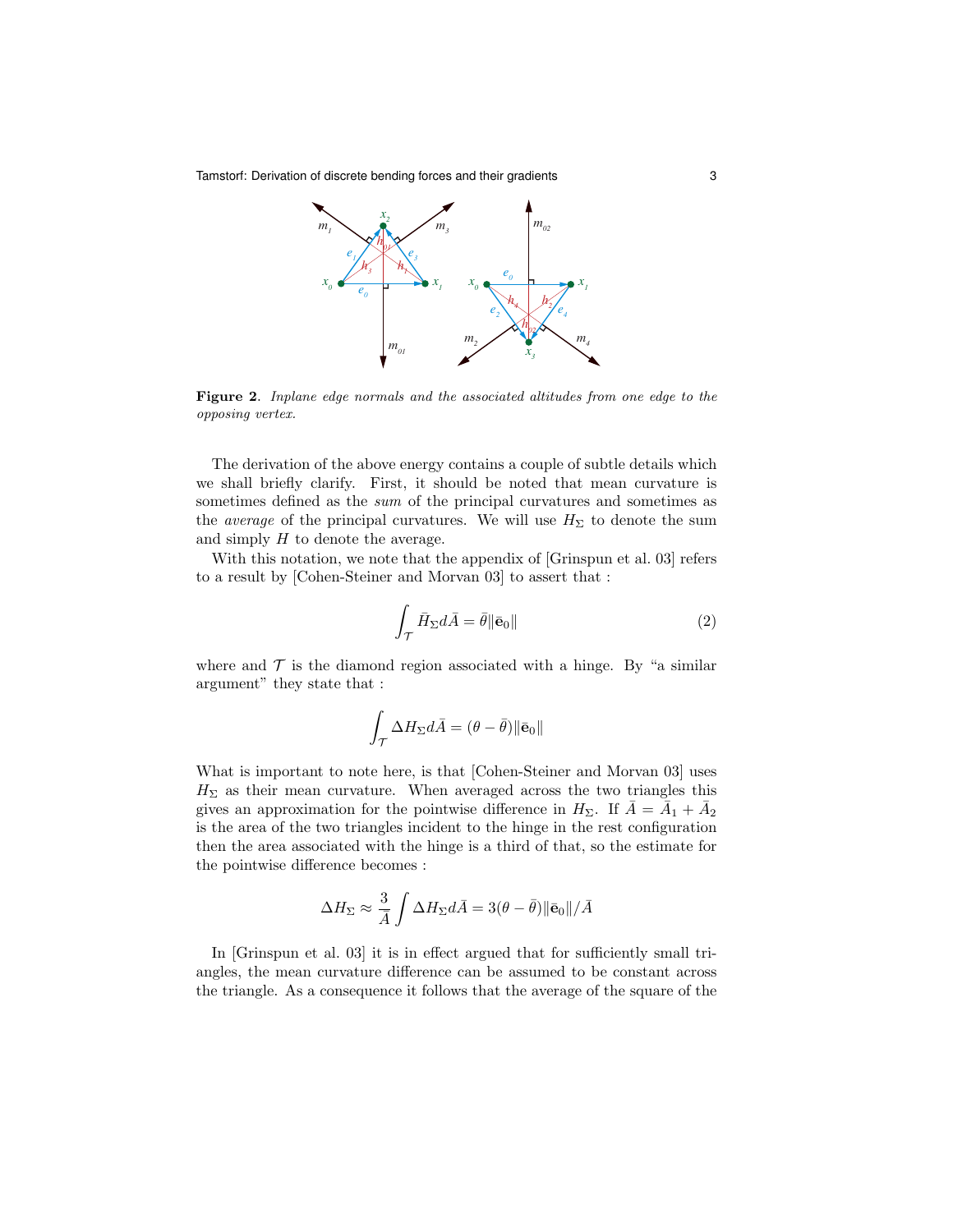difference is the same as the square of the average difference. I.e.

$$
\left(\int \Delta H_{\Sigma} dA\right)^2 \approx \int (\Delta H_{\Sigma})^2 dA
$$

This is obviously only true for infinitely small triangles (i.e. pointwise), while it becomes an approximation for finite size triangles. However, assuming that this approximation is valid, we get the following pointwise estimate :

$$
(\Delta H_{\Sigma})^2 = 9(\theta - \bar{\theta})^2 \|\bar{\mathbf{e}}_0\|^2 / \bar{A}^2.
$$
 (3)

When integrated across the support region of the hinge (of area  $\overline{A/3}$ ), this gives a contribution to the energy of

$$
\int (\Delta H_{\Sigma})^2 d\bar{A} = 3(\theta - \bar{\theta})^2 ||\bar{\mathbf{e}}_0||^2 / \bar{A}.
$$
 (4)

In the main body of [Grinspun et al. 03] this expression is used as a discretization of

$$
\int (\Delta H_{\Sigma})^2 d\bar{A} = \int_{\bar{\Omega}} (H_{\Sigma} \circ \phi - \bar{H}_{\Sigma})^2 d\bar{A} = \int_{\bar{\Omega}} 4(H \circ \phi - \bar{H})^2 d\bar{A}
$$

where  $\phi$  is the deformation function. Note that although the paper only ever uses  $H$  to denote mean curvature, it is using it to refer to the *average* of the principal curvatures in the main body, but the sum of the principal curvatures in the appendix.

As a simple test for an implementation, one might consider computing the integrated mean curvature over a sphere. For a sphere we have  $H = -1/r$ where r is the radius and thus  $H_{\Sigma} = -2/r$ . Assuming a flat rest configuration it follows that  $(\Delta H_{\Sigma})^2 = 4/r^2$ , and since the area of a sphere is  $4\pi r^2$  we get :

$$
\int (\Delta H_\Sigma)^2 d\bar{A} = 16\pi
$$

Since the resulting energy is constant (and independent of radius) it also follows that there should be no net force. Both of these facts can be checked in an implementation.

We may choose to use different formulations for the discrete curvature by modifying Equation (2). In that case, the discrete energy becomes :

$$
E_b(\mathbf{x}) = k_b \frac{3 \|\bar{\mathbf{e}}_0\|^2}{\bar{A}} (\varphi(\theta) - \varphi(\bar{\theta}))^2
$$
 (5)

where  $\varphi(\cdot)$  is a discrete curvature measure corresponding to  $H_{\Sigma}$ . One such measure that we shall consider is :

$$
\varphi(\theta) = 2 \tan\left(\frac{\theta}{2}\right) \tag{6}
$$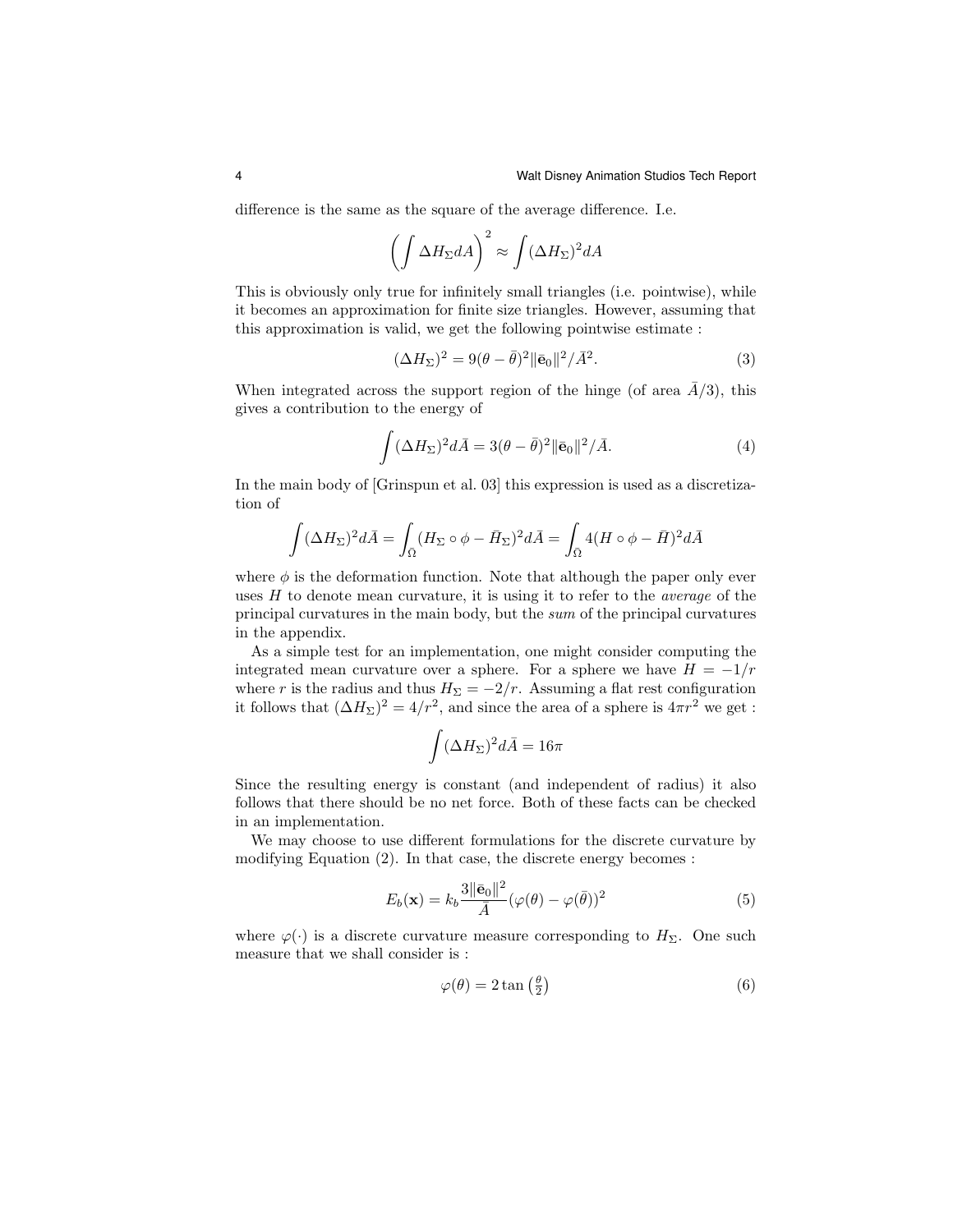We generally don't allow material to go through itself, so we expect that  $\theta \in [-\pi, \pi]$  and similarly for  $\bar{\theta}$ . As a consequence  $\theta - \bar{\theta}$  need not be in  $[-\pi; \pi]$ , but may in fact be in any subinterval of  $[-2\pi; 2\pi]$  of length  $2\pi$ . It is therefore important to note that the energy is based on  $\varphi(\theta) - \varphi(\bar{\theta})$  rather than  $\varphi(\theta - \bar{\theta})$  (this is consistent with [Gingold et al. 04]). If we were to use  $\varphi(\theta - \bar{\theta})$  then the energy would contain discontinuities when using the discrete curvature measure given in Equation (6). Several papers do use  $\varphi(\theta - \bar{\theta})$ , and for small (infinitesimal) bend-angles all of these methods are equivalent (the curvature approaches zero as the bend-angles approaches zero). However, for large (finite) bend-angles the distinction becomes important.

In order to be able to determine which way a shell is bending, the bendangle,  $\theta$ , has to be computed as a signed quantity. If the rest-angle is zero (i.e., when we consider a thin plate), then the sign doesn't matter because all the discrete mean curvature estimates are odd functions such that  $H(-\theta) =$  $-H(\theta)$ . Since the bending energy is a function of the square of the mean curvature, the actual sign therefore doesn't matter in this case. However, for thin shells where the rest-angle is non-zero, the sign must be computed in a consistent manner. We use the same (arbitrary) convention as in [Bridson et al. 03] and let  $\theta$  have the same sign as  $(\mathbf{n}_1 \times \mathbf{n}_2) \cdot \mathbf{e}_0 = \det[\mathbf{n}_1, \mathbf{n}_2, \mathbf{e}_0]$ . This means that  $\theta$  is positive if the two normals are pointing away from each other, i.e., if the shape is convex, which is also consistent with [Cohen-Steiner and Morvan 03].



**Figure 3.** Simple construction to compute the trigonometric functions for  $\frac{\theta}{2}$  based on one of the right angled triangles. Note that each of the hypotenuses have unit length.

To compute the various trigonometric functions for  $\frac{\theta}{2}$  for  $\theta \in [0; \pi]$  we see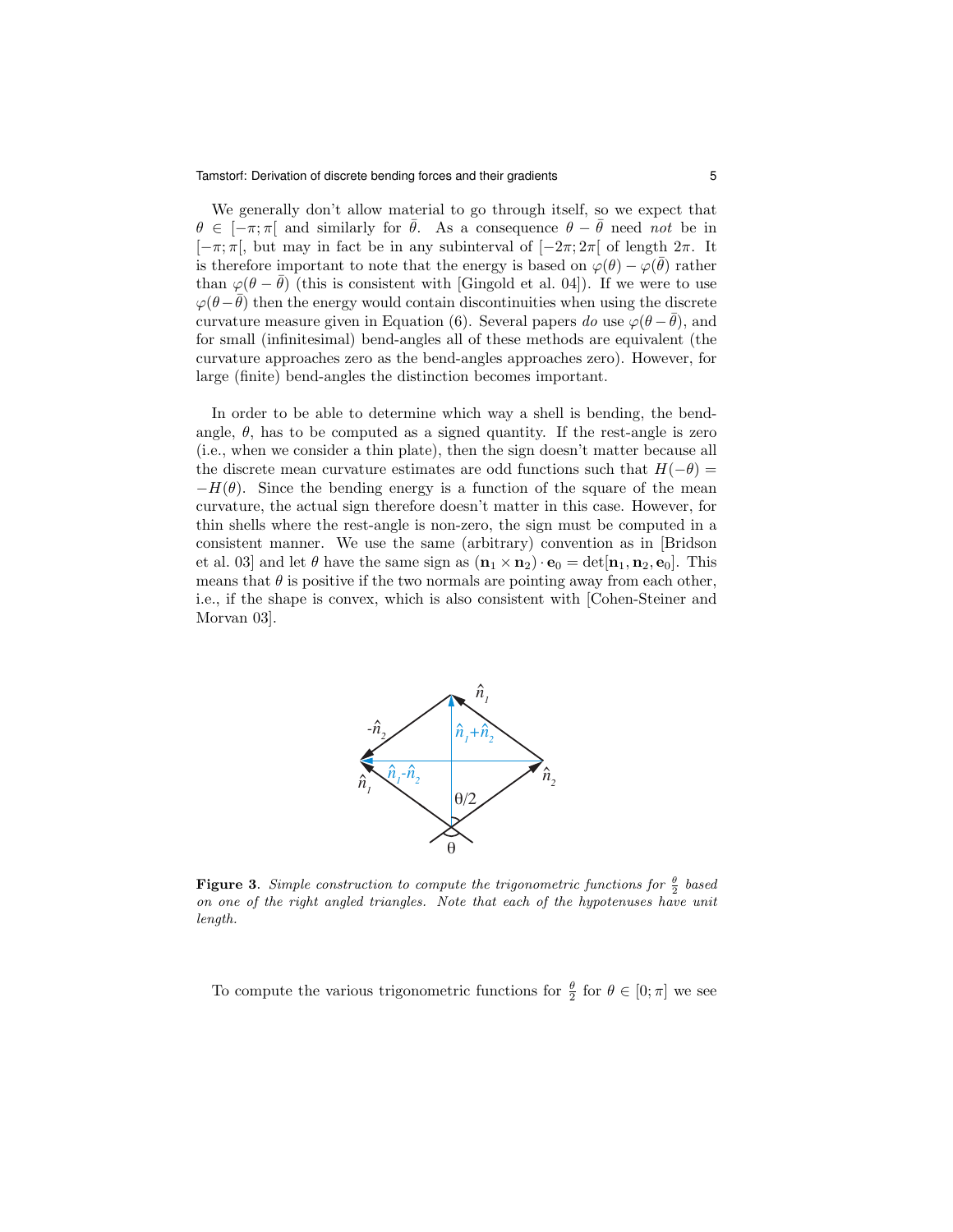from figure 3 that :

$$
\sin\left(\frac{\theta}{2}\right) = \frac{\|\hat{\mathbf{n}}_1 - \hat{\mathbf{n}}_2\|}{2} \tag{7}
$$

$$
\cos\left(\frac{\theta}{2}\right) = \frac{\|\hat{\mathbf{n}}_1 + \hat{\mathbf{n}}_2\|}{2} \tag{8}
$$

$$
\tan\left(\frac{\theta}{2}\right) = \frac{\|\hat{\mathbf{n}}_1 - \hat{\mathbf{n}}_2\|}{\|\hat{\mathbf{n}}_1 + \hat{\mathbf{n}}_2\|}\tag{9}
$$

For values of  $\theta$  outside the specified interval the usual identities for trigonometric functions can be used, which means that the expressions for sin and tan simply have to be multiplied by the sign of  $\theta$ . We note that for  $\theta = 0$ the sign function is not well defined, but the numerator for both  $\sin\left(\frac{\theta}{2}\right)$  and  $\tan\left(\frac{\theta}{2}\right)$  is zero. Hence the sign function can be defined arbitrarily in this situation as long as it is finite.

In order to determine the proper value for the bending stiffness,  $k_b$ , we note that while the expressions here are used for general shells, the model must be consistent with a plate model given a flat rest state. According to [Audoly and Pomeau 10, Eq. 6.95b], the bending energy for a plate undergoing small deformations is :

$$
E_b = \frac{D}{2} \int (\Delta w)^2 dA
$$

where D is the *flexural rigidity*,  $\Delta$  is used to denote the Laplace operator and  $w$  is the height field of displacements across the plate. The Laplacian of a height field, w, gives the first order approximation of the sum of the principal curvatures, so effectively this states that :

$$
E_b \approx \frac{D}{2} \int (H_\Sigma)^2 dA
$$

By writing the flexural rigidity in terms of Young's modulus,  $Y$ , Poisson's ratio,  $\nu$ , and the thickness of the plate or shell,  $h$ , it follows that :

$$
k_b = \frac{D}{2} = \frac{Yh^3}{24(1 - \nu^2)}.
$$

## 3. Vector gradients

Let  $\mathbf{x} \in \mathbb{R}^n$  be a point in the configuration space. For the purposes of the following, *n* is typically 12 as it contains the coordinates of the 4 vertices in  $\mathbb{R}^3$ which make up the stencil of a hinge. Also, let  $\mathbf{u}(\mathbf{x})$  and  $\mathbf{v}(\mathbf{x}) \in \mathbb{R}^m$  be vector valued functions which depend on the configuration. Typically  $m$  will be 3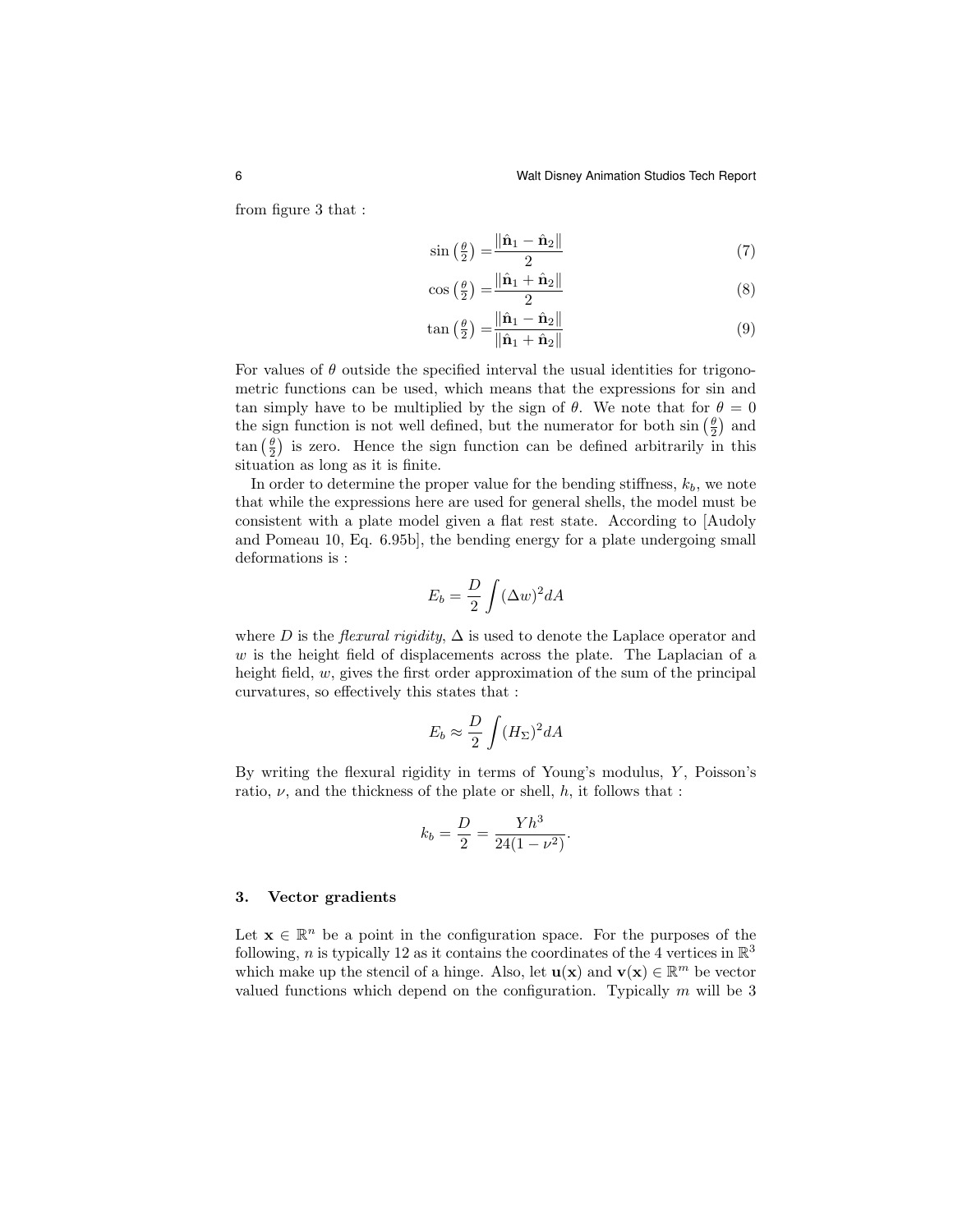as we compute normal and edge vectors as functions of the underlying configuration. Vectors are assumed to be column vectors such that the gradient,  $\nabla = \left[\frac{\partial}{\partial x_1}, \ldots, \frac{\partial}{\partial x_n}\right]$ , becomes a row vector.

In the following we will build a library of gradients of functions of vectors along with some intuition about how to interpret them. First consider the gradient of  $||\mathbf{x}||^2$  which is a scalar valued function of **x** :

$$
\nabla ||\mathbf{x}||^2 = \nabla \sum_{i=0}^n x_i^2 = 2\mathbf{x}^T
$$

The gradient of the norm itself then follows by using the chain-rule for a scalar function

$$
\nabla \|\mathbf{x}\| = \nabla \sqrt{\|\mathbf{x}\|^2} = \frac{1}{2\sqrt{\|\mathbf{x}\|^2}} \nabla \|\mathbf{x}\|^2 = \frac{\mathbf{x}^T}{\|\mathbf{x}\|} = \hat{\mathbf{x}}^T
$$

Here we use a hat to denote the normalized vector. The interpretation of this is simply that the largest change in the norm of  $x$  is obtained by moving along the vector x itself.

Let us now consider the gradient of  $\mathbf{u}(\mathbf{x})$ . Since  $\mathbf{u}$  is a vector, it follows that  $\nabla$ **u** is a matrix where each row is the gradient of the corresponding component of u. This is also known as the Jacobian, but we will not make the distinction and simply refer to it as the gradient of u. Using this notation, the chain-rule for a function,  $f(\mathbf{u}(\mathbf{x}))$ , states that

$$
\nabla_x f = \nabla_u f \nabla_x \mathbf{u}
$$

Similarly for a scalar-valued function,  $f$ , the multivariate product rule for  $f(\mathbf{x})\mathbf{u}(\mathbf{x})$  can be written as

$$
\nabla(f\mathbf{u}) = f\nabla\mathbf{u} + \mathbf{u}\nabla f
$$

It should be noted that the order in each of the two products is important since the matrix product is not commutative. By applying the chain-rule we can now easily extend the result above :

$$
\nabla \|\mathbf{u}\| = \hat{\mathbf{u}}^T \nabla \mathbf{u}
$$

and it follows that :

$$
\nabla \left( \frac{1}{\|\mathbf{u}\|} \right) = \frac{-1}{\|\mathbf{u}\|^2} \nabla \|\mathbf{u}\| = -\frac{\hat{\mathbf{u}}^T \nabla \mathbf{u}}{\|\mathbf{u}\|^2}
$$

Based on the product-rule we also see that

$$
\nabla \hat{\mathbf{u}} = \nabla \left( \frac{\mathbf{u}}{\|\mathbf{u}\|} \right) = \mathbf{u} \nabla \left( \frac{1}{\|\mathbf{u}\|} \right) + \frac{1}{\|\mathbf{u}\|} \nabla \mathbf{u} = -\mathbf{u} \frac{\hat{\mathbf{u}}^T \nabla \mathbf{u}}{\|\mathbf{u}\|^2} + \frac{\nabla \mathbf{u}}{\|\mathbf{u}\|}
$$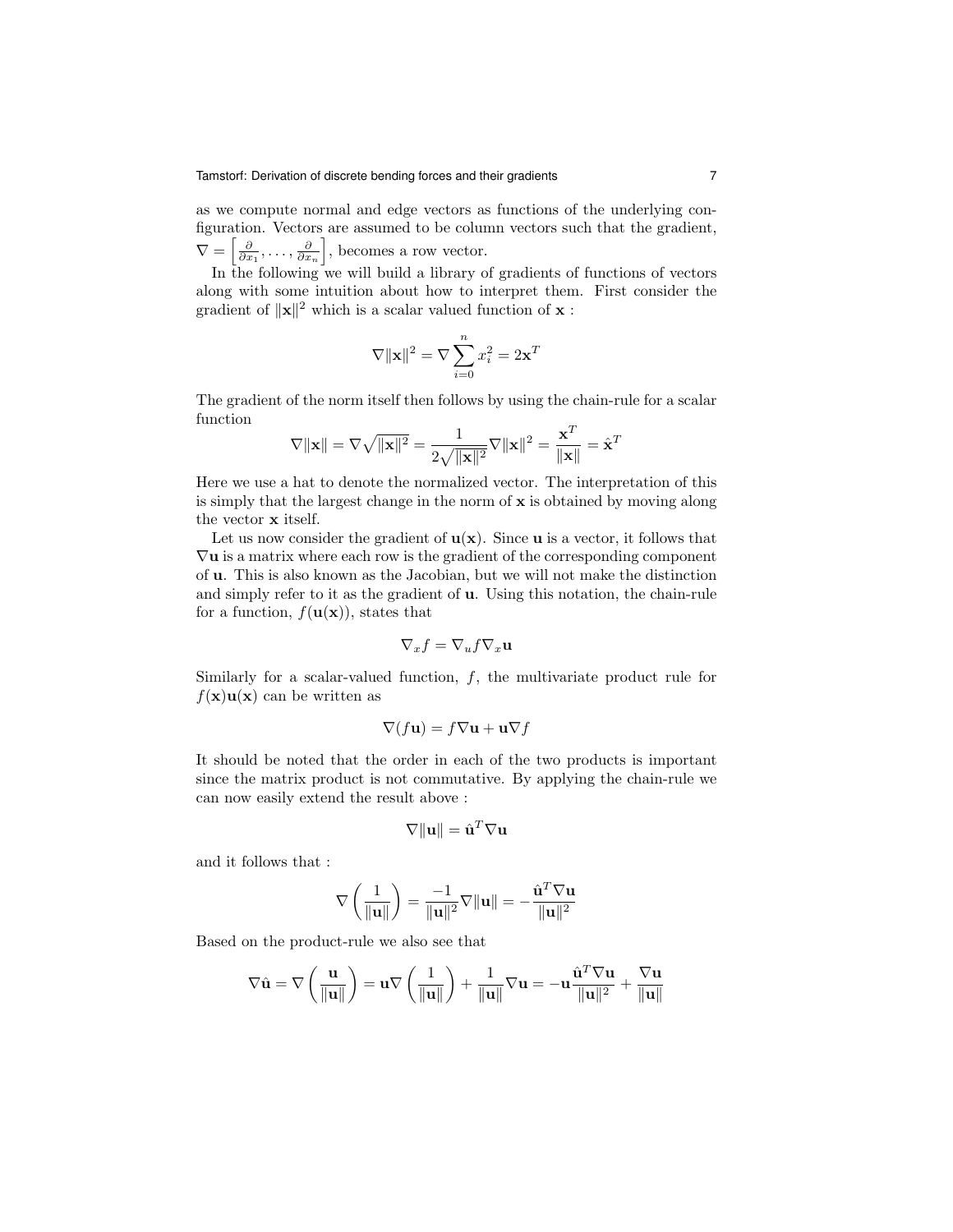After simplification this gives

$$
\nabla \hat{\mathbf{u}} = (I - \hat{\mathbf{u}}\hat{\mathbf{u}}^T) \frac{\nabla \mathbf{u}}{\|\mathbf{u}\|}
$$

The factor  $(I - \hat{\mathbf{u}}\hat{\mathbf{u}}^T)$  is a projection matrix, which projects away all components along  $\hat{\mathbf{u}}$ . To see this, notice that  $(I - \hat{\mathbf{u}}\hat{\mathbf{u}}^T)\hat{\mathbf{u}} = \hat{\mathbf{u}} - \hat{\mathbf{u}}\|\hat{\mathbf{u}}\|^2 = \hat{\mathbf{u}} - \hat{\mathbf{u}} = 0$ . Intuitively this is not surprising since any change along  $\bf{u}$  will not affect  $\hat{\bf{u}}$ . The remaining change (which is orthogonal to **u**) will affect  $\hat{u}$  more or less depending on how long u is. A small change at the end of a long vector will only turn  $\hat{u}$  a little, while the same change at the end of a very short vector will have a much bigger impact. Hence, the division by  $\|\mathbf{u}\|$  also makes intuitive sense.

For the dot product of two vectors we have

$$
\mathbf{u}(\mathbf{x}) \cdot \mathbf{v}(\mathbf{x}) = \sum_{j=1}^{m} u_j(\mathbf{x}) v_j(\mathbf{x})
$$

The i'th component of the gradient therefore becomes

$$
(\nabla(\mathbf{u}\cdot\mathbf{v}))_i = \sum_{j=1}^m u_j \frac{\partial v_j}{\partial x_i} + v_j \frac{\partial u_j}{\partial x_i} = \mathbf{u}^T (\nabla \mathbf{v})_i + \mathbf{v}^T (\nabla \mathbf{u})_i
$$

Putting all the components together we get

$$
\nabla(\mathbf{u} \cdot \mathbf{v}) = \mathbf{u}^T \nabla \mathbf{v} + \mathbf{v}^T \nabla \mathbf{u}
$$

We can interpret this result geometrically based on the fact that  $\mathbf{u} \cdot \mathbf{v} =$  $\|\mathbf{u}\| \|\mathbf{v}\| \cos \theta$  where  $\theta$  is the angle between **u** and **v**. A change in **u** · **v** can arise in two ways : By changing **u** and by changing **v**. This corresponds to the two terms (the first one accounts for change in v, while the second one accounts for change in **u**). If we let the variation  $\delta \mathbf{u} = \nabla \mathbf{u} \delta \mathbf{x}$  be a small change in **u** due to a small change  $\delta$ **x** in **x**, then we know that  $\delta$ **u** must be aligned with **u** to change  $\|\mathbf{u}\|$ , and it must be orthogonal to **u** in order to change  $\theta$ . If the orthogonal component of  $\delta \mathbf{u}$  is aligned with **v** then **v**  $\cdot \delta \mathbf{u}$ will be positive indicating that  $\cos \theta$  increases which in turn means that  $\theta$  is decreasing (since  $\theta \in [0, \pi]$ ). If on the other hand  $\delta \mathbf{u}$  and  $\mathbf{v}$  are opposite, then  $\theta$  is increasing. The situation is symmetric for  $\delta \mathbf{v}$ .

The cross product is a little more complicated, but can be computed componentwise just the same way as the dot product. The end result is

$$
\nabla (\mathbf{u} \times \mathbf{v}) = \mathbf{u} \times \nabla \mathbf{v} - \mathbf{v} \times \nabla \mathbf{u}
$$

The cross product between a vector and a matrix should here be understood as the cross product between the vector and each of the columns in the matrix.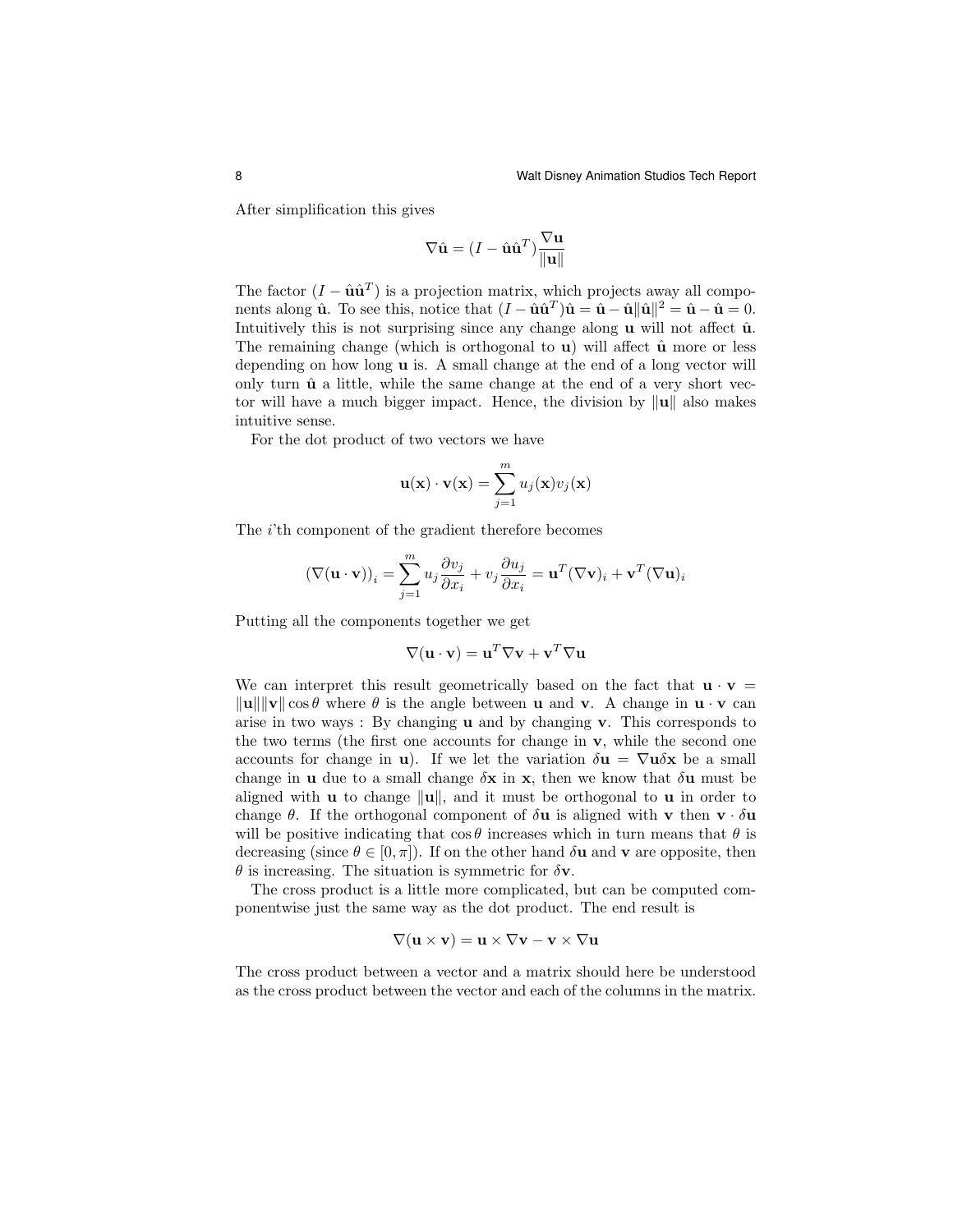Also in order to be able to write  $\delta f = \nabla f \delta \mathbf{x}$  the expression  $\nabla f \delta \mathbf{x}$  should be treated like a matrix product which is not commutative.

The next step is to consider the gradient of a normalized cross product. This will come up later as the gradient of a triangle normal. Let  $\mathbf{n} = \mathbf{u} \times \mathbf{v}$ . We then have :

$$
\delta \hat{\mathbf{n}} = \nabla \hat{\mathbf{n}} \delta \mathbf{x}
$$
\n
$$
= (I - \hat{\mathbf{n}} \hat{\mathbf{n}}^T) \frac{\nabla \mathbf{n}}{\|\mathbf{n}\|} \delta \mathbf{x}
$$
\n
$$
= (I - \hat{\mathbf{n}} \hat{\mathbf{n}}^T) \frac{\nabla (\mathbf{u} \times \mathbf{v})}{\|\mathbf{u} \times \mathbf{v}\|} \delta \mathbf{x}
$$
\n
$$
= (I - \hat{\mathbf{n}} \hat{\mathbf{n}}^T) \frac{\mathbf{u} \times \delta \mathbf{v} - \mathbf{v} \times \delta \mathbf{u}}{\|\mathbf{u} \times \mathbf{v}\|}
$$

Looking at each of the terms in the numerator of the fraction we see that if δv is parallel to v then  $\mathbf{u} \times \delta \mathbf{v}$  will be parallel to  $\mathbf{u} \times \mathbf{v} = \mathbf{n}$  which will be projected away. If  $\delta v$  is parallel to **u** then  $u \times \delta v$  will be zero, so for any  $\delta v$  in the plane spanned by **u** and **v** (i.e., orthogonal to  $\hat{\mathbf{n}}$ ) we get no contribution to  $\delta \hat{\mathbf{n}}$ . A similar argument holds for the second term. Consequently we see that  $\delta$ **u** and  $\delta$ **v** must be orthogonal to the plane spanned by **u** and **v** to affect  $\delta \hat{\mathbf{n}}$ ; i.e., the change must be parallel to  $\hat{\mathbf{n}}$  itself, which makes sense since any inplane deformation will not change the normal.

Formally, let  $\delta \mathbf{u} = \delta \mathbf{u}_{\parallel} + \delta \mathbf{u}_{\perp}$  and  $\delta \mathbf{v} = \delta \mathbf{v}_{\parallel} + \delta \mathbf{v}_{\perp}$  be the decomposition of the variation of  $\bf{u}$  and  $\bf{v}$  into components parallel with  $\hat{\bf{n}}$  and orthogonal to  $\hat{\mathbf{n}}$ . The above expression then simplifies :

$$
\delta \hat{\mathbf{n}} = (I - \hat{\mathbf{n}} \hat{\mathbf{n}}^T) \frac{\mathbf{u} \times (\delta \mathbf{v}_{\parallel} + \delta \mathbf{v}_{\perp}) - \mathbf{v} \times (\delta \mathbf{u}_{\parallel} + \delta \mathbf{u}_{\perp})}{\|\mathbf{n}\|}
$$

$$
= \frac{\mathbf{u} \times \delta \mathbf{v}_{\parallel} - \mathbf{v} \times \delta \mathbf{u}_{\parallel}}{\|\mathbf{n}\|}
$$

$$
= \frac{\mathbf{u} \times (\hat{\mathbf{n}} \hat{\mathbf{n}}^T \delta \mathbf{v}) - \mathbf{v} \times (\hat{\mathbf{n}} \hat{\mathbf{n}}^T \delta \mathbf{u})}{\|\mathbf{n}\|}
$$

If we write the cross products in terms of multiplication with the corresponding skew-symmetric matrix, then the associativity of the matrix product makes it clear that we can rewrite this as :

$$
\delta \hat{\mathbf{n}} = \frac{[\mathbf{u}] \times \hat{\mathbf{n}} \hat{\mathbf{n}}^T \nabla \mathbf{v} - [\mathbf{v}] \times \hat{\mathbf{n}} \hat{\mathbf{n}}^T \nabla \mathbf{u}}{\|\mathbf{n}\|} \delta \mathbf{x}
$$

$$
= \frac{(\mathbf{u} \times \hat{\mathbf{n}}) \hat{\mathbf{n}}^T \nabla \mathbf{v} - (\mathbf{v} \times \hat{\mathbf{n}}) \hat{\mathbf{n}}^T \nabla \mathbf{u}}{\|\mathbf{n}\|} \delta \mathbf{x}
$$

It therefore follows that we have :

$$
\nabla \hat{\mathbf{n}} = \frac{(\mathbf{u} \times \hat{\mathbf{n}})\hat{\mathbf{n}}^T \nabla \mathbf{v} - (\mathbf{v} \times \hat{\mathbf{n}})\hat{\mathbf{n}}^T \nabla \mathbf{u}}{\|\mathbf{n}\|}
$$
(10)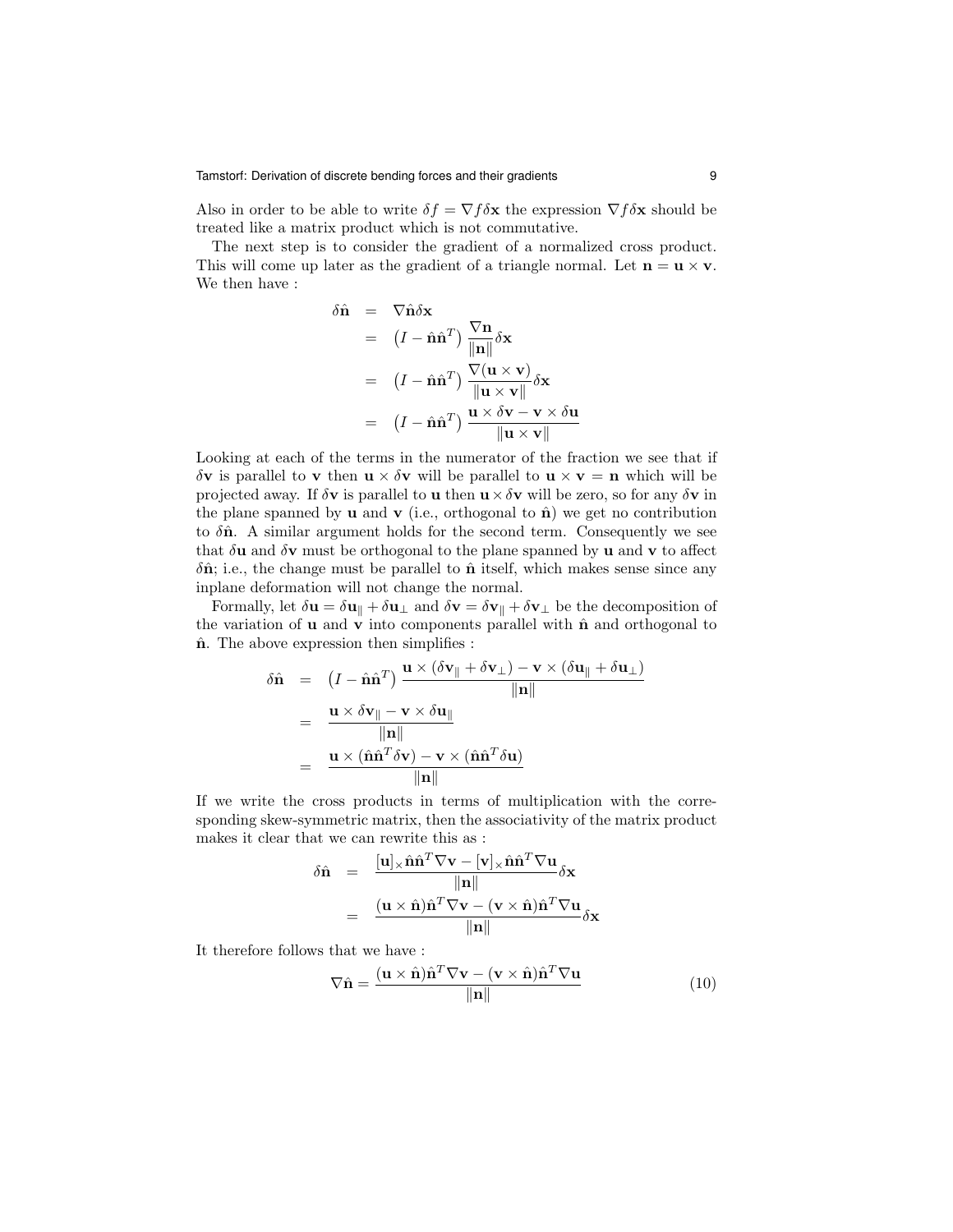#### 4. Gradient and Hessian of the bending energy

In order to compute the bending forces, we need to compute  $-\nabla E_b$  and for an implicit solver we also need to compute the Jacobian of the bending forces  $(i.e., \nabla ((-\nabla E_b)^T) = -H(E_b)).$ 

The gradient and the Hessian of the bending energy in Equation (5) can be expressed in terms of the gradient and the Hessian of the bend angle. Since all the quantities in front of  $(\varphi(\theta) - \varphi(\bar{\theta}))^2$  refer to the rest configuration, they are effectively constants for purposes of differentiation, so we get

$$
-\nabla E_b = -\nabla \left(k_b \frac{3\|\bar{\mathbf{e}}_0\|^2}{\bar{A}} (\varphi - \bar{\varphi})^2\right) = k(\varphi - \bar{\varphi})\nabla \varphi
$$

and

$$
-H(E_b) = \nabla(-\nabla E_b)^T
$$
  
=  $k \nabla ((\varphi - \overline{\varphi}) \nabla \varphi)^T$   
=  $k ((\varphi - \overline{\varphi}) H(\varphi) + \nabla \varphi^T \nabla \varphi)$ 

where

$$
k = -k_b \frac{6||\bar{\mathbf{e}}_0||^2}{\bar{A}}, \quad \varphi = \varphi(\theta), \quad \bar{\varphi} = \varphi(\bar{\theta})
$$

For  $\varphi(\theta) = \theta$  as in Equation (1) we simply have  $\nabla \varphi(\theta) = \nabla \theta$  and  $H(\varphi(\theta)) =$  $H(\theta)$ , and thus

$$
-\nabla E_b = k(\theta - \bar{\theta})\nabla \theta
$$

$$
-H(E_b) = k(\theta - \bar{\theta})H(\theta) + k\nabla \theta^T \nabla \theta
$$

As an alternative we might consider the discrete curvature measure given by Equation (6). For convenience and to make it easier to handle the powers of 2, let

$$
\psi(\theta) = \tan\left(\frac{\theta}{2^n}\right)
$$

such that  $\varphi(\theta) = 2^n \psi(\theta)$ . Since

$$
\nabla \psi = \left(1 + \tan^2 \frac{\theta}{2^n}\right) \frac{1}{2^n} \nabla \theta = 2^{-n} (1 + \psi^2) \nabla \theta
$$

it follows that

$$
\nabla \varphi = \nabla (2^n \psi) = 2^n \nabla \psi = (1 + \psi^2) \nabla \theta
$$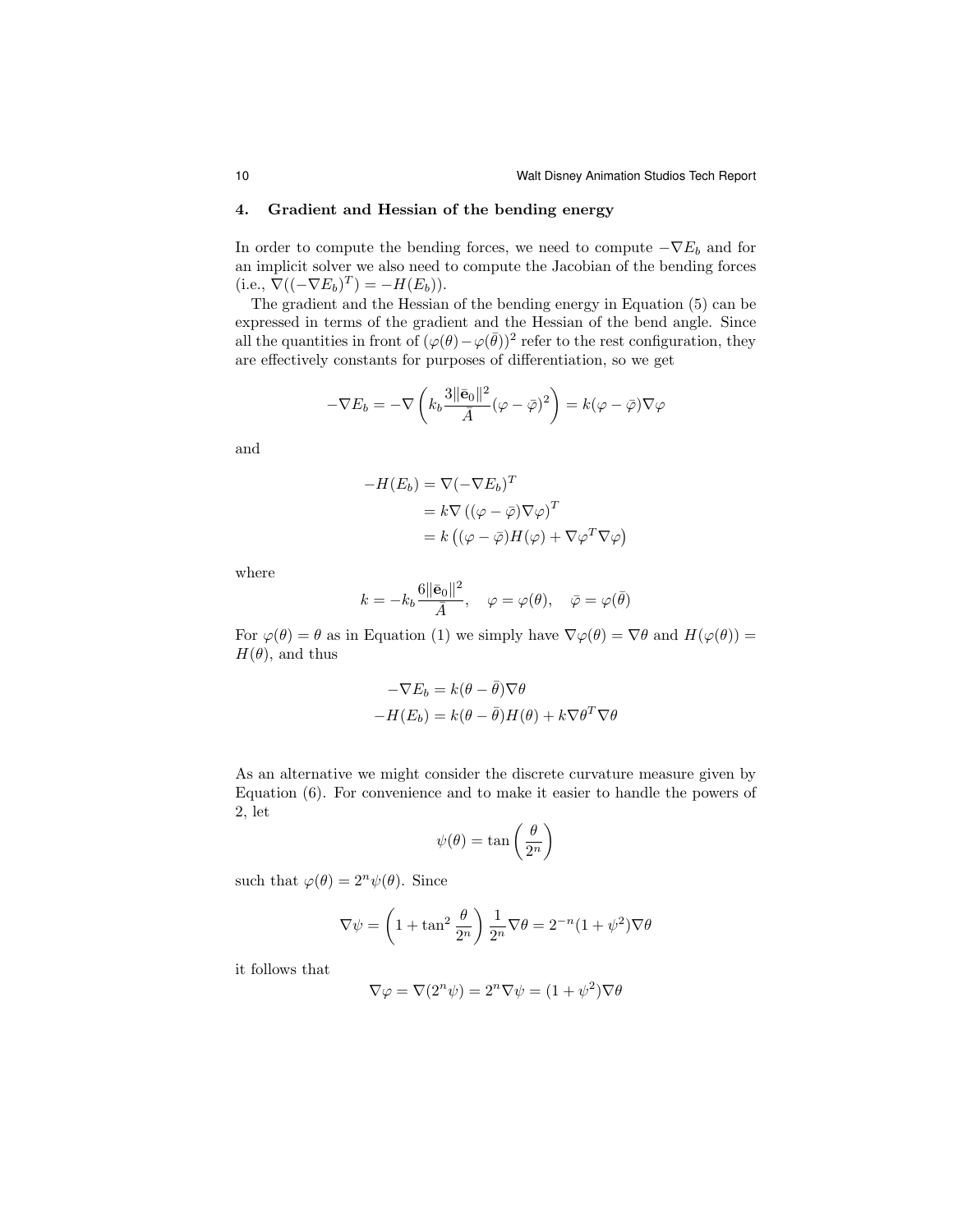and therefore

$$
H(\varphi(\theta)) = \nabla(\nabla\varphi)^T
$$
  
=  $\nabla((1 + \psi^2)\nabla\theta)^T$   
=  $(1 + \psi^2)H(\theta) + \nabla\theta^T\nabla\psi^2$   
=  $(1 + \psi^2)H(\theta) + 2\psi\nabla\theta^T\nabla\psi$   
=  $(1 + \psi^2)H(\theta) + 2^{1-n}\psi(1 + \psi^2)\nabla\theta^T\nabla\theta$ 

Combining all this gives

$$
-\nabla E_b = k(\varphi - \bar{\varphi})\nabla\varphi
$$
  
=  $k(\varphi - \bar{\varphi})(1 + \psi^2)\nabla\theta$   

$$
-H(E_b) = k((\varphi - \bar{\varphi})H(\varphi) + \nabla\varphi^T\nabla\varphi)
$$
  
=  $k(\varphi - \bar{\varphi})((1 + \psi^2)H(\theta) + 2^{1-n}\psi(1 + \psi^2)\nabla\theta^T\nabla\theta)$   
+  $k(1 + \psi^2)^2\nabla\theta^T\nabla\theta$   
=  $k(\varphi - \bar{\varphi})(1 + \psi^2)H(\theta)$   
+  $k(1 + \psi^2)(2(\psi - \bar{\psi})\psi + (1 + \psi^2))\nabla\theta^T\nabla\theta$ 

If we define

$$
\zeta(\theta, \bar{\theta}) = k(\varphi - \bar{\varphi})(1 + \psi^2) = 2^n k(\psi - \bar{\psi})(1 + \psi^2) \n\xi(\theta, \bar{\theta}) = k(1 + \psi^2) (2(\psi - \bar{\psi})\psi + (1 + \psi^2))
$$

then we can write the result compactly as

$$
-\nabla E_b = \zeta(\theta, \bar{\theta}) \nabla \theta \tag{11}
$$

$$
-H(E_b) = \zeta(\theta, \bar{\theta})H(\theta) + \xi(\theta, \bar{\theta})\nabla\theta^T\nabla\theta
$$
\n(12)

As we can see, the Hessian of the bending energy is a weighted sum of  $H(\theta)$ and  $\nabla \theta^T \nabla \theta$ , and the same weighting function is used in the computation of the bending force and the Hessian of the bending energy. This was also the case with the choice of  $\varphi(\theta) = \theta$ , and it provides an opportunity for some computational savings later on. The weighting functions,  $\zeta(\theta, \theta)$  and  $\xi(\theta, \theta)$ are functions of the bend angle and therefore associated with the edge in the middle of the hinge. It should also be noted that the only dependence on  $\bar{\theta}$  is encapsulated in these two functions. Hence in order to evaluate viscous damping forces as in [Kharevych et al. 06, Bergou et al. 10], you only have to replace  $\bar{\theta}$  in each of these functions with the bend angle from the previous timestep,  $\theta_{prev}$ . The *combined* forces and force gradients can then be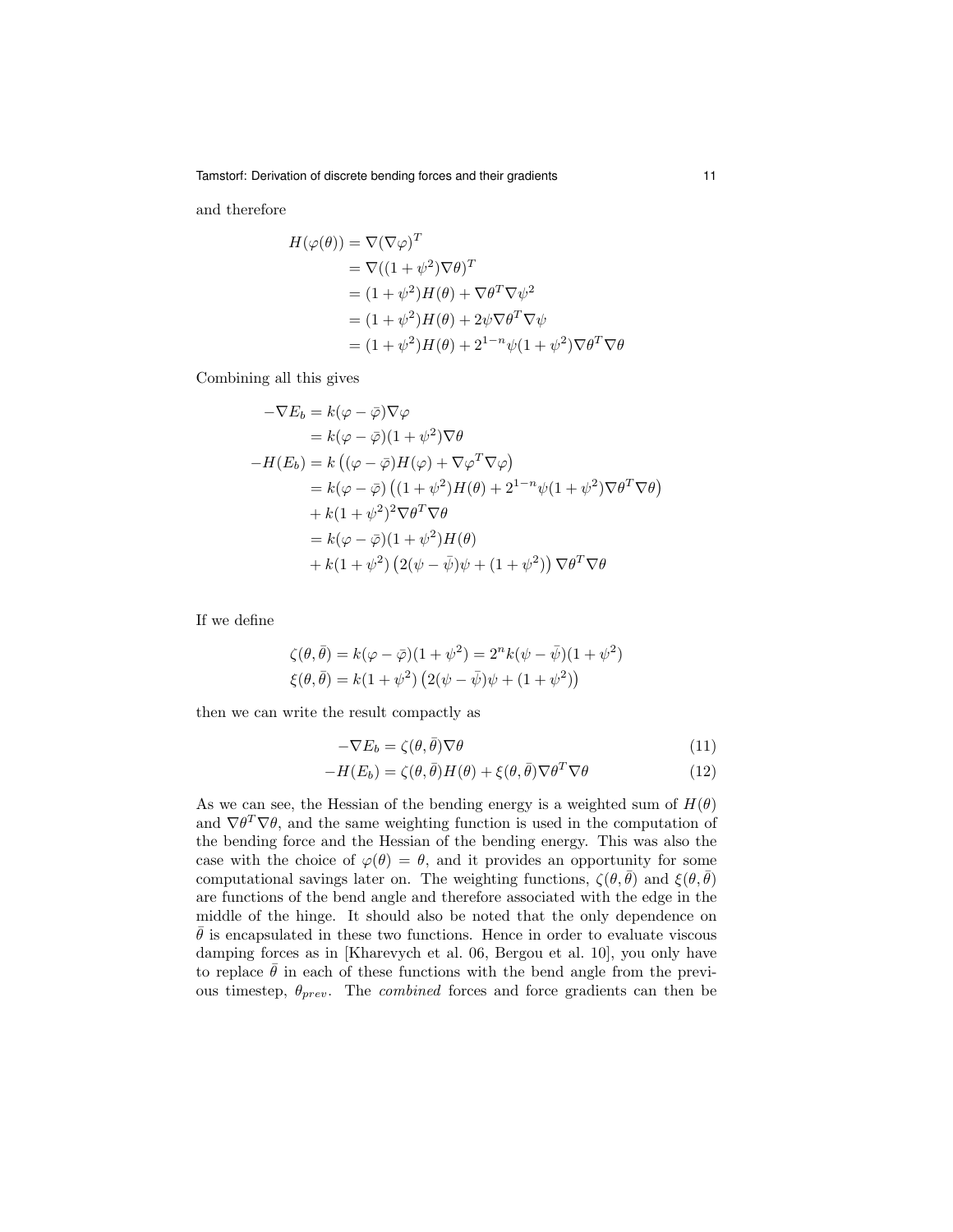computed by letting :

$$
\begin{aligned} \zeta &= \zeta(\theta, \bar{\theta}) + \zeta(\theta, \theta_{prev}) \\ \xi &= \xi(\theta, \bar{\theta}) + \xi(\theta, \theta_{prev}) \end{aligned}
$$

# 5. Gradient of the bend angle

In this section we will focus on how to compute  $\nabla \theta$ . Since we will need it later on, we start by noticing that  $\mathbf{e}_0 = \mathbf{x}_1 - \mathbf{x}_0$ , so it's easy to see that

$$
\nabla \mathbf{e}_0 = [-I, I, 0, 0]
$$

where I and 0 each represent  $3 \times 3$  block matrices. The gradients of the other edge vectors have similar expressions.

For the derivation of  $\nabla \theta$  let  $\hat{\mathbf{n}}_1$  and  $\hat{\mathbf{n}}_2$  be the unit-length normals of the two triangles :

$$
\hat{\mathbf{n}}_1 = \widehat{\mathbf{e}_0 \times \mathbf{e}_3} \n\hat{\mathbf{n}}_2 = -\widehat{\mathbf{e}_0 \times \mathbf{e}_4}
$$

We then have

$$
\hat{\mathbf{n}}_1 \cdot \hat{\mathbf{n}}_2 = \cos \theta
$$

Since  $\nabla \cos \theta = -\sin(\theta) \nabla \theta$  it follows that (for  $\theta \neq 0$ ) :

$$
\nabla \theta = -\frac{\nabla (\hat{\mathbf{n}}_1 \cdot \hat{\mathbf{n}}_2)}{\sin \theta} \tag{13}
$$

Using the dot product rule we have :

$$
\nabla(\hat{\mathbf{n}}_1 \cdot \hat{\mathbf{n}}_2) = \hat{\mathbf{n}}_1^T \nabla \hat{\mathbf{n}}_2 + \hat{\mathbf{n}}_2^T \nabla \hat{\mathbf{n}}_1
$$

The expressions for  $\nabla \hat{\mathbf{n}}_1$  and  $\nabla \hat{\mathbf{n}}_2$  follow from Equation (10):

$$
\nabla \hat{\mathbf{n}}_1 = \frac{(\mathbf{e}_0 \times \hat{\mathbf{n}}_1) \hat{\mathbf{n}}_1^T \nabla \mathbf{e}_3 - (\mathbf{e}_3 \times \hat{\mathbf{n}}_1) \hat{\mathbf{n}}_1^T \nabla \mathbf{e}_0}{\|\mathbf{n}_1\|}
$$
(14)

$$
\nabla \hat{\mathbf{n}}_2 = \frac{- (\mathbf{e}_0 \times \hat{\mathbf{n}}_2) \hat{\mathbf{n}}_2^T \nabla \mathbf{e}_4 + (\mathbf{e}_4 \times \hat{\mathbf{n}}_2) \hat{\mathbf{n}}_2^T \nabla \mathbf{e}_0}{\|\mathbf{n}_2\|} \tag{15}
$$

By using the vector triple product  $[\mathbf{u}, \mathbf{v}, \mathbf{w}] = (\mathbf{u} \times \mathbf{v}) \cdot \mathbf{w} = \mathbf{w} \cdot (\mathbf{u} \times \mathbf{v})$  and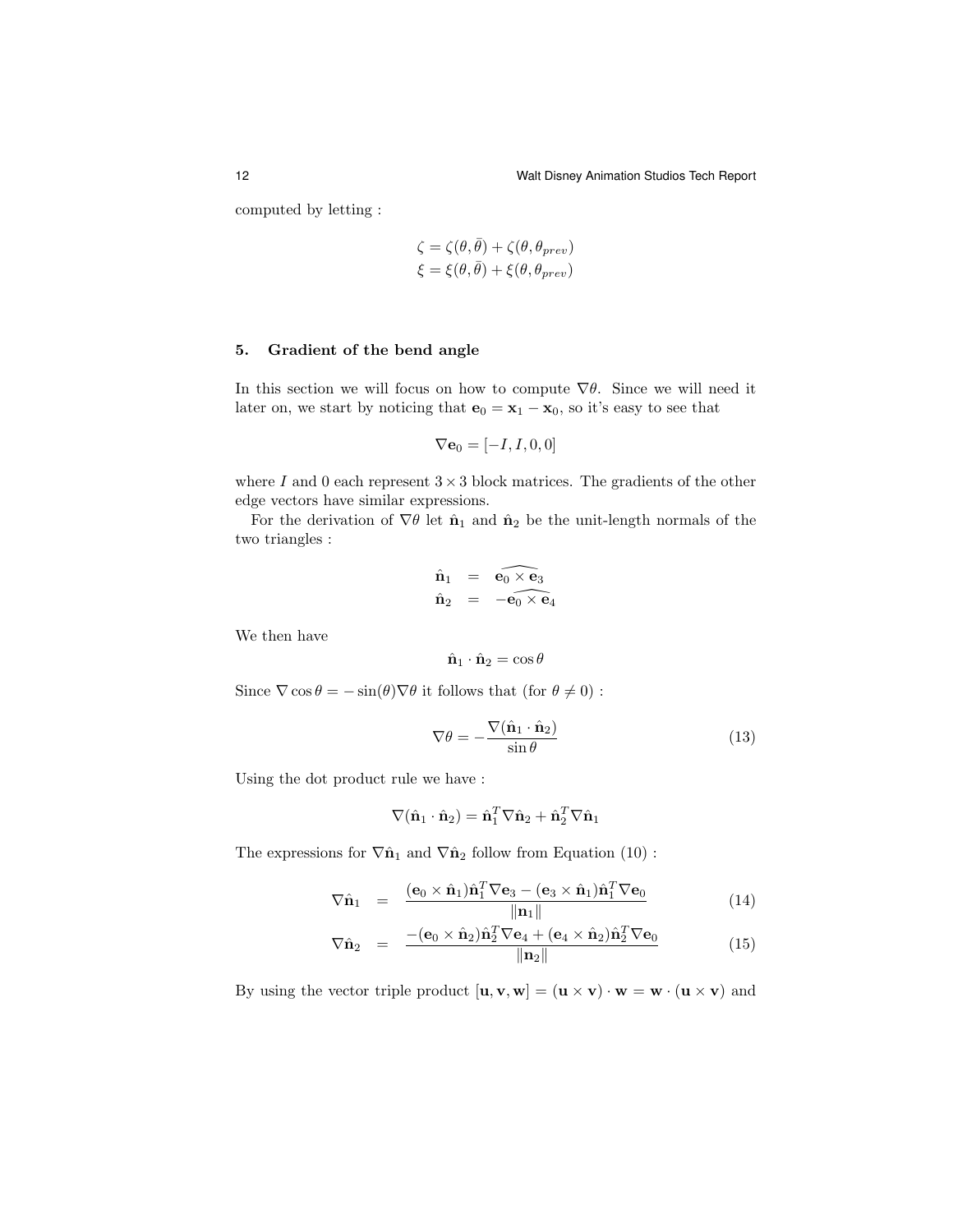the fact that  $[\mathbf{u}, \mathbf{v}, \mathbf{w}] = [\mathbf{w}, \mathbf{u}, \mathbf{v}]$  we can now write :

$$
\begin{array}{rcl} \hat{\mathbf{n}}_{1}^{T} \nabla \hat{\mathbf{n}}_{2} & = & \frac{-[\hat{\mathbf{n}}_{1}, \mathbf{e}_{0}, \hat{\mathbf{n}}_{2}] \hat{\mathbf{n}}_{2}^{T} \nabla \mathbf{e}_{4} + [\hat{\mathbf{n}}_{1}, \mathbf{e}_{4}, \hat{\mathbf{n}}_{2}] \hat{\mathbf{n}}_{2}^{T} \nabla \mathbf{e}_{0} }{\| \mathbf{n}_{2} \|} \\ & = & \frac{[\hat{\mathbf{n}}_{1}, \hat{\mathbf{n}}_{2}, \mathbf{e}_{0}] \hat{\mathbf{n}}_{2}^{T} \nabla \mathbf{e}_{4} - [\hat{\mathbf{n}}_{1}, \hat{\mathbf{n}}_{2}, \mathbf{e}_{4}] \hat{\mathbf{n}}_{2}^{T} \nabla \mathbf{e}_{0} }{\| \mathbf{n}_{2} \|} \\ & = & \frac{[\hat{\mathbf{n}}_{2}, \mathbf{e}_{0}, \hat{\mathbf{n}}_{1}] \hat{\mathbf{n}}_{1}^{T} \nabla \mathbf{e}_{3} - [\hat{\mathbf{n}}_{2}, \mathbf{e}_{3}, \hat{\mathbf{n}}_{1}] \hat{\mathbf{n}}_{1}^{T} \nabla \mathbf{e}_{0} }{\| \mathbf{n}_{1} \|} \\ & = & \frac{[\hat{\mathbf{n}}_{1}, \hat{\mathbf{n}}_{2}, \mathbf{e}_{0}] \hat{\mathbf{n}}_{1}^{T} \nabla \mathbf{e}_{3} - [\hat{\mathbf{n}}_{1}, \hat{\mathbf{n}}_{2}, \mathbf{e}_{3}] \hat{\mathbf{n}}_{1}^{T} \nabla \mathbf{e}_{0} }{\| \mathbf{n}_{1} \|} \end{array}
$$

Given that

$$
\hat{\mathbf{n}}_1 \times \hat{\mathbf{n}}_2 = \hat{\mathbf{e}}_0 \sin \theta
$$

it follows that

$$
[\hat{\mathbf{n}}_1, \hat{\mathbf{n}}_2, \mathbf{e}_0] = (\hat{\mathbf{n}}_1 \times \hat{\mathbf{n}}_2) \cdot \mathbf{e}_0 = (\hat{\mathbf{e}}_0 \cdot \mathbf{e}_0) \sin \theta = ||\mathbf{e}_0|| \sin \theta
$$

For the two remaining volume products we get :

 $\overline{a}$ 

$$
[\hat{\mathbf{n}}_1, \hat{\mathbf{n}}_2, \mathbf{e}_3] = (\hat{\mathbf{n}}_1 \times \hat{\mathbf{n}}_2) \cdot \mathbf{e}_3 = (\hat{\mathbf{e}}_0 \cdot \mathbf{e}_3) \sin \theta = -\|\mathbf{e}_3\| \cos \alpha_3 \sin \theta,
$$
  

$$
[\hat{\mathbf{n}}_1, \hat{\mathbf{n}}_2, \mathbf{e}_4] = (\hat{\mathbf{n}}_1 \times \hat{\mathbf{n}}_2) \cdot \mathbf{e}_4 = (\hat{\mathbf{e}}_0 \cdot \mathbf{e}_4) \sin \theta = -\|\mathbf{e}_4\| \cos \alpha_4 \sin \theta
$$

The minus signs here are due to the fact that  $e_3$  and  $e_4$  are oriented oppositely of  $e_0$ . From the results we see that all the volume products have a factor of  $\sin \theta$  which is going to cancel out with the  $\sin \theta$  in equation 13 (and lift the singularity at  $\theta = 0$ ). We therefore have

$$
\frac{\hat{\mathbf{n}}_1^T \nabla \hat{\mathbf{n}}_2}{\sin \theta} = \frac{\|\mathbf{e}_0\| \hat{\mathbf{n}}_2^T \nabla \mathbf{e}_4 + \|\mathbf{e}_4\| \cos \alpha_4 \hat{\mathbf{n}}_2^T \nabla \mathbf{e}_0}{\|\mathbf{n}_2\|}
$$
\n
$$
\frac{\hat{\mathbf{n}}_2^T \nabla \hat{\mathbf{n}}_1}{\sin \theta} = \frac{\|\mathbf{e}_0\| \hat{\mathbf{n}}_1^T \nabla \mathbf{e}_3 + \|\mathbf{e}_3\| \cos \alpha_3 \hat{\mathbf{n}}_1^T \nabla \mathbf{e}_0}{\|\mathbf{n}_1\|}
$$

or equivalently

$$
\frac{\hat{\mathbf{n}}_1^T \nabla \hat{\mathbf{n}}_2}{\sin \theta} = \frac{\|\mathbf{e}_0\| \hat{\mathbf{n}}_2^T \nabla \mathbf{e}_4 - (\hat{\mathbf{e}}_0 \cdot \mathbf{e}_4) \hat{\mathbf{n}}_2^T \nabla \mathbf{e}_0}{\|\mathbf{n}_2\|} \tag{16}
$$

 $\overline{a}$ 

$$
\frac{\hat{\mathbf{n}}_2^T \nabla \hat{\mathbf{n}}_1}{\sin \theta} = \frac{\|\mathbf{e}_0\| \hat{\mathbf{n}}_1^T \nabla \mathbf{e}_3 - (\hat{\mathbf{e}}_0 \cdot \mathbf{e}_3) \hat{\mathbf{n}}_1^T \nabla \mathbf{e}_0}{\|\mathbf{n}_1\|}
$$
(17)

In terms of computation the second of these expressions is probably the most efficient, and we shall use it later to show the connection between the results in [Grinspun et al. 03] and [Bridson et al. 03].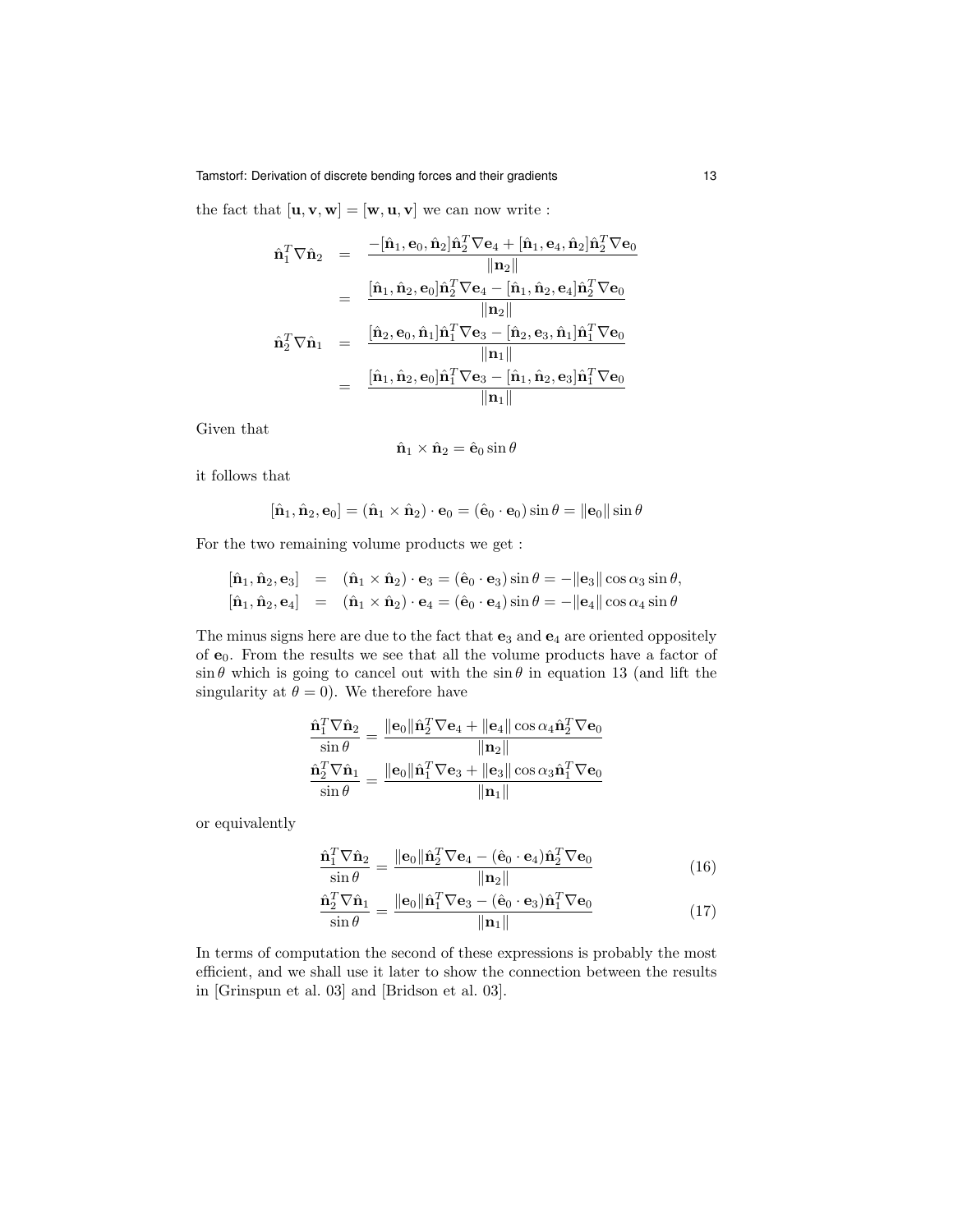From a geometric point of view, a few more simplifications can be made. The other quantities we need for this are based on different ways of computing the area of the two triangles :

$$
2A_1 = \|\mathbf{n}_1\| = \frac{\|\mathbf{e}_0\|^2}{\cot \alpha_1 + \cot \alpha_3} = \|\mathbf{e}_0\| \|\mathbf{e}_3\| \sin \alpha_3
$$
  

$$
2A_2 = \|\mathbf{n}_2\| = \frac{\|\mathbf{e}_0\|^2}{\cot \alpha_2 + \cot \alpha_4} = \|\mathbf{e}_0\| \|\mathbf{e}_4\| \sin \alpha_4
$$

Applying a combination of these identities to equations 16-17 we get :

$$
\frac{\hat{\mathbf{n}}_1^T \nabla \hat{\mathbf{n}}_2}{\sin \theta} = \frac{1}{\|\mathbf{e}_0\|} (\cot \alpha_2 + \cot \alpha_4) \hat{\mathbf{n}}_2^T \nabla \mathbf{e}_4 + \frac{1}{\|\mathbf{e}_0\|} \cot \alpha_4 \hat{\mathbf{n}}_2^T \nabla \mathbf{e}_0
$$
\n
$$
\frac{\hat{\mathbf{n}}_2^T \nabla \hat{\mathbf{n}}_1}{\sin \theta} = \frac{1}{\|\mathbf{e}_0\|} (\cot \alpha_1 + \cot \alpha_3) \hat{\mathbf{n}}_1^T \nabla \mathbf{e}_3 + \frac{1}{\|\mathbf{e}_0\|} \cot \alpha_3 \hat{\mathbf{n}}_1^T \nabla \mathbf{e}_0
$$

Since

$$
\nabla \mathbf{e}_0 = (-I, I, 0, 0) \n\nabla \mathbf{e}_3 = (0, -I, I, 0) \n\nabla \mathbf{e}_4 = (0, -I, 0, I)
$$

it then follows easily that :

$$
\nabla_{\mathbf{x}_0} \theta = \frac{1}{\|\mathbf{e}_0\|} (\cot \alpha_3 \hat{\mathbf{n}}_1^T + \cot \alpha_4 \hat{\mathbf{n}}_2^T)
$$
  
\n
$$
\nabla_{\mathbf{x}_1} \theta = \frac{1}{\|\mathbf{e}_0\|} (\cot \alpha_1 \hat{\mathbf{n}}_1^T + \cot \alpha_2 \hat{\mathbf{n}}_2^T)
$$
  
\n
$$
\nabla_{\mathbf{x}_2} \theta = \frac{-1}{\|\mathbf{e}_0\|} (\cot \alpha_1 + \cot \alpha_3) \hat{\mathbf{n}}_1^T = -\frac{\|\mathbf{e}_0\|}{2A_1} \hat{\mathbf{n}}_1^T
$$
  
\n
$$
\nabla_{\mathbf{x}_3} \theta = \frac{-1}{\|\mathbf{e}_0\|} (\cot \alpha_2 + \cot \alpha_4) \hat{\mathbf{n}}_2^T = -\frac{\|\mathbf{e}_0\|}{2A_2} \hat{\mathbf{n}}_2^T
$$

We see that the gradient wrt.  $x_0$  and  $x_1$  are similar just as the gradient wrt.  $x_2$  and  $x_3$  are similar. This is to be expected due to the symmetry of the configuration. Furthermore we notice that the gradients wrt.  $x_2$  and  $x_3$  are easy to interpret geometrically. In the case of  $\nabla_{\mathbf{x}_2} \theta$ , it is aligned with  $\hat{\mathbf{n}}_1$  since any motion of  $x_2$  in the plane orthogonal to  $\hat{\mathbf{n}}_1$  will not change  $\theta$ . To verify the magnitude of these gradients we note that the areas of the triangles can also be written in terms of a baseline and an altitude :

$$
2A_1 = ||\mathbf{n}_1|| = ||\mathbf{e}_0||h_{01} = ||\mathbf{e}_1||h_1 = ||\mathbf{e}_3||h_3
$$
  

$$
2A_2 = ||\mathbf{n}_2|| = ||\mathbf{e}_0||h_{02} = ||\mathbf{e}_2||h_2 = ||\mathbf{e}_4||h_4
$$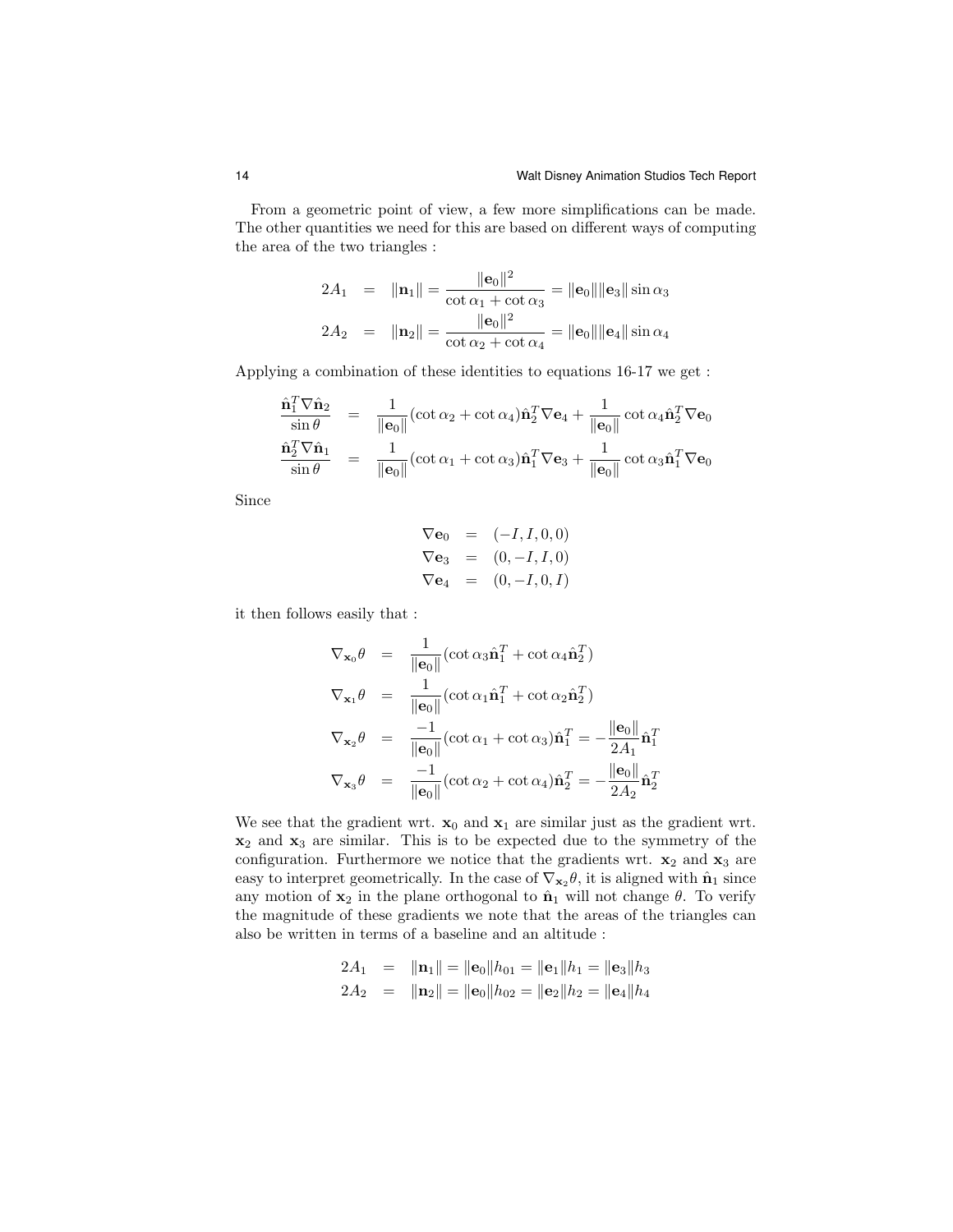Hence we see that

$$
\nabla_{\mathbf{x}_2} \theta = -\frac{\hat{\mathbf{n}}_1^T}{h_{01}}
$$

$$
\nabla_{\mathbf{x}_3} \theta = -\frac{\hat{\mathbf{n}}_2^T}{h_{02}}
$$

This is in fact what we would expect, since it is easy to see that for a motion, dx, along  $\hat{\mathbf{n}}_1$  of  $\mathbf{x}_2$  we have

$$
\frac{dx}{h_{01}} = \tan(-d\theta) = -d\theta + O(d\theta^3)
$$

To first order the scaling factor of  $\nabla_{\mathbf{x}_2} \theta$  must therefore be  $-1/h_{01}$  which is exactly what we have. A similar argument holds for the gradient wrt.  $x_3$ .

At this point it is worthwhile to do a "unit-check". We know that the length of one of the sides is measured in meters (when using SI units), a unit-vector is dimensionless and so is cotan of an angle. It therefore follows that the unit for the gradient is  $m^{-1}$ . If we consider a small displacement  $\delta \mathbf{x}$ (which is measured in meters), it follows that  $\nabla \theta \delta \mathbf{x}$  is dimensionless. This is as expected because  $\theta$  is dimensionless.

From equation 16 and 17 we can alternatively write these results as follows :

$$
\nabla_{\mathbf{x}_{0}}\theta = -\frac{\hat{\mathbf{e}}_{0} \cdot \mathbf{e}_{3}}{\|\mathbf{n}_{1}\|} \hat{\mathbf{n}}_{1}^{T} - \frac{\hat{\mathbf{e}}_{0} \cdot \mathbf{e}_{4}}{\|\mathbf{n}_{2}\|} \hat{\mathbf{n}}_{2}^{T}
$$
\n
$$
= -\frac{(\mathbf{x}_{2} - \mathbf{x}_{1}) \cdot \mathbf{e}_{0}}{\|\mathbf{e}_{0}\|} \frac{\mathbf{n}_{1}^{T}}{\|\mathbf{n}_{1}\|^{2}} - \frac{(\mathbf{x}_{3} - \mathbf{x}_{1}) \cdot \mathbf{e}_{0}}{\|\mathbf{e}_{0}\|} \frac{\mathbf{n}_{2}^{T}}{\|\mathbf{n}_{2}\|^{2}}
$$
\n
$$
\nabla_{\mathbf{x}_{1}}\theta = \frac{\|\mathbf{e}_{0}\|\hat{\mathbf{n}}_{1}^{T} + (\hat{\mathbf{e}}_{0} \cdot \mathbf{e}_{3})\hat{\mathbf{n}}_{1}^{T}}{\|\mathbf{n}_{1}\|} + \frac{\|\mathbf{e}_{0}\|\hat{\mathbf{n}}_{2}^{T} + (\hat{\mathbf{e}}_{0} \cdot \mathbf{e}_{4})\hat{\mathbf{n}}_{2}^{T}}{\|\mathbf{n}_{2}\|}
$$
\n
$$
= (\|\mathbf{e}_{0}\| + (\hat{\mathbf{e}}_{0} \cdot \mathbf{e}_{3})) \frac{\hat{\mathbf{n}}_{1}^{T}}{\|\mathbf{n}_{1}\|} + (\|\mathbf{e}_{0}\| + (\hat{\mathbf{e}}_{0} \cdot \mathbf{e}_{4})) \frac{\hat{\mathbf{n}}_{2}^{T}}{\|\mathbf{n}_{2}\|}
$$
\n
$$
= (\hat{\mathbf{e}}_{0} \cdot (\mathbf{e}_{0} + \mathbf{e}_{3})) \frac{\hat{\mathbf{n}}_{1}^{T}}{\|\mathbf{n}_{1}\|} + (\hat{\mathbf{e}}_{0} \cdot (\mathbf{e}_{0} + \mathbf{e}_{4})) \frac{\hat{\mathbf{n}}_{2}^{T}}{\|\mathbf{n}_{2}\|}
$$
\n
$$
= \frac{(\mathbf{x}_{2} - \mathbf{x}_{0}) \cdot \mathbf{e}_{0}}{\|\mathbf{e}_{0}\|} \frac{\mathbf{n}_{1}^{T}}{\|\mathbf{n}_{1}\|^{2}} + \frac{(\mathbf{x}_{3} - \mathbf{x}_{0}) \cdot \mathbf{e}_{0}}{\|\math
$$

Except for a scaling factor of  $-1$  each of these expressions correspond exactly to the formulation presented in [Bridson et al. 03]. Using the notation from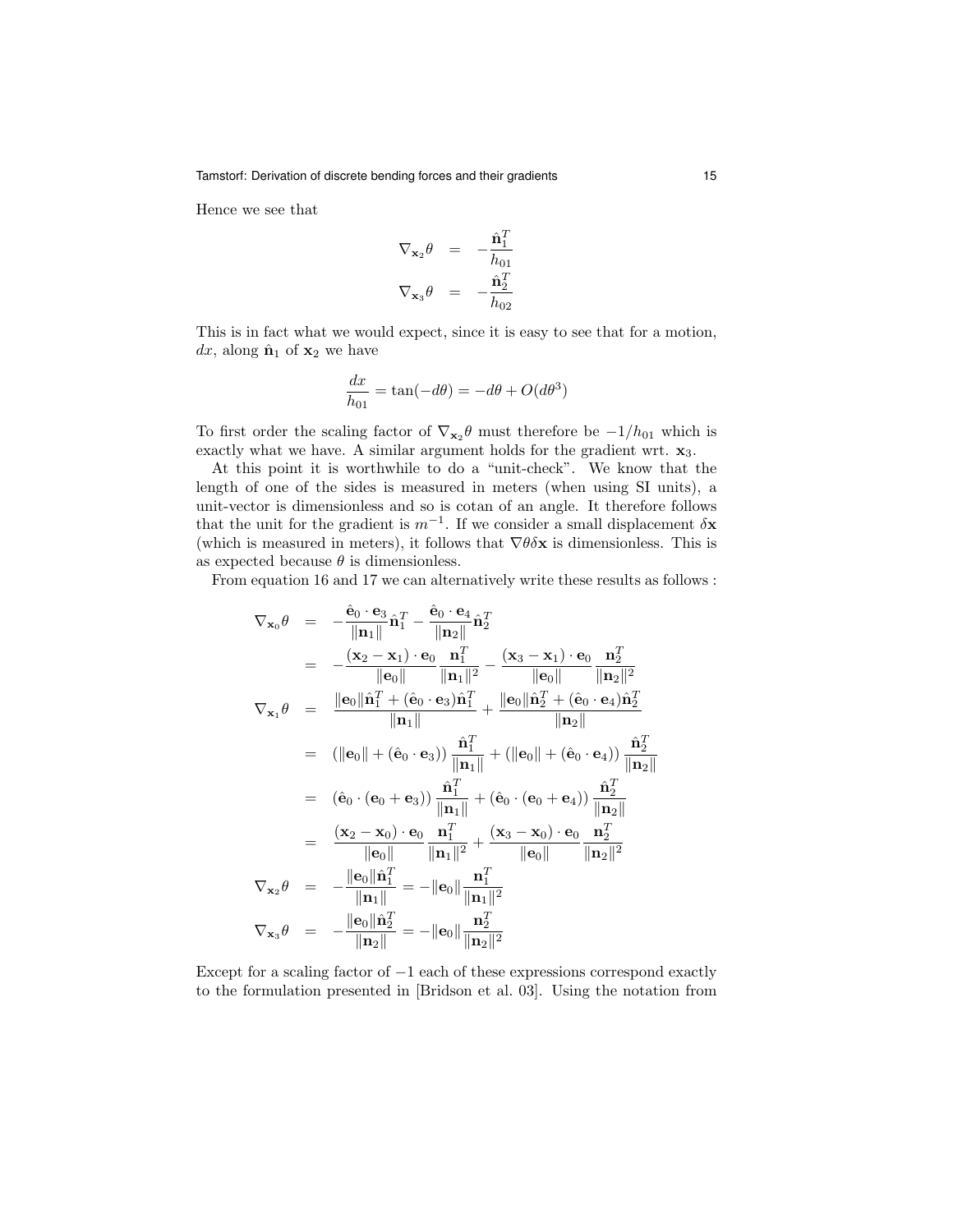[Bridson et al. 03] we have  $u_1 = -\nabla_{\mathbf{x}_2} \theta$ ,  $u_2 = -\nabla_{\mathbf{x}_3} \theta$ ,  $u_3 = -\nabla_{\mathbf{x}_0} \theta$ , and  $u_4 = -\nabla_{\mathbf{x}_1} \theta$ . As before we notice the symmetry in the above expressions which requires that the expressions for  $\nabla_{\mathbf{x}_0}\theta$  and  $\nabla_{\mathbf{x}_1}\theta$  differ by a sign due to the fixed orientation of  $\hat{\mathbf{e}}_0$ .

For future reference let's summarize the vector formulation of the gradients here :

$$
\nabla_{\mathbf{x}_0} \theta = -\frac{\hat{\mathbf{e}}_0 \cdot \mathbf{e}_3}{\|\mathbf{n}_1\|} \hat{\mathbf{n}}_1^T - \frac{\hat{\mathbf{e}}_0 \cdot \mathbf{e}_4}{\|\mathbf{n}_2\|} \hat{\mathbf{n}}_2^T
$$
  

$$
\nabla_{\mathbf{x}_1} \theta = \frac{\hat{\mathbf{e}}_0 \cdot \mathbf{e}_1}{\|\mathbf{n}_1\|} \hat{\mathbf{n}}_1^T + \frac{\hat{\mathbf{e}}_0 \cdot \mathbf{e}_2}{\|\mathbf{n}_2\|} \hat{\mathbf{n}}_2^T
$$
  

$$
\nabla_{\mathbf{x}_2} \theta = -\frac{\|\mathbf{e}_0\|}{\|\mathbf{n}_1\|} \hat{\mathbf{n}}_1^T
$$
  

$$
\nabla_{\mathbf{x}_3} \theta = -\frac{\|\mathbf{e}_0\|}{\|\mathbf{n}_2\|} \hat{\mathbf{n}}_2^T
$$

The units of these expressions are also as we would expect when we notice that  $\|\mathbf{n}\|$  measures an area. It's the magnitude of the product of two vectors, each of which is measured in meters, so its unit must be  $m^2$ . Once again the units for  $\nabla \theta$  therefore becomes  $m^{-1}$ .

The last variation of the above result can be obtained by using that  $\hat{\mathbf{e}}_0 \cdot \mathbf{e}_3 =$  $-\|\mathbf{e}_3\| \cos \alpha_3$  and similar for the other dot products. Combined with the area expressions based on height and baseline this gives :

$$
\nabla_{\mathbf{x}_0} \theta = \frac{\cos \alpha_3}{h_3} \hat{\mathbf{n}}_1^T + \frac{\cos \alpha_4}{h_4} \hat{\mathbf{n}}_2^T
$$
 (18)

$$
\nabla_{\mathbf{x}_1} \theta = \frac{\cos \alpha_1}{h_1} \hat{\mathbf{n}}_1^T + \frac{\cos \alpha_2}{h_2} \hat{\mathbf{n}}_2^T
$$
 (19)

$$
\nabla_{\mathbf{x}_2} \theta = -\frac{1}{h_{01}} \hat{\mathbf{n}}_1^T
$$
 (20)

$$
\nabla_{\mathbf{x}_3} \theta = -\frac{1}{h_{02}} \hat{\mathbf{n}}_2^T
$$
 (21)

### 6. The Hessian of the bend angle

The gradient of the bending forces is given by minus the Hessian of the bending energy. To compute this we clearly need the Hessian of the bend-angle :

$$
H(\theta) = \nabla(\nabla \theta)^T
$$

By construction this entire matrix is symmetric since the order of differentiation in mixed derivatives doesn't matter. By switching the order of differentiation and enforcing symmetry we also get :

$$
\nabla_{\mathbf{x}_i} (\nabla_{\mathbf{x}_j} \theta)^T = (\nabla_{\mathbf{x}_j} (\nabla_{\mathbf{x}_i} \theta)^T)^T
$$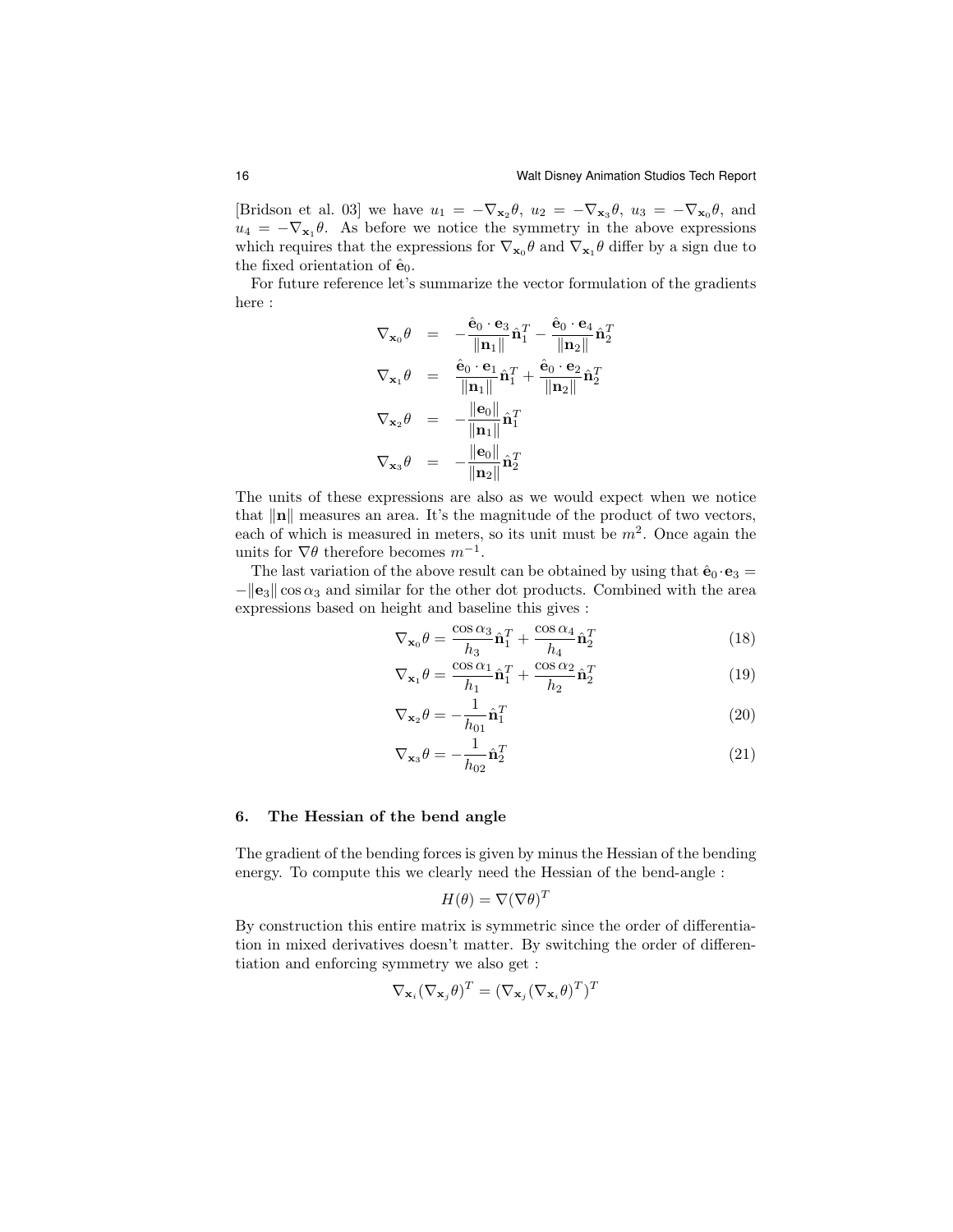In particular that means that the block-diagonals must be symmetric themselves.

To more easily manage the expressions we will compute the elements one block-row at a time, i.e., we will compute  $\nabla (\nabla_{\mathbf{x}_i} \theta)^T$  for  $i \in \{0, 1, 2, 3\}$ . Clearly the results for  $i = 1$  and  $i = 3$  are related to the corresponding results for  $i = 0$  and  $i = 2$ . We shall use that as a sanity check in the following.

In the computations we will need  $\nabla \hat{\mathbf{n}}_1$  and  $\nabla \hat{\mathbf{n}}_2$  which were computed in equation 14 and 15. However, they are worth revisiting. Using the inplane edge normals shown in Figure 2 we see that

$$
\nabla \hat{\mathbf{n}}_1 = \frac{(\mathbf{e}_0 \times \hat{\mathbf{n}}_1) \hat{\mathbf{n}}_1^T \nabla \mathbf{e}_3 - (\mathbf{e}_3 \times \hat{\mathbf{n}}_1) \hat{\mathbf{n}}_1^T \nabla \mathbf{e}_0}{\|\mathbf{n}_1\|} \n= \frac{\|\mathbf{e}_0\| (\hat{\mathbf{e}}_0 \times \hat{\mathbf{n}}_1)}{\|\mathbf{n}_1\|} \hat{\mathbf{n}}_1^T \nabla \mathbf{e}_3 - \frac{\|\mathbf{e}_3\| (\hat{\mathbf{e}}_3 \times \hat{\mathbf{n}}_1)}{\|\mathbf{n}_1\|} \hat{\mathbf{n}}_1^T \nabla \mathbf{e}_0 \n= \frac{\|\mathbf{e}_0\| \hat{\mathbf{m}}_0}{\|\mathbf{n}_1\|} \hat{\mathbf{n}}_1^T \nabla \mathbf{e}_3 - \frac{\|\mathbf{e}_3\| \hat{\mathbf{m}}_3}{\|\mathbf{n}_1\|} \hat{\mathbf{n}}_1^T \nabla \mathbf{e}_0 \n= \frac{\hat{\mathbf{m}}_{01}}{h_{01}} \hat{\mathbf{n}}_1^T \nabla \mathbf{e}_3 - \frac{\hat{\mathbf{m}}_3}{h_3} \hat{\mathbf{n}}_1^T \nabla \mathbf{e}_0
$$

When we break this into blocks we get

$$
\nabla_{\mathbf{x}_0} \hat{\mathbf{n}}_1 = \frac{\hat{\mathbf{m}}_3}{h_3} \hat{\mathbf{n}}_1^T
$$
(22)  

$$
\nabla_{\mathbf{x}_1} \hat{\mathbf{n}}_1 = -\frac{\|\mathbf{e}_0\| \hat{\mathbf{m}}_{01} + \|\mathbf{e}_3\| \hat{\mathbf{m}}_3}{\|\mathbf{n}_1\|} \hat{\mathbf{n}}_1^T = -\frac{\mathbf{m}_{01} + \mathbf{m}_3}{\|\mathbf{n}_1\|} \hat{\mathbf{n}}_1^T
$$

$$
= \frac{\mathbf{m}_1}{\|\mathbf{n}_1\|} \hat{\mathbf{n}}_1^T = \frac{\|\mathbf{e}_1\| \hat{\mathbf{m}}_1}{\|\mathbf{n}_1\|} \hat{\mathbf{n}}_1^T = \frac{\hat{\mathbf{m}}_1}{h_1} \hat{\mathbf{n}}_1^T
$$
(23)

$$
\nabla_{\mathbf{x}_2} \hat{\mathbf{n}}_1 = \frac{\hat{\mathbf{m}}_{01}}{h_{01}} \hat{\mathbf{n}}_1^T
$$
 (24)

$$
\nabla_{\mathbf{x}_3} \hat{\mathbf{n}}_1 = 0 \tag{25}
$$

The pattern should now be fairly obvious. The gradient of the normal with respect to a vertex is the outer product of the opposing edge normal with the normal itself and scaled with one over the height to the opposing edge. Based on this we can immediately write the gradient of  $\hat{\mathbf{n}}_2$  :

$$
\nabla_{\mathbf{x}_0} \hat{\mathbf{n}}_2 = \frac{\hat{\mathbf{m}}_4}{h_4} \hat{\mathbf{n}}_2^T
$$
  

$$
\nabla_{\mathbf{x}_1} \hat{\mathbf{n}}_2 = \frac{\hat{\mathbf{m}}_2}{h_2} \hat{\mathbf{n}}_2^T
$$
  

$$
\nabla_{\mathbf{x}_2} \hat{\mathbf{n}}_2 = 0
$$
  

$$
\nabla_{\mathbf{x}_3} \hat{\mathbf{n}}_2 = \frac{\hat{\mathbf{m}}_{02}}{h_{02}} \hat{\mathbf{n}}_2^T
$$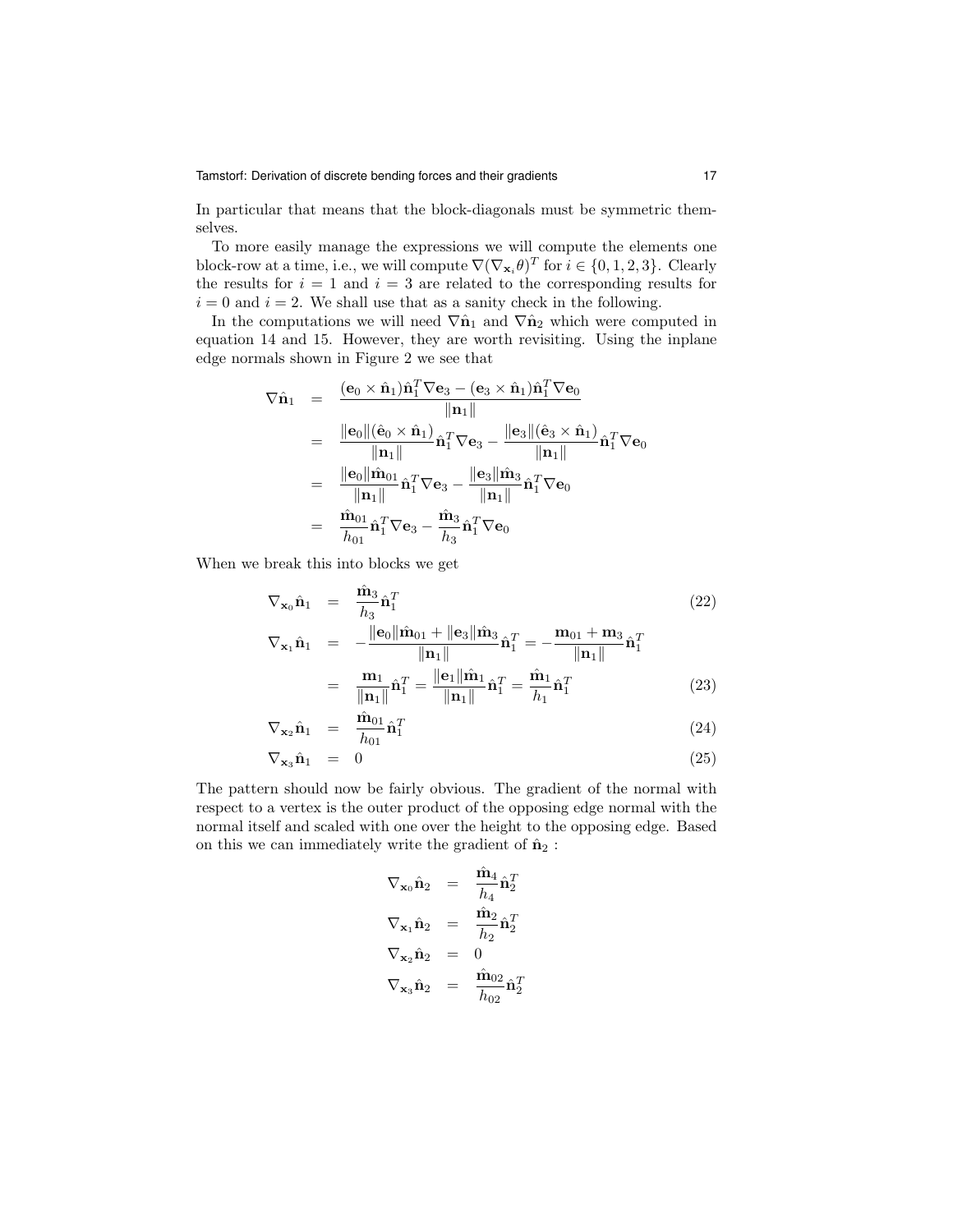Intuitively this is not surprising. Given a small displacement  $\delta x$  we see that any component orthogonal to the normal will be projected away, and the remaining component will cause the normal to tilt toward or away from the opposing edge (depending on whether the vertex is being moved up or down). The scaling factor is the same as we saw in the previous section when computing  $\nabla \theta$  and for the same reason.

With these building blocks in place, we now notice that for all the gradients of  $\theta$  we have a scalar function times a vector, so the gradient of that is given by equation 10. Starting with the simpler expression we get the following for  $\nabla (\nabla_{\mathbf{x}_2} \theta)^T$ :

$$
\nabla(\nabla_{\mathbf{x}_2}\theta)^T = \nabla\left(-\frac{\|\mathbf{e}_0\|}{\|\mathbf{n}_1\|}\hat{\mathbf{n}}_1\right)
$$

$$
= -\frac{\|\mathbf{e}_0\|}{\|\mathbf{n}_1\|}\nabla\hat{\mathbf{n}}_1 - \hat{\mathbf{n}}_1\nabla\left(\frac{\|\mathbf{e}_0\|}{\|\mathbf{n}_1\|}\right) \tag{26}
$$

so we just need :

$$
\nabla \left( \frac{\|\mathbf{e}_0\|}{\|\mathbf{n}_1\|} \right) = \nabla \left( \frac{1}{h_{01}} \right) = -\frac{\nabla h_{01}}{h_{01}^2} \tag{27}
$$

From a geometrical point of view it is easy to see that  $\nabla_{\mathbf{x}_2} h_{01}$  must be aligned with  $\mathbf{m}_{01}^T$ , and in fact we must have  $\nabla_{\mathbf{x}_2} h_{01} = -\hat{\mathbf{m}}_{01}^T$  such that

$$
\nabla_{\mathbf{x}_2} \left( \frac{\|\mathbf{e}_0\|}{\|\mathbf{n}_1\|} \right) = \frac{\hat{\mathbf{m}}_{01}^T}{h_{01}^2} \tag{28}
$$

Similarly we must have  $\nabla_{\mathbf{x}_3} h_{01} = 0$ . From an algebraic point of view we have :

$$
\nabla \left( \frac{\|\mathbf{e}_0\|}{\|\mathbf{n}_1\|} \right) = \|\mathbf{e}_0\| \nabla \left( \frac{1}{\|\mathbf{n}_1\|} \right) + \frac{1}{\|\mathbf{n}_1\|} \nabla \|\mathbf{e}_0\|
$$
  
\n
$$
= -\|\mathbf{e}_0\| \frac{\hat{\mathbf{n}}_1^T \nabla \mathbf{n}_1}{\|\mathbf{n}_1\|^2} + \frac{1}{\|\mathbf{n}_1\|} \hat{\mathbf{e}}_0^T \nabla \mathbf{e}_0
$$
  
\n
$$
= \frac{\|\mathbf{n}_1\| \hat{\mathbf{e}}_0^T \nabla \mathbf{e}_0 - \|\mathbf{e}_0\| \hat{\mathbf{n}}_1^T \nabla \mathbf{n}_1}{\|\mathbf{n}_1\|^2}
$$
  
\n
$$
= \frac{\|\mathbf{n}_1\| \hat{\mathbf{e}}_0^T \nabla \mathbf{e}_0 - \|\mathbf{e}_0\| \hat{\mathbf{n}}_1^T \nabla (\mathbf{e}_0 \times \mathbf{e}_3)}{\|\mathbf{n}_1\|^2}
$$
  
\n
$$
= \frac{\|\mathbf{n}_1\| \hat{\mathbf{e}}_0^T \nabla \mathbf{e}_0 - \|\mathbf{e}_0\| \hat{\mathbf{n}}_1^T (\mathbf{e}_0 \times \nabla \mathbf{e}_3 - \mathbf{e}_3 \times \nabla \mathbf{e}_0)}{\|\mathbf{n}_1\|^2}
$$

In particular we see from this that

$$
\nabla_{\mathbf{x}_2} \left( \frac{\|\mathbf{e}_0\|}{\|\mathbf{n}_1\|} \right) = -\frac{\|\mathbf{e}_0\| \hat{\mathbf{n}}_1^T[\mathbf{e}_0] \times}{\|\mathbf{n}_1\|^2} = -\frac{\|\mathbf{e}_0\|^2}{\|\mathbf{n}_1\|^2} \hat{\mathbf{n}}_1^T[\hat{\mathbf{e}}_0] \times = -\frac{\hat{\mathbf{n}}_1^T[\hat{\mathbf{e}}_0] \times}{h_{01}^2}
$$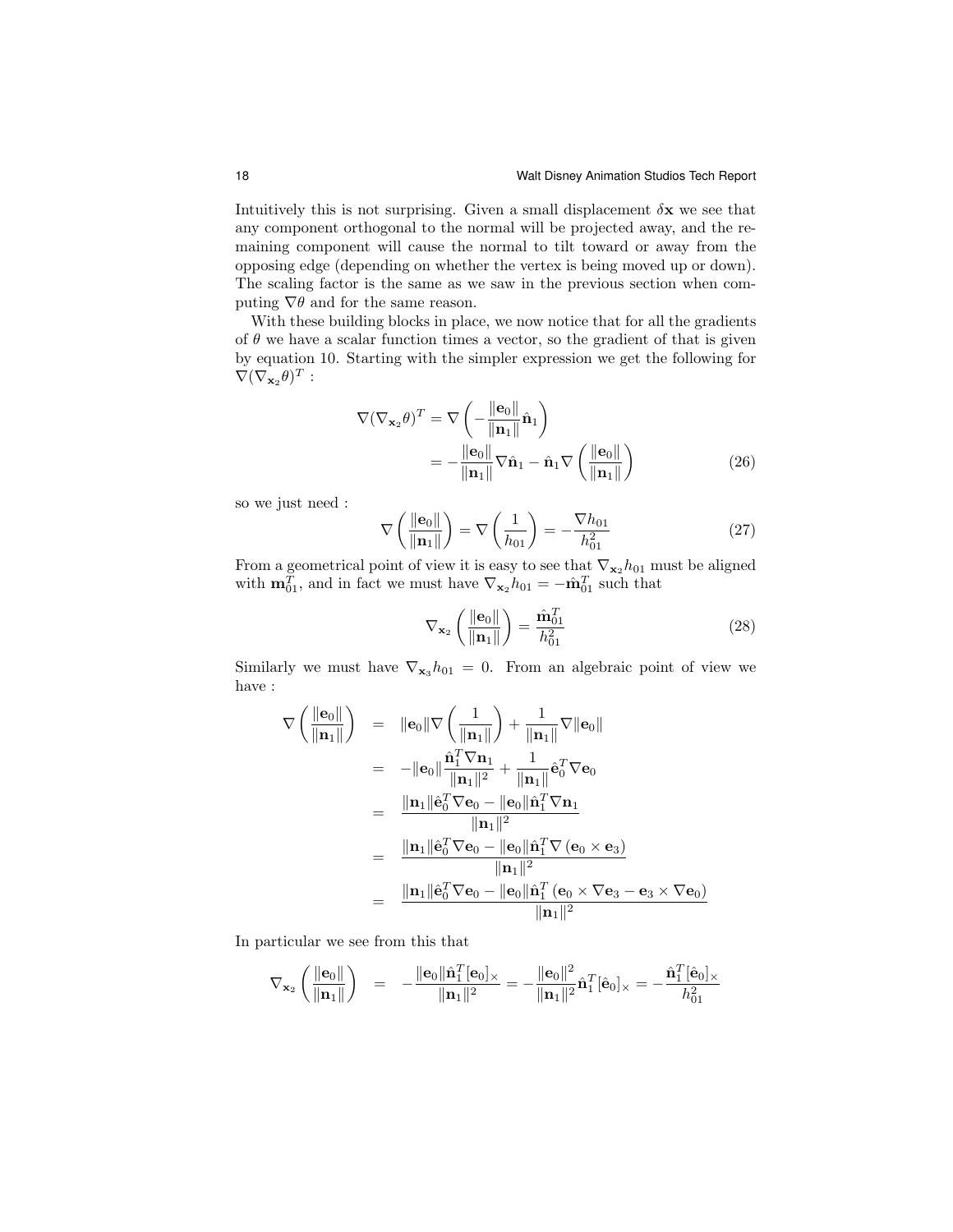Since the matrix representation for the cross product is skew symmetric it follows that  $\overline{r}$ 

$$
\left(\mathbf{u}^T[\mathbf{v}]_\times\right)^T = [\mathbf{v}]_\times^T \mathbf{u} = -[\mathbf{v}]_\times \mathbf{u} = -\mathbf{v} \times \mathbf{u}
$$

or

$$
\mathbf{u}^T[\mathbf{v}]_{\times} = -(\mathbf{v} \times \mathbf{u})^T
$$

As expected we therefore get

$$
\nabla_{\mathbf{x}_2} \left( \frac{\|\mathbf{e}_0\|}{\|\mathbf{n}_1\|} \right) = \frac{(\hat{\mathbf{e}}_0 \times \hat{\mathbf{n}}_1)^T}{h_{01}^2} = \frac{\hat{\mathbf{m}}_{01}^T}{h_{01}^2}
$$

The gradient wrt.  $\mathbf{x}_0$  and  $\mathbf{x}_1$  is not as easy to derive geometrically. However, for both of these it is easy to see that any motion along  $e_0$  will not change  $h_{01}$ . Consequently the gradient must be perpendicular to  $e_0$ , and in order to increase  $h_{01}$  we must move away from  $x_2$ , so the gradient must be aligned with  $m_{01}$ .

Using the algebraic expression we get

$$
\nabla_{\mathbf{x}_0} \left( \frac{\|\mathbf{e}_0\|}{\|\mathbf{n}_1\|} \right) = -\frac{\hat{\mathbf{e}}_0^T}{\|\mathbf{n}_1\|} - \frac{\|\mathbf{e}_0\| \hat{\mathbf{n}}_1^T [\mathbf{e}_3]_{\times}}{\|\mathbf{n}_1\|^2} \n= -\frac{\hat{\mathbf{e}}_0^T}{\|\mathbf{n}_1\|} + \frac{\|\mathbf{e}_0\|}{\|\mathbf{n}_1\|^2} (\mathbf{e}_3 \times \hat{\mathbf{n}}_1)^T \n= -\frac{\hat{\mathbf{e}}_0^T}{\|\mathbf{n}_1\|} + \frac{\|\mathbf{e}_0\| \|\mathbf{e}_3\|}{\|\mathbf{n}_1\|^2} (\hat{\mathbf{e}}_3 \times \hat{\mathbf{n}}_1)^T \n= -\frac{\hat{\mathbf{e}}_0^T}{\|\mathbf{n}_1\|} + \frac{\|\mathbf{e}_0\| \|\mathbf{e}_3\|}{\|\mathbf{n}_1\|^2} \hat{\mathbf{m}}_3^T \n= -\frac{\hat{\mathbf{e}}_0^T}{\|\mathbf{n}_1\|} + \frac{\hat{\mathbf{m}}_3^T}{\|\mathbf{n}_0\|_{\mathcal{B}_3}} \tag{29}
$$

Since we expect the result to be aligned with  $m_{01}$  we decompose  $m_3$  into a component parallel to  $e_0$  and an orthogonal component parallel to  $m_{01}$ . From Figure 4 we get

$$
\hat{\mathbf{m}}_3 = \hat{\mathbf{e}}_0 \cos\left(\frac{\pi}{2} - \alpha_3\right) - \hat{\mathbf{m}}_{01} \sin\left(\frac{\pi}{2} - \alpha_3\right) \n= \hat{\mathbf{e}}_0 \sin \alpha_3 - \hat{\mathbf{m}}_{01} \cos \alpha_3
$$

Inserting this in Equation 29 gives :

$$
\nabla_{\mathbf{x}_0} \left( \frac{\|\mathbf{e}_0\|}{\|\mathbf{n}_1\|} \right) = -\frac{\hat{\mathbf{e}}_0^T}{\|\mathbf{n}_1\|} + \frac{\hat{\mathbf{m}}_3^T}{h_{01}h_3}
$$
  
=  $\left( -\frac{1}{\|\mathbf{n}_1\|} + \frac{\sin \alpha_3}{h_{01}h_3} \right) \hat{\mathbf{e}}_0^T - \frac{\cos \alpha_3}{h_{01}h_3} \hat{\mathbf{m}}_{01}^T$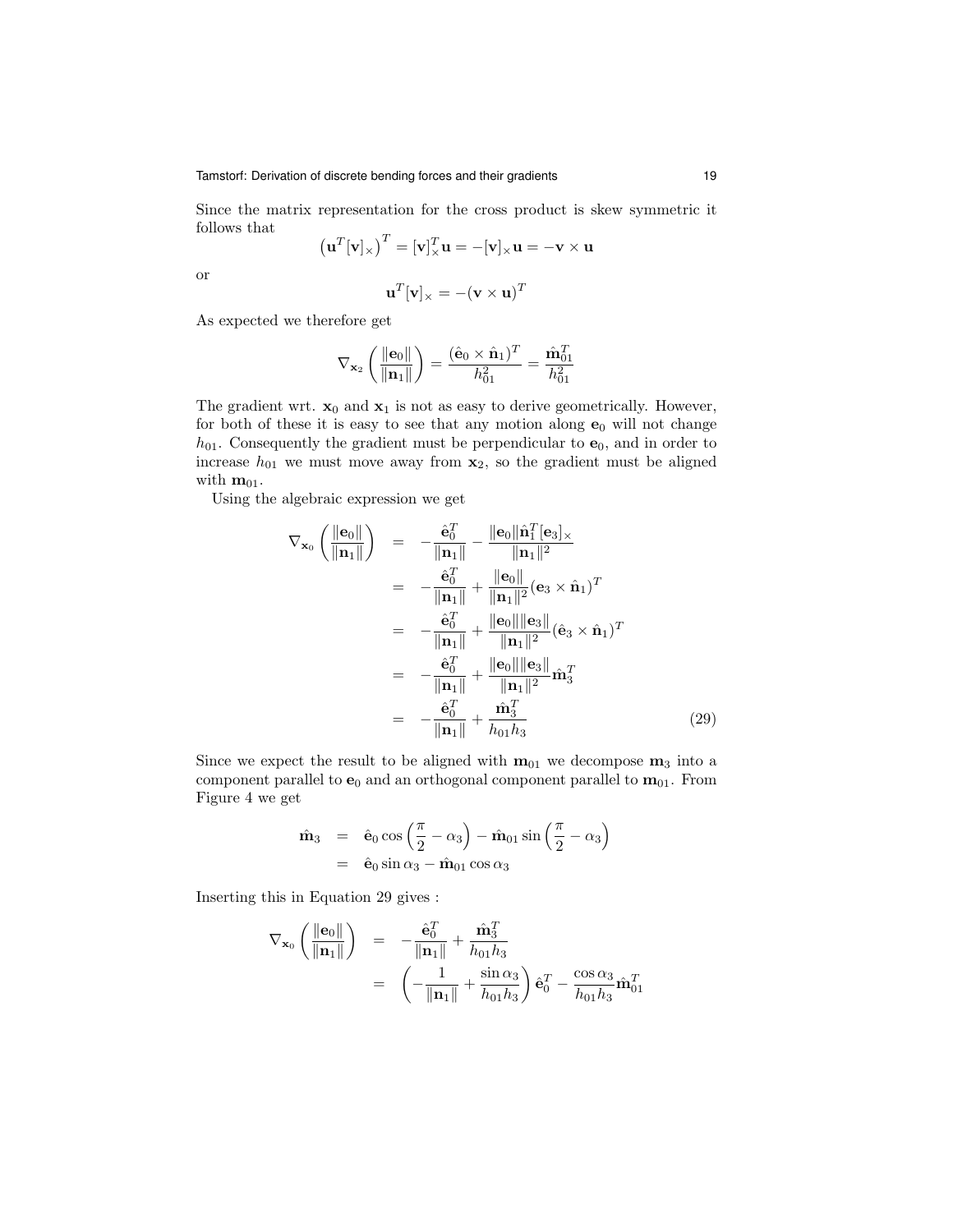

Figure 4. The decomposition of  $m_3$  along  $e_0$  and  $m_{01}$ .

However, since  $\sin\alpha_3=h_3/\|\mathbf{e}_0\|$  we see that

$$
-\frac{1}{\|\mathbf{n}_1\|} + \frac{\sin \alpha_3}{h_{01}h_3} = -\frac{1}{h_{01}\|\mathbf{e}_0\|} + \frac{h_3/\|\mathbf{e}_0\|}{h_{01}h_3} = 0
$$

and therefore

$$
\nabla_{\mathbf{x}_0} \left( \frac{\|\mathbf{e}_0\|}{\|\mathbf{n}_1\|} \right) = -\frac{\cos \alpha_3}{h_{01}h_3} \hat{\mathbf{m}}_{01}^T
$$

$$
= \frac{\hat{\mathbf{e}}_0 \cdot \hat{\mathbf{e}}_3}{h_{01}h_3} \hat{\mathbf{m}}_{01}^T
$$

$$
= \frac{\|\mathbf{e}_0\| \|\mathbf{e}_3\| \hat{\mathbf{e}}_0 \cdot \hat{\mathbf{e}}_3}{\|\mathbf{n}_1\|^2} \hat{\mathbf{m}}_{01}^T
$$

$$
= \frac{\mathbf{e}_0 \cdot \mathbf{e}_3}{\|\mathbf{n}_1\|^2} \hat{\mathbf{m}}_{01}^T
$$

By symmetry we must have

$$
\nabla_{\mathbf{x}_1} \left( \frac{\|\mathbf{e}_0\|}{\|\mathbf{n}_1\|} \right) = -\frac{\cos \alpha_1}{h_{01}h_1} \hat{\mathbf{m}}_{01}^T = -\frac{\mathbf{e}_0 \cdot \mathbf{e}_1}{\|\mathbf{n}_1\|^2} \hat{\mathbf{m}}_{01}^T
$$

In summary this gives us

$$
\nabla_{\mathbf{x}_0} \left( \frac{\|\mathbf{e}_0\|}{\|\mathbf{n}_1\|} \right) = \frac{\mathbf{e}_0 \cdot \mathbf{e}_3}{\|\mathbf{n}_1\|^2} \hat{\mathbf{m}}_{01}^T = -\frac{\cos \alpha_3}{h_{01} h_3} \hat{\mathbf{m}}_{01}^T
$$
(30)

$$
\nabla_{\mathbf{x}_1} \left( \frac{\|\mathbf{e}_0\|}{\|\mathbf{n}_1\|} \right) = -\frac{\mathbf{e}_0 \cdot \mathbf{e}_1}{\|\mathbf{n}_1\|^2} \hat{\mathbf{m}}_{01}^T = -\frac{\cos \alpha_1}{h_{01} h_1} \hat{\mathbf{m}}_{01}^T
$$
(31)

$$
\nabla_{\mathbf{x}_2} \left( \frac{\|\mathbf{e}_0\|}{\|\mathbf{n}_1\|} \right) = \frac{\hat{\mathbf{n}}_{01}^T}{h_{01}^2} \qquad \qquad = \frac{1}{h_{01}^2} \hat{\mathbf{n}}_{01}^T \tag{32}
$$

$$
\nabla_{\mathbf{x}_3} \left( \frac{\|\mathbf{e}_0\|}{\|\mathbf{n}_1\|} \right) = 0 \tag{33}
$$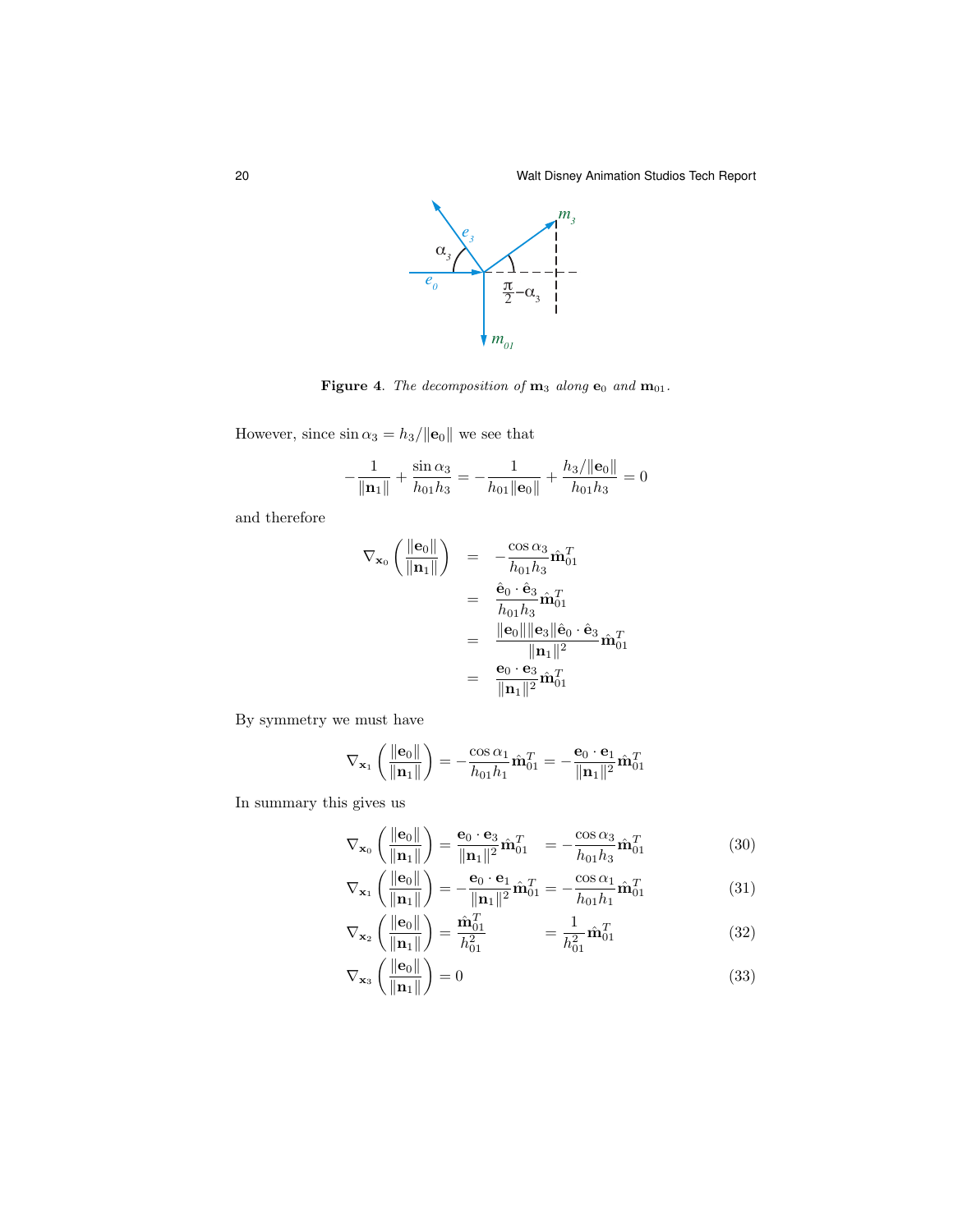By combining these results with Equation 27 we can also read off the expressions for  $\nabla h_{01}$ :

$$
\nabla_{\mathbf{x}_0} h_{01} = \frac{h_{01}}{h_3} \cos \alpha_3 \hat{\mathbf{m}}_{01}^T
$$

$$
\nabla_{\mathbf{x}_1} h_{01} = \frac{h_{01}}{h_1} \cos \alpha_1 \hat{\mathbf{m}}_{01}^T
$$

$$
\nabla_{\mathbf{x}_2} h_{01} = -\hat{\mathbf{m}}_{01}^T
$$

$$
\nabla_{\mathbf{x}_3} h_{01} = 0
$$

What's important about this is that it allows us to easily write down the gradients for the heights extending from the other sides of the triangle. Simply rotate all the labels on the triangle and substitute.

Combining equations 30-33 and equations 22-25 with equation 26 we get :

$$
\nabla_{\mathbf{x}_0} (\nabla_{\mathbf{x}_2} \theta)^T = -\frac{\|\mathbf{e}_0\| \hat{\mathbf{m}}_3}{\|\mathbf{n}_1\| h_3} \hat{\mathbf{n}}_1^T + \hat{\mathbf{n}}_1 \left( \frac{\cos \alpha_3}{h_{01} h_3} \hat{\mathbf{m}}_{01}^T \right)
$$

$$
= -\frac{1}{h_{01} h_3} \left( \hat{\mathbf{m}}_3 \hat{\mathbf{n}}_1^T - \cos \alpha_3 \hat{\mathbf{n}}_1 \hat{\mathbf{m}}_{01}^T \right)
$$
(34)

$$
\nabla_{\mathbf{x}_1} (\nabla_{\mathbf{x}_2} \theta)^T = -\frac{\|\mathbf{e}_0\| \hat{\mathbf{m}}_1}{\|\mathbf{n}_1\| h_1} \hat{\mathbf{n}}_1^T + \hat{\mathbf{n}}_1 \left( \frac{\cos \alpha_1}{h_{01} h_1} \hat{\mathbf{m}}_{01}^T \right)
$$

$$
= -\frac{1}{h_{01} h_1} \left( \hat{\mathbf{m}}_1 \hat{\mathbf{n}}_1^T - \cos \alpha_1 \hat{\mathbf{n}}_1 \hat{\mathbf{m}}_{01}^T \right)
$$
(35)

$$
\nabla_{\mathbf{x}_2} (\nabla_{\mathbf{x}_2} \theta)^T = -\frac{\|\mathbf{e}_0\| \mathbf{m}_{01}}{\|\mathbf{n}_1\| h_{01}} \hat{\mathbf{n}}_1^T - \hat{\mathbf{n}}_1 \frac{\hat{\mathbf{n}}_{01}^T}{h_{01}^2}
$$

$$
= -\frac{1}{h_{01}^2} \left( \hat{\mathbf{m}}_{01} \hat{\mathbf{n}}_1^T + \hat{\mathbf{n}}_1 \hat{\mathbf{m}}_{01}^T \right)
$$
(36)

$$
\nabla_{\mathbf{x}_3} (\nabla_{\mathbf{x}_2} \theta)^T = 0 \tag{37}
$$

The results for the other triangle follow by simple substitution :

$$
\nabla_{\mathbf{x}_0} (\nabla_{\mathbf{x}_3} \theta)^T = -\frac{1}{h_{02}h_4} \left( \hat{\mathbf{m}}_4 \hat{\mathbf{n}}_2^T - \cos \alpha_4 \hat{\mathbf{n}}_2 \hat{\mathbf{m}}_{02}^T \right)
$$
(38)

$$
\nabla_{\mathbf{x}_1} (\nabla_{\mathbf{x}_3} \theta)^T = -\frac{1}{h_{02} h_2} \left( \hat{\mathbf{m}}_2 \hat{\mathbf{n}}_2^T - \cos \alpha_2 \hat{\mathbf{n}}_2 \hat{\mathbf{m}}_{02}^T \right)
$$
(39)

$$
\nabla_{\mathbf{x}_2} (\nabla_{\mathbf{x}_3} \theta)^T = 0 \tag{40}
$$

$$
\nabla_{\mathbf{x}_3} (\nabla_{\mathbf{x}_3} \theta)^T = -\frac{1}{h_{02}^2} \left( \hat{\mathbf{m}}_{02} \hat{\mathbf{n}}_2^T + \hat{\mathbf{n}}_{2} \hat{\mathbf{m}}_{02}^T \right)
$$
(41)

At this point it should be noted that the two diagonal blocks  $\nabla_{\mathbf{x}_2} (\nabla_{\mathbf{x}_2} \theta)^T$ and  $\nabla_{\mathbf{x}_3} (\nabla_{\mathbf{x}_3} \theta)^T$  are in fact symmetric as we would expect.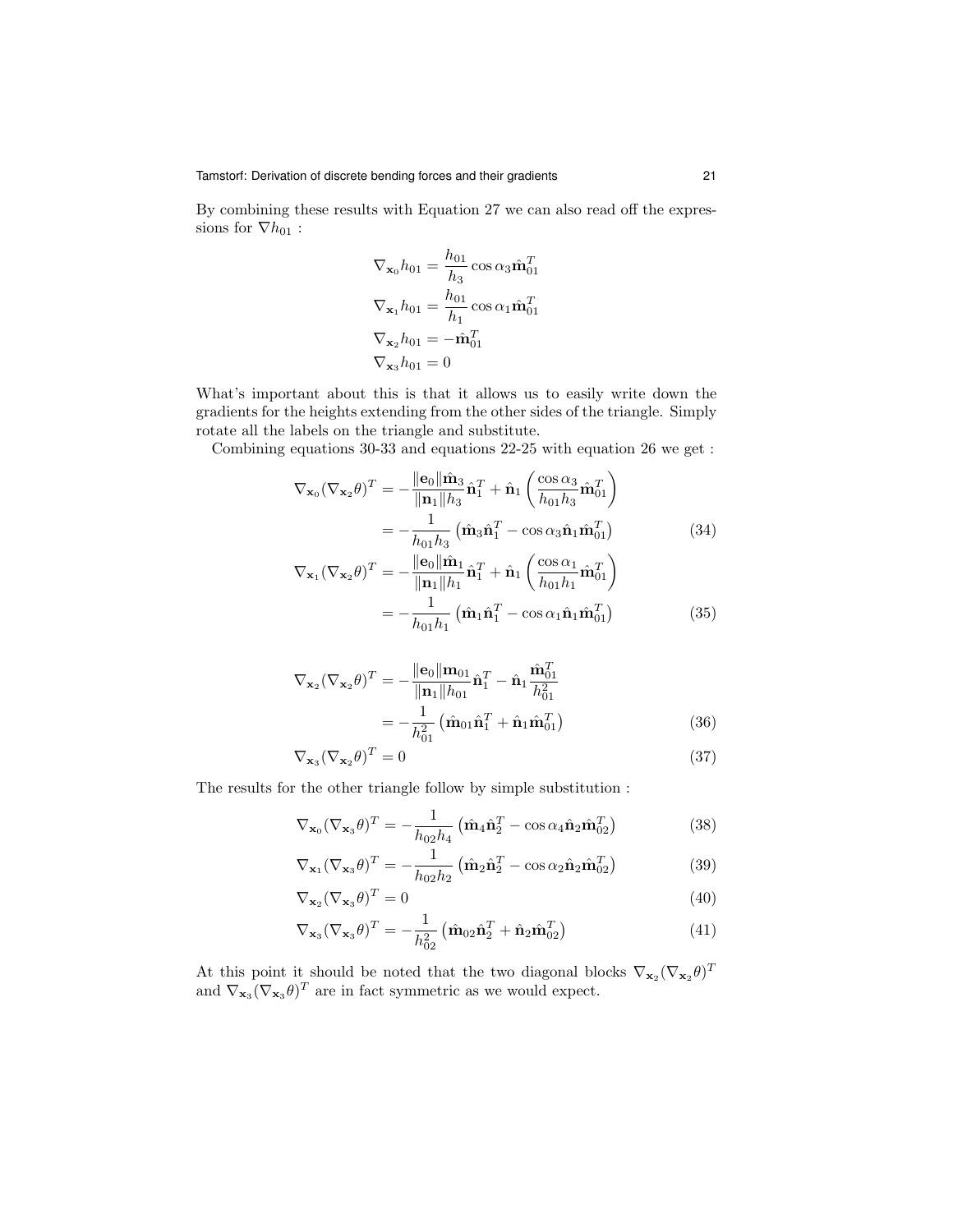Moving on to the first row of the Hessian we have from equation 18 :

$$
\nabla(\nabla_{\mathbf{x}_0}\theta)^T = \nabla\left(\frac{\cos\alpha_3}{h_3}\hat{\mathbf{n}}_1 + \frac{\cos\alpha_4}{h_4}\hat{\mathbf{n}}_2\right)
$$
(42)

To compute this we first need

$$
\nabla \left( \frac{\cos \alpha_3}{h_3} \hat{\mathbf{n}}_1 \right) = \frac{\cos \alpha_3}{h_3} \nabla \hat{\mathbf{n}}_1 + \hat{\mathbf{n}}_1 \nabla \left( \frac{\cos \alpha_3}{h_3} \right) \tag{43}
$$

and to compute that we need

$$
\nabla \left( \frac{\cos \alpha_3}{h_3} \right) = \cos \alpha_3 \nabla \left( \frac{1}{h_3} \right) + \frac{1}{h_3} \nabla \cos \alpha_3
$$

$$
= -\frac{\cos \alpha_3}{h_3^2} \nabla h_3 + \frac{1}{h_3} \nabla \cos \alpha_3 \tag{44}
$$

Based on our previous results, the expressions for  $\nabla h_3$  are straight forward :

$$
\nabla_{\mathbf{x}_0} h_3 = -\hat{\mathbf{m}}_3^T \tag{45}
$$

$$
\nabla_{\mathbf{x}_1} h_3 = \frac{h_3}{h_1} \cos \beta \hat{\mathbf{m}}_3^T = \frac{h_3}{h_1} (\hat{\mathbf{e}}_1 \cdot \hat{\mathbf{e}}_3) \mathbf{m}_3^T
$$
(46)

$$
\nabla_{\mathbf{x}_2} h_3 = \frac{h_3}{h_{01}} \cos \alpha_3 \hat{\mathbf{m}}_3^T = -\frac{h_3}{h_{01}} (\hat{\mathbf{e}}_0 \cdot \hat{\mathbf{e}}_3) \hat{\mathbf{m}}_3^T
$$
(47)

$$
\nabla_{\mathbf{x}_3} h_3 = 0 \tag{48}
$$

Here  $\beta = \pi - \alpha_1 - \alpha_3$  is the top angle of triangle 1. We also see immediately that the gradient of  $\alpha_3$  with respect to  $\mathbf{x}_0$  and  $\mathbf{x}_2$  must be aligned with  $\mathbf{m}_{01}$ and  $m_3$  respectively, and that the gradient with respect to  $x_3$  must be zero. The gradient of  $\alpha_3$  with respect to  $x_1$  is more complicated. To derive the exact expressions, let us consider  $\nabla \cos \alpha_3$  :

$$
\nabla \cos \alpha_3 = -\nabla (\hat{\mathbf{e}}_0 \cdot \hat{\mathbf{e}}_3)
$$
  
=  $-\hat{\mathbf{e}}_0^T \nabla \hat{\mathbf{e}}_3 - \hat{\mathbf{e}}_3 \nabla \hat{\mathbf{e}}_0$   
=  $-\hat{\mathbf{e}}_0^T (1 - \hat{\mathbf{e}}_3 \hat{\mathbf{e}}_3^T) \frac{\nabla \mathbf{e}_3}{\|\mathbf{e}_3\|} - \hat{\mathbf{e}}_3^T (1 - \hat{\mathbf{e}}_0 \hat{\mathbf{e}}_0^T) \frac{\nabla \mathbf{e}_0}{\|\mathbf{e}_0\|}$ 

This breaks into blocks in a straightforward way :

$$
\nabla_{\mathbf{x}_0} \cos \alpha_3 = \frac{\hat{\mathbf{e}}_3^T (1 - \hat{\mathbf{e}}_0 \hat{\mathbf{e}}_0^T)}{\|\mathbf{e}_0\|}
$$
  

$$
\nabla_{\mathbf{x}_1} \cos \alpha_3 = -\frac{\hat{\mathbf{e}}_3^T (1 - \hat{\mathbf{e}}_0 \hat{\mathbf{e}}_0^T)}{\|\mathbf{e}_0\|} + \frac{\hat{\mathbf{e}}_0^T (1 - \hat{\mathbf{e}}_3 \hat{\mathbf{e}}_3^T)}{\|\mathbf{e}_3\|}
$$
  

$$
\nabla_{\mathbf{x}_2} \cos \alpha_3 = -\frac{\hat{\mathbf{e}}_0^T (1 - \hat{\mathbf{e}}_3 \hat{\mathbf{e}}_3^T)}{\|\mathbf{e}_3\|}
$$
  

$$
\nabla_{\mathbf{x}_3} \cos \alpha_3 = 0
$$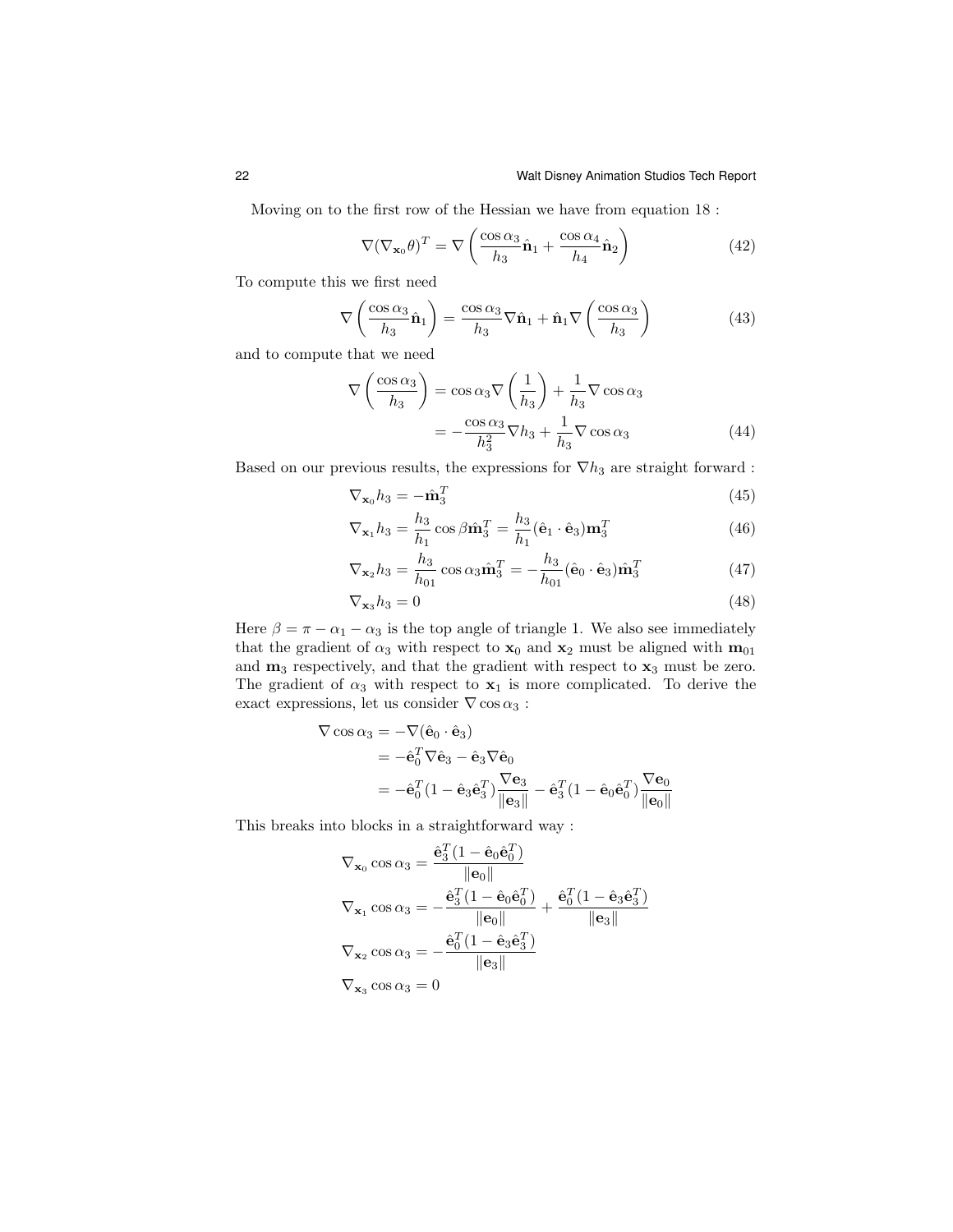To simplify these expressions, consider a variation  $\delta \mathbf{x}$  and let it be decomposed according to the orthogonal frame consisting of  $(\hat{\mathbf{e}}_j, \hat{\mathbf{n}}_1, \hat{\mathbf{m}}_j)$  :

$$
\delta \mathbf{x} = \delta \mathbf{x}_{\hat{\mathbf{e}}_j} + \delta \mathbf{x}_{\hat{\mathbf{n}}_1} + \delta \mathbf{x}_{\hat{\mathbf{m}}_j} \tag{49}
$$

When this variation is applied to the expression  $\hat{\mathbf{e}}_i^T(1 - \hat{\mathbf{e}}_j \hat{\mathbf{e}}_j^T)$  we get :

$$
\hat{\mathbf{e}}_i^T (1 - \hat{\mathbf{e}}_j \hat{\mathbf{e}}_j^T) \delta \mathbf{x} = \hat{\mathbf{e}}_i^T (1 - \hat{\mathbf{e}}_j \hat{\mathbf{e}}_j^T) (\delta \mathbf{x}_{\hat{\mathbf{e}}_j} + \delta \mathbf{x}_{\hat{\mathbf{n}}_1} + \delta \mathbf{x}_{\hat{\mathbf{m}}_j})
$$
  
= 
$$
\hat{\mathbf{e}}_i^T (\delta \mathbf{x}_{\hat{\mathbf{n}}_1} + \delta \mathbf{x}_{\hat{\mathbf{m}}_j})
$$
  
= 
$$
\hat{\mathbf{e}}_i^T \delta \mathbf{x}_{\hat{\mathbf{m}}_j}
$$

The first equality follows because  $(1 - \hat{\mathbf{e}}_j \hat{\mathbf{e}}_j^T)$  projects away any component along  $\hat{\mathbf{e}}_j$ , and the second equality follows because  $\hat{\mathbf{e}}_i$  and  $\hat{\mathbf{n}}_1$  are orthogonal. Since

$$
\hat{\mathbf{e}}_0 = \sin \alpha_3 \hat{\mathbf{m}}_3 - \cos \alpha_3 \hat{\mathbf{e}}_3
$$

$$
\hat{\mathbf{e}}_3 = -\sin \alpha_3 \hat{\mathbf{m}}_{01} - \cos \alpha_3 \hat{\mathbf{e}}_0
$$

we can further rewrite the two relevant variations to get

$$
\hat{\mathbf{e}}_3^T \delta \mathbf{x}_{\mathbf{m}_{01}} = -(\sin \alpha_3 \hat{\mathbf{m}}_{01}^T + \cos \alpha_3 \hat{\mathbf{e}}_0^T) \delta \mathbf{x}_{\mathbf{m}_{01}}
$$
  
\n
$$
= -\sin \alpha_3 \hat{\mathbf{m}}_{01}^T \delta \mathbf{x}_{\mathbf{m}_{01}}
$$
  
\n
$$
= -\sin \alpha_3 \hat{\mathbf{m}}_{01}^T \delta \mathbf{x}
$$
  
\n
$$
= -\frac{h_{01}}{\|\mathbf{e}_3\|} \hat{\mathbf{m}}_{01}^T \delta \mathbf{x}
$$

and

$$
\mathbf{e}_0^T \delta \mathbf{x}_{\mathbf{m}_3} = (\sin \alpha_3 \hat{\mathbf{m}}_3^T - \cos \alpha_3 \hat{\mathbf{e}}_3^T) \delta \mathbf{x}_{\mathbf{m}_3}
$$
  
=  $\sin \alpha_3 \hat{\mathbf{m}}_3^T \delta \mathbf{x}_{\mathbf{m}_3}$   
=  $\sin \alpha_3 \hat{\mathbf{m}}_3^T \delta \mathbf{x}$   
=  $\frac{h_3}{\|\mathbf{e}_0\|} \hat{\mathbf{m}}_3^T \delta \mathbf{x}$ 

It therefore follows that

$$
\nabla_{\mathbf{x}_0} \cos \alpha_3 = -\frac{h_{01}}{\|\mathbf{e}_0\| \|\mathbf{e}_3\|} \hat{\mathbf{m}}_{01}^T
$$
  

$$
\nabla_{\mathbf{x}_1} \cos \alpha_3 = \frac{h_{01}}{\|\mathbf{e}_0\| \|\mathbf{e}_3\|} \hat{\mathbf{m}}_{01}^T + \frac{h_3}{\|\mathbf{e}_0\| \|\mathbf{e}_3\|} \hat{\mathbf{m}}_3^T
$$
  

$$
\nabla_{\mathbf{x}_2} \cos \alpha_3 = -\frac{h_3}{\|\mathbf{e}_0\| \|\mathbf{e}_3\|} \hat{\mathbf{m}}_3^T
$$
  

$$
\nabla_{\mathbf{x}_3} \cos \alpha_3 = 0
$$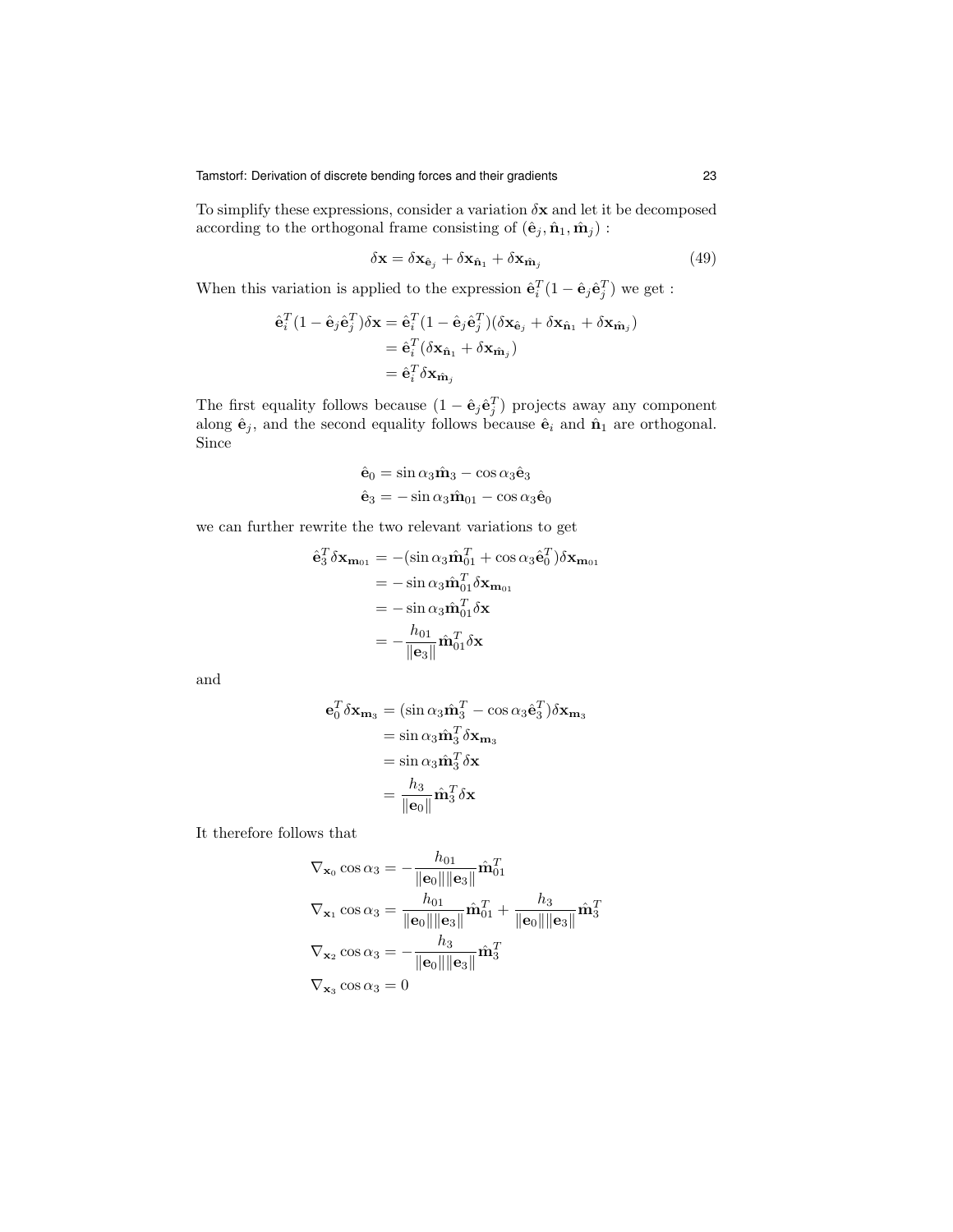It should be noted here that  $\cos\alpha_3$  increases when  $\alpha_3$  decreases which explains the signs in the expressions above. When we combine the above with the expressions for  $\nabla h_3$  in equations 45-48 we get the following for the gradient wrt. $\mathbf{x}_0$  :

$$
\nabla_{\mathbf{x}_0} \left( \frac{\cos \alpha_3}{h_3} \right) = \frac{\cos \alpha_3}{h_3^2} \hat{\mathbf{m}}_3^T - \frac{1}{h_3} \frac{h_{01}}{\|\mathbf{e}_0\| \|\mathbf{e}_3\|} \hat{\mathbf{m}}_{01}^T
$$

$$
= \frac{\cos \alpha_3}{h_3^2} \hat{\mathbf{m}}_3^T - \frac{\hat{\mathbf{m}}_{01}^T}{\|\mathbf{e}_0\|^2}
$$

For the gradient wrt.  $\mathbf{x}_1$  we have :

$$
\nabla_{\mathbf{x}_{1}}\left(\frac{\cos\alpha_{3}}{h_{3}}\right) = -\frac{\cos\alpha_{3}}{h_{3}^{2}}\frac{h_{3}}{h_{1}}(\hat{\mathbf{e}}_{1}\cdot\hat{\mathbf{e}}_{3})\hat{\mathbf{m}}_{3}^{T} + \frac{1}{h_{3}}\frac{1}{\|\mathbf{e}_{0}\|\|\mathbf{e}_{3}\|}\left(h_{01}\hat{\mathbf{m}}_{01}^{T} + h_{3}\hat{\mathbf{m}}_{3}^{T}\right)
$$
  
\n
$$
= -\left(\frac{\cos\alpha_{3}}{h_{1}h_{3}}(\hat{\mathbf{e}}_{1}\cdot\hat{\mathbf{e}}_{3}) - \frac{1}{\|\mathbf{e}_{0}\|\|\mathbf{e}_{3}\|}\right)\hat{\mathbf{m}}_{3}^{T} + \frac{h_{01}}{h_{3}\|\mathbf{e}_{0}\|\|\mathbf{e}_{3}\|}\hat{\mathbf{m}}_{01}^{T}
$$
  
\n
$$
= -\left(\frac{\cos\alpha_{3}}{h_{1}h_{3}}(\hat{\mathbf{e}}_{1}\cdot\hat{\mathbf{e}}_{3}) - \frac{1}{\|\mathbf{e}_{0}\|\|\mathbf{e}_{3}\|}\right)\hat{\mathbf{m}}_{3}^{T} + \frac{\hat{\mathbf{m}}_{01}^{T}}{\|\mathbf{e}_{0}\|^{2}}
$$
  
\n
$$
= -\frac{1}{h_{1}h_{3}}\left(\cos\alpha_{3}\cos\beta - \frac{h_{1}h_{3}}{\|\mathbf{e}_{0}\|\|\mathbf{e}_{3}\|}\right)\hat{\mathbf{m}}_{3}^{T} + \frac{\hat{\mathbf{m}}_{01}^{T}}{\|\mathbf{e}_{0}\|^{2}}
$$
  
\n
$$
= -\frac{1}{h_{1}h_{3}}\left(\cos\alpha_{3}\cos\beta - \sin\alpha_{3}\sin\beta\right)\hat{\mathbf{m}}_{3}^{T} + \frac{\hat{\mathbf{m}}_{01}^{T}}{\|\mathbf{e}_{0}\|^{2}}
$$
  
\n
$$
= -\frac{1}{h_{1}h_{3}}\cos(\alpha_{3} + \beta)\hat{\mathbf{m}}_{3}^{T} + \frac{\hat{\mathbf{m}}_{01}^{T}}{\|\mathbf{e}_{0}\|^{2}}
$$
  
\n
$$
= -\frac{1}{h_{1
$$

Finally, the gradient wrt.  $\mathbf{x}_2$  becomes :

$$
\nabla_{\mathbf{x}_2} \left( \frac{\cos \alpha_3}{h_3} \right) = \frac{\cos \alpha_3}{h_3^2} \frac{h_3}{h_{01}} (\hat{\mathbf{e}}_0 \cdot \hat{\mathbf{e}}_3) \hat{\mathbf{m}}_3^T - \frac{1}{h_3} \frac{h_3}{\|\mathbf{e}_0\| \|\mathbf{e}_3\|} \hat{\mathbf{m}}_3^T
$$
  
\n
$$
= -\left( \frac{\cos^2 \alpha_3}{h_3 h_{01}} + \frac{1}{\|\mathbf{e}_0\| \|\mathbf{e}_3\|} \right) \hat{\mathbf{m}}_3^T
$$
  
\n
$$
= -\frac{1}{h_{01} h_3} \left( \cos^2 \alpha_3 + \frac{h_{01} h_3}{\|\mathbf{e}_0\| \|\mathbf{e}_3\|} \right) \hat{\mathbf{m}}_3^T
$$
  
\n
$$
= -\frac{1}{h_{01} h_3} \left( \cos^2 \alpha_3 + \sin^2 \alpha_3 \right) \hat{\mathbf{m}}_3^T
$$
  
\n
$$
= -\frac{\hat{\mathbf{m}}_3^T}{h_{01} h_3}
$$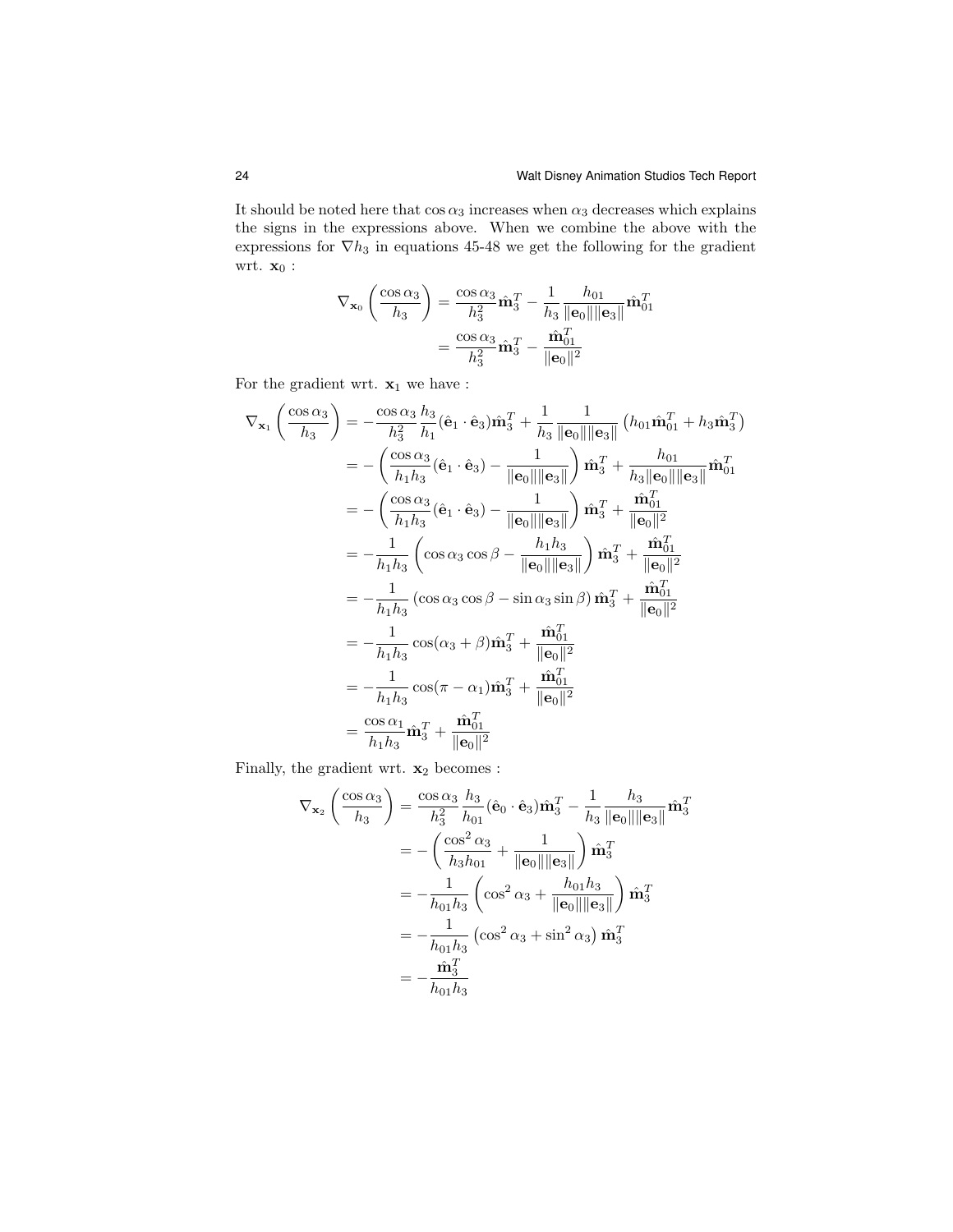As previously mentioned the gradient wrt.  $x_3$  is simply 0. In summary we therefore have :

$$
\nabla_{\mathbf{x}_0} \left( \frac{\cos \alpha_3}{h_3} \right) = \frac{\cos \alpha_3}{h_3^2} \hat{\mathbf{m}}_3^T - \frac{\hat{\mathbf{m}}_{01}^T}{\|\mathbf{e}_0\|^2}
$$

$$
\nabla_{\mathbf{x}_1} \left( \frac{\cos \alpha_3}{h_3} \right) = \frac{\cos \alpha_1}{h_1 h_3} \hat{\mathbf{m}}_3^T + \frac{\hat{\mathbf{m}}_{01}^T}{\|\mathbf{e}_0\|^2}
$$

$$
\nabla_{\mathbf{x}_2} \left( \frac{\cos \alpha_3}{h_3} \right) = -\frac{\hat{\mathbf{m}}_3^T}{h_{01} h_3}
$$

$$
\nabla_{\mathbf{x}_3} \left( \frac{\cos \alpha_3}{h_3} \right) = 0
$$
(50)

When we insert these results in Equation 43 along with the results from Equation 22-25 we now get :

$$
\nabla_{\mathbf{x}_{0}}\left(\frac{\cos\alpha_{3}}{h_{3}}\hat{\mathbf{n}}_{1}\right) = \frac{\cos\alpha_{3}}{h_{3}}\frac{\hat{\mathbf{n}}_{3}}{h_{3}}\hat{\mathbf{n}}_{1}^{T} + \hat{\mathbf{n}}_{1}\left(\frac{\cos\alpha_{3}}{h_{3}^{2}}\hat{\mathbf{m}}_{3}^{T} - \frac{\hat{\mathbf{m}}_{01}^{T}}{||\mathbf{e}_{0}||^{2}}\right)
$$
  
\n
$$
= \frac{\cos\alpha_{3}}{h_{3}^{2}}\hat{\mathbf{n}}_{3}\hat{\mathbf{n}}_{1}^{T} + \frac{\cos\alpha_{3}}{h_{3}^{2}}\hat{\mathbf{n}}_{1}\hat{\mathbf{m}}_{3}^{T} - \frac{\hat{\mathbf{n}}_{1}\hat{\mathbf{m}}_{01}^{T}}{||\mathbf{e}_{0}||^{2}}
$$
  
\n
$$
= \frac{\cos\alpha_{3}}{h_{3}^{2}}\left(\hat{\mathbf{m}}_{3}\hat{\mathbf{n}}_{1}^{T} + \hat{\mathbf{n}}_{1}\hat{\mathbf{n}}_{3}^{T}\right) - \frac{\hat{\mathbf{n}}_{1}\hat{\mathbf{m}}_{01}^{T}}{||\mathbf{e}_{0}||^{2}}
$$
  
\n
$$
\nabla_{\mathbf{x}_{1}}\left(\frac{\cos\alpha_{3}}{h_{3}}\hat{\mathbf{n}}_{1}\right) = \frac{\cos\alpha_{3}}{h_{3}}\frac{\hat{\mathbf{n}}_{1}}{h_{1}}\hat{\mathbf{n}}_{1}^{T} + \hat{\mathbf{n}}_{1}\left(\frac{\cos\alpha_{1}}{h_{1}h_{3}}\hat{\mathbf{m}}_{3}^{T} + \frac{\hat{\mathbf{m}}_{01}^{T}}{||\mathbf{e}_{0}||^{2}}\right)
$$
  
\n
$$
= \frac{\cos\alpha_{3}}{h_{3}h_{1}}\hat{\mathbf{n}}_{1}\hat{\mathbf{n}}_{1}^{T} + \frac{\cos\alpha_{1}}{h_{1}h_{3}}\hat{\mathbf{n}}_{1}\hat{\mathbf{m}}_{3}^{T} + \frac{\hat{\mathbf{n}}_{1}\hat{\mathbf{m}}_{01}^{T}}{||\mathbf{e}_{0}||^{2}}
$$
  
\n
$$
= \frac{1}{h_{1}h_{3}}\left(\cos\alpha_{3}\hat
$$

These results could also have been obtained by working with the vector expression, but it turns out to be a little more complicated to do so.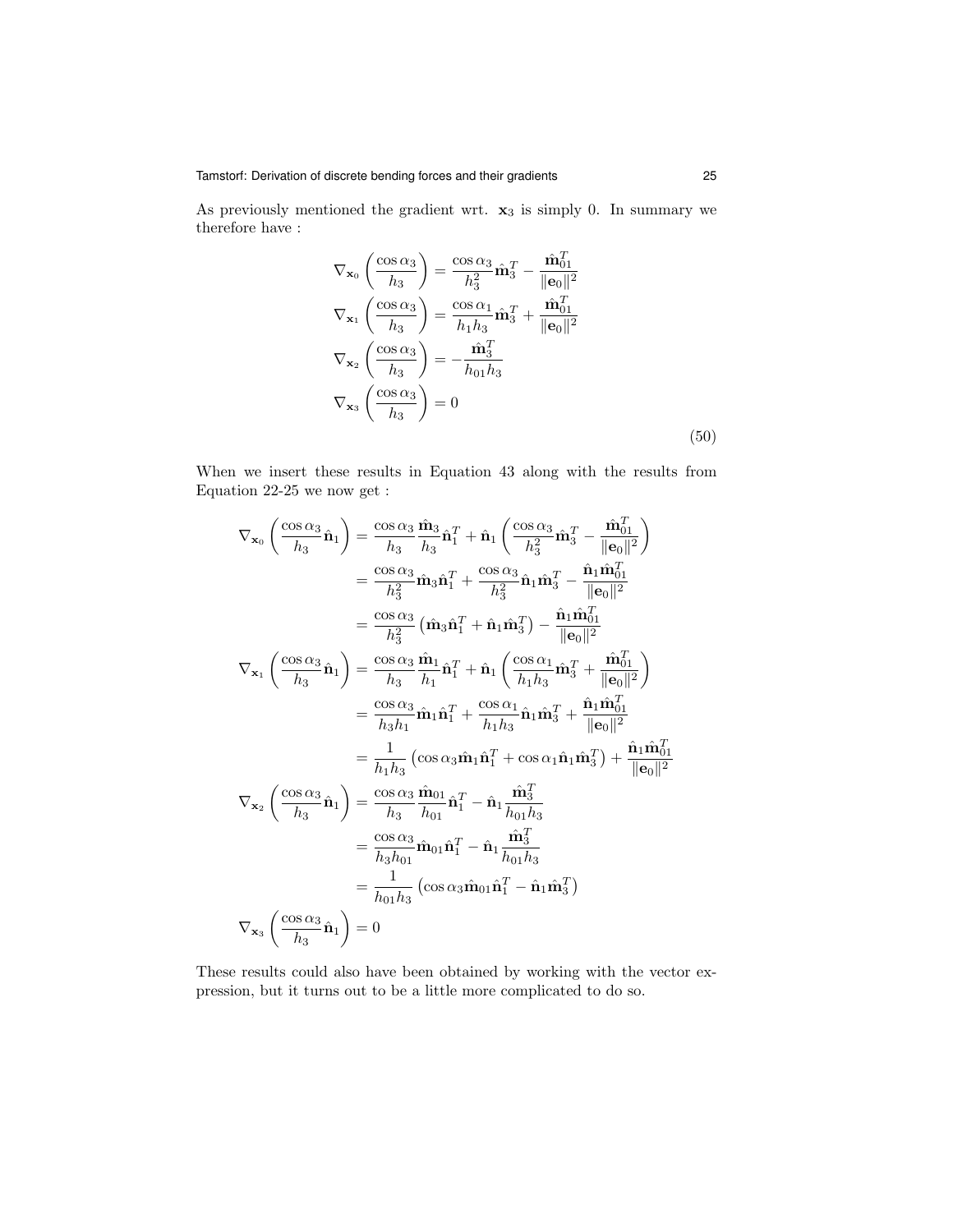Given the above results we can now write down all of the remaining components needed by simple substitution. First we get :

$$
\nabla_{\mathbf{x}_0} \left( \frac{\cos \alpha_4}{h_4} \hat{\mathbf{n}}_2 \right) = \frac{\cos \alpha_4}{h_4^2} \left( \hat{\mathbf{m}}_4 \hat{\mathbf{n}}_2^T + \hat{\mathbf{n}}_2 \hat{\mathbf{m}}_4^T \right) - \frac{\hat{\mathbf{n}}_2 \hat{\mathbf{m}}_{02}^T}{\|\mathbf{e}_0\|^2}
$$
  

$$
\nabla_{\mathbf{x}_1} \left( \frac{\cos \alpha_4}{h_4} \hat{\mathbf{n}}_2 \right) = \frac{1}{h_2 h_4} \left( \cos \alpha_4 \hat{\mathbf{m}}_2 \hat{\mathbf{n}}_2^T + \cos \alpha_2 \hat{\mathbf{n}}_2 \hat{\mathbf{m}}_4^T \right) + \frac{\hat{\mathbf{n}}_2 \hat{\mathbf{m}}_{02}^T}{\|\mathbf{e}_0\|^2}
$$
  

$$
\nabla_{\mathbf{x}_2} \left( \frac{\cos \alpha_4}{h_4} \hat{\mathbf{n}}_2 \right) = 0
$$
  

$$
\nabla_{\mathbf{x}_3} \left( \frac{\cos \alpha_4}{h_4} \hat{\mathbf{n}}_2 \right) = \frac{1}{h_{02} h_4} \left( \cos \alpha_4 \hat{\mathbf{m}}_{02} \hat{\mathbf{n}}_2^T - \hat{\mathbf{n}}_2 \hat{\mathbf{m}}_4^T \right)
$$

Then, for the second row of the Hessian we get :

$$
\nabla_{\mathbf{x}_0} \left( \frac{\cos \alpha_1}{h_1} \hat{\mathbf{n}}_1 \right) = \frac{1}{h_1 h_3} \left( \cos \alpha_1 \hat{\mathbf{m}}_3 \hat{\mathbf{n}}_1^T + \cos \alpha_3 \hat{\mathbf{n}}_1 \hat{\mathbf{m}}_1^T \right) + \frac{\hat{\mathbf{n}}_1 \hat{\mathbf{m}}_{01}^T}{\|\mathbf{e}_0\|^2}
$$
  

$$
\nabla_{\mathbf{x}_1} \left( \frac{\cos \alpha_1}{h_1} \hat{\mathbf{n}}_1 \right) = \frac{\cos \alpha_1}{h_1^2} \left( \hat{\mathbf{m}}_1 \hat{\mathbf{n}}_1^T + \hat{\mathbf{n}}_1 \hat{\mathbf{m}}_1^T \right) - \frac{\hat{\mathbf{n}}_1 \hat{\mathbf{m}}_{01}^T}{\|\mathbf{e}_0\|^2}
$$
  

$$
\nabla_{\mathbf{x}_2} \left( \frac{\cos \alpha_1}{h_1} \hat{\mathbf{n}}_1 \right) = \frac{1}{h_{01} h_1} \left( \cos \alpha_1 \hat{\mathbf{m}}_{01} \hat{\mathbf{n}}_1^T - \hat{\mathbf{n}}_1 \hat{\mathbf{m}}_1^T \right)
$$
  

$$
\nabla_{\mathbf{x}_3} \left( \frac{\cos \alpha_1}{h_1} \hat{\mathbf{n}}_1 \right) = 0
$$

and

$$
\nabla_{\mathbf{x}_0} \left( \frac{\cos \alpha_2}{h_2} \hat{\mathbf{n}}_2 \right) = \frac{1}{h_2 h_4} \left( \cos \alpha_2 \hat{\mathbf{m}}_4 \hat{\mathbf{n}}_2^T + \cos \alpha_4 \hat{\mathbf{n}}_2 \hat{\mathbf{m}}_2^T \right) + \frac{\hat{\mathbf{n}}_2 \hat{\mathbf{n}}_{02}^T}{\|\mathbf{e}_0\|^2}
$$
  

$$
\nabla_{\mathbf{x}_1} \left( \frac{\cos \alpha_2}{h_2} \hat{\mathbf{n}}_2 \right) = \frac{\cos \alpha_2}{h_2^2} \left( \hat{\mathbf{m}}_2 \hat{\mathbf{n}}_2^T + \hat{\mathbf{n}}_2 \hat{\mathbf{m}}_2^T \right) - \frac{\hat{\mathbf{n}}_2 \hat{\mathbf{m}}_{02}^T}{\|\mathbf{e}_0\|^2}
$$
  

$$
\nabla_{\mathbf{x}_2} \left( \frac{\cos \alpha_2}{h_2} \hat{\mathbf{n}}_2 \right) = 0
$$
  

$$
\nabla_{\mathbf{x}_3} \left( \frac{\cos \alpha_2}{h_2} \hat{\mathbf{n}}_2 \right) = \frac{1}{h_{02} h_2} \left( \cos \alpha_2 \hat{\mathbf{m}}_{02} \hat{\mathbf{n}}_2^T - \hat{\mathbf{n}}_2 \hat{\mathbf{m}}_2^T \right)
$$

When we put all this together using equation 42 we get the desired elements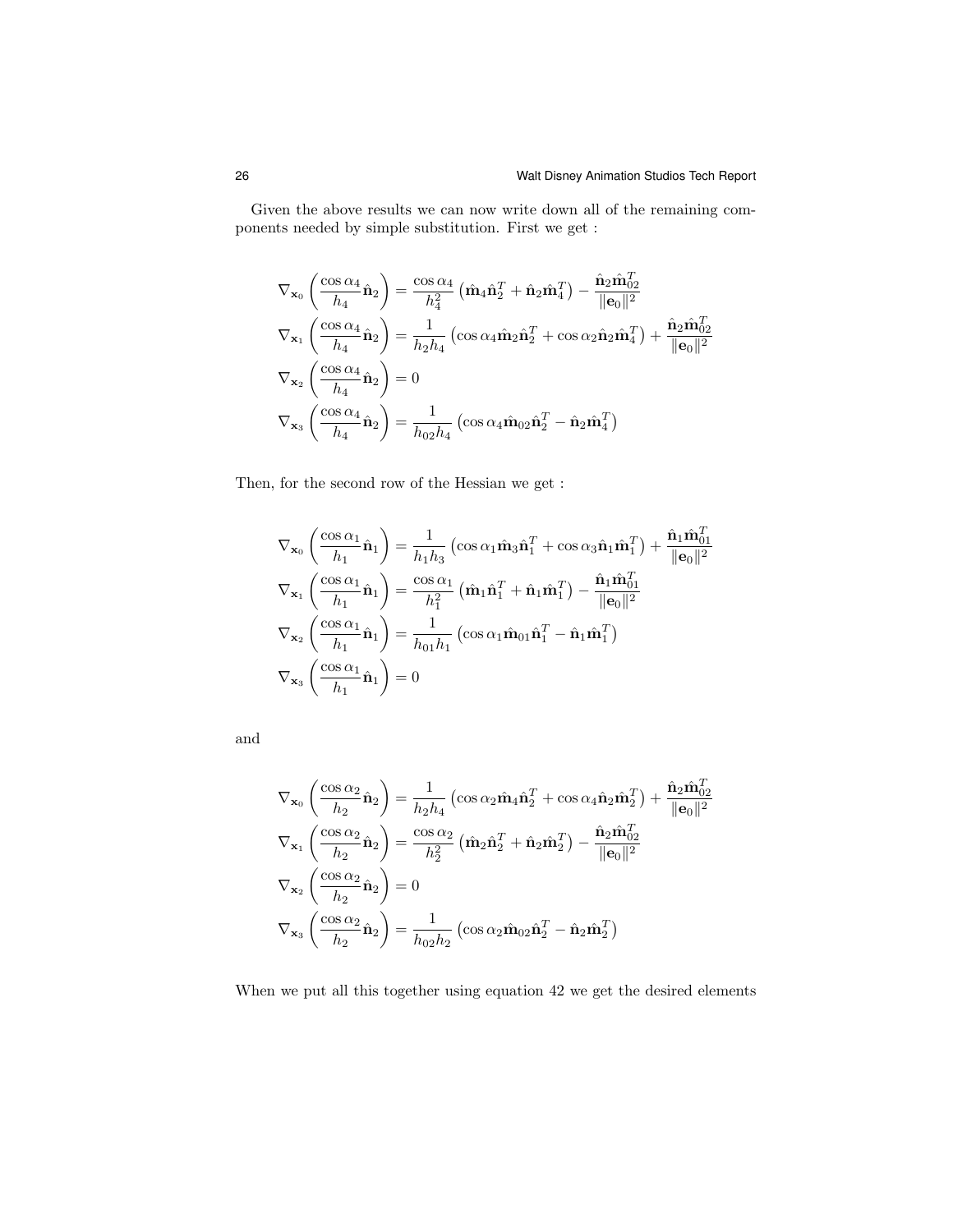of the Hessian :

$$
\nabla_{\mathbf{x}_0} (\nabla_{\mathbf{x}_0} \theta) = \frac{\cos \alpha_3}{h_3^2} (\hat{\mathbf{m}}_3 \hat{\mathbf{n}}_1^T + \hat{\mathbf{n}}_1 \hat{\mathbf{m}}_3^T) - \frac{\hat{\mathbf{n}}_1 \hat{\mathbf{m}}_{01}^T}{\|\mathbf{e}_0\|^2} \n+ \frac{\cos \alpha_4}{h_4^2} (\hat{\mathbf{m}}_4 \hat{\mathbf{n}}_2^T + \hat{\mathbf{n}}_2 \hat{\mathbf{m}}_4^T) - \frac{\hat{\mathbf{n}}_2 \hat{\mathbf{m}}_{02}^T}{\|\mathbf{e}_0\|^2} \n\nabla_{\mathbf{x}_1} (\nabla_{\mathbf{x}_0} \theta) = \frac{1}{h_1 h_3} (\cos \alpha_3 \hat{\mathbf{m}}_1 \hat{\mathbf{n}}_1^T + \cos \alpha_1 \hat{\mathbf{n}}_1 \hat{\mathbf{m}}_3^T) + \frac{\hat{\mathbf{n}}_1 \hat{\mathbf{m}}_{01}^T}{\|\mathbf{e}_0\|^2} \n+ \frac{1}{h_2 h_4} (\cos \alpha_4 \hat{\mathbf{m}}_2 \hat{\mathbf{n}}_2^T + \cos \alpha_2 \hat{\mathbf{n}}_2 \hat{\mathbf{m}}_4^T) + \frac{\hat{\mathbf{n}}_2 \hat{\mathbf{m}}_{02}^T}{\|\mathbf{e}_0\|^2} \n\nabla_{\mathbf{x}_2} (\nabla_{\mathbf{x}_0} \theta) = \frac{1}{h_{01} h_3} (\cos \alpha_3 \hat{\mathbf{m}}_{01} \hat{\mathbf{n}}_1^T - \hat{\mathbf{n}}_1 \hat{\mathbf{m}}_3^T) \n\nabla_{\mathbf{x}_3} (\nabla_{\mathbf{x}_0} \theta) = \frac{1}{h_{02} h_4} (\cos \alpha_4 \hat{\mathbf{m}}_{02} \hat{\mathbf{n}}_2^T - \hat{\mathbf{n}}_2 \hat{\mathbf{m}}_4^T)
$$

and

$$
\nabla_{\mathbf{x}_{0}}(\nabla_{\mathbf{x}_{1}}\theta) = \frac{1}{h_{1}h_{3}} \left( \cos \alpha_{1} \hat{\mathbf{m}}_{3} \hat{\mathbf{n}}_{1}^{T} + \cos \alpha_{3} \hat{\mathbf{n}}_{1} \hat{\mathbf{m}}_{1}^{T} \right) + \frac{\hat{\mathbf{n}}_{1} \hat{\mathbf{m}}_{01}^{T}}{\|\mathbf{e}_{0}\|^{2}} \n+ \frac{1}{h_{2}h_{4}} \left( \cos \alpha_{2} \hat{\mathbf{m}}_{4} \hat{\mathbf{n}}_{2}^{T} + \cos \alpha_{4} \hat{\mathbf{n}}_{2} \hat{\mathbf{m}}_{2}^{T} \right) + \frac{\hat{\mathbf{n}}_{2} \hat{\mathbf{m}}_{02}^{T}}{\|\mathbf{e}_{0}\|^{2}} \n\nabla_{\mathbf{x}_{1}}(\nabla_{\mathbf{x}_{1}}\theta) = \frac{\cos \alpha_{1}}{h_{1}^{2}} \left( \hat{\mathbf{m}}_{1} \hat{\mathbf{n}}_{1}^{T} + \hat{\mathbf{n}}_{1} \hat{\mathbf{m}}_{1}^{T} \right) - \frac{\hat{\mathbf{n}}_{1} \hat{\mathbf{m}}_{01}^{T}}{\|\mathbf{e}_{0}\|^{2}} \n+ \frac{\cos \alpha_{2}}{h_{2}^{2}} \left( \hat{\mathbf{m}}_{2} \hat{\mathbf{n}}_{2}^{T} + \hat{\mathbf{n}}_{2} \hat{\mathbf{m}}_{2}^{T} \right) - \frac{\hat{\mathbf{n}}_{2} \hat{\mathbf{m}}_{02}^{T}}{\|\mathbf{e}_{0}\|^{2}} \n\nabla_{\mathbf{x}_{2}}(\nabla_{\mathbf{x}_{1}}\theta) = \frac{1}{h_{01}h_{1}} \left( \cos \alpha_{1} \hat{\mathbf{m}}_{01} \hat{\mathbf{n}}_{1}^{T} - \hat{\mathbf{n}}_{1} \hat{\mathbf{m}}_{1}^{T} \right) \n\nabla_{\mathbf{x}_{3}}(\nabla_{\mathbf{x}_{1}}\theta) = \frac{1}{h_{02}h_{2}} \left( \cos \alpha_{2} \hat{\mathbf{m}}_{02} \hat{\mathbf{n}}_{2}^{T} - \hat{\mathbf{n}}_{2} \hat{\mathbf{m}}_{2}^{T} \right)
$$

By comparison with the results in equations 34-41 we see that  $\nabla_{\mathbf{x}_i} (\nabla_{\mathbf{x}_j} \theta)^T =$  $(\nabla_{\mathbf{x}_j} (\nabla_{\mathbf{x}_i} \theta)^T)^T$  as expected for  $i \neq j$ . What remains to be shown is that  $\nabla_{\mathbf{x}_i} (\nabla_{\mathbf{x}_i} \theta)^T$  is symmetric for  $i \in \{0,1\}$ . To show this we have to show that  $\hat{\mathbf{n}}_1 \hat{\mathbf{m}}_{01}^T + \hat{\mathbf{n}}_2 \hat{\mathbf{m}}_{02}^T$  is symmetric.

Let  $\mathbf{n} = \hat{\mathbf{n}}_1 + \hat{\mathbf{n}}_2$  be a vector proportional to the average of the two triangle normals, and let  $\mathbf{t} = \mathbf{e}_0 \times \mathbf{n}$  be orthogonal to both  $\mathbf{n}$  and  $\mathbf{e}_0$  as shown in figure 5. The set  $(\hat{\mathbf{e}}_0, \hat{\mathbf{n}}, \hat{\mathbf{t}})$  then constitutes an orthonormal basis for  $\mathbb{R}^3$ . Consider now a small variation  $\delta x$ , and decompose it according to this basis :

$$
\delta \mathbf{x} = \delta \mathbf{x}_{\mathbf{e}_0} + \delta \mathbf{x}_\mathbf{n} + \delta \mathbf{x}_\mathbf{t}
$$

Since  $e_0$  is orthogonal to both  $m_{01}$  and  $m_{02}$  it follows that :

$$
(\hat{\mathbf{n}}_1 \hat{\mathbf{m}}_{01}^T + \hat{\mathbf{n}}_2 \hat{\mathbf{m}}_{02}^T)\delta \mathbf{x} = (\hat{\mathbf{n}}_1 \hat{\mathbf{m}}_{01}^T + \hat{\mathbf{n}}_2 \hat{\mathbf{m}}_{02}^T)(\delta \mathbf{x_n} + \delta \mathbf{x_t})
$$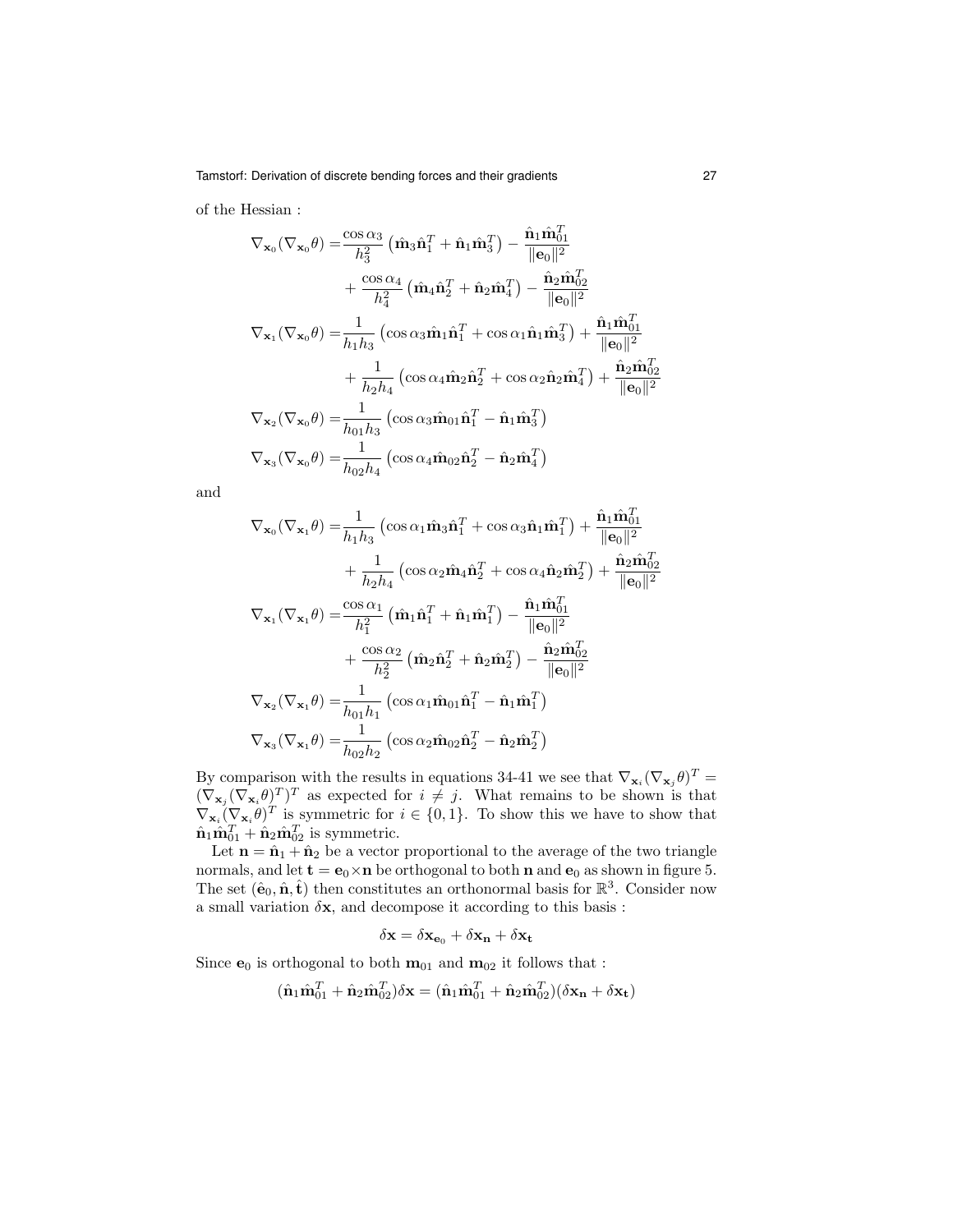

Figure 5. The cross-section of a hinge.

To further simplify this, we compute the following quantities with the help of figure 5 :

$$
\hat{\mathbf{m}}_{01}^T \delta \mathbf{x}_n = \|\delta \mathbf{x}_n\| \cos \left(\frac{\pi}{2} - \frac{\theta}{2}\right) = \|\delta \mathbf{x}_n\| \sin \frac{\theta}{2}
$$
\n
$$
\hat{\mathbf{m}}_{02}^T \delta \mathbf{x}_n = \|\delta \mathbf{x}_n\| \cos \left(\frac{\pi}{2} - \frac{\theta}{2}\right) = \|\delta \mathbf{x}_n\| \sin \frac{\theta}{2}
$$
\n
$$
\hat{\mathbf{m}}_{01}^T \delta \mathbf{x}_t = \|\delta \mathbf{x}_t\| \cos \frac{\theta}{2}
$$
\n
$$
\hat{\mathbf{m}}_{02}^T \delta \mathbf{x}_t = -\|\delta \mathbf{x}_t\| \cos \frac{\theta}{2}
$$

Using this we get

$$
(\hat{\mathbf{n}}_1 \hat{\mathbf{m}}_{01}^T + \hat{\mathbf{n}}_2 \hat{\mathbf{m}}_{02}^T) \delta \mathbf{x} = (\|\delta \mathbf{x}_n\| \sin \frac{\theta}{2} + \|\delta \mathbf{x}_t\| \cos \frac{\theta}{2}) \hat{\mathbf{n}}_1 +
$$

$$
(\|\delta \mathbf{x}_n\| \sin \frac{\theta}{2} - \|\delta \mathbf{x}_t\| \cos \frac{\theta}{2}) \hat{\mathbf{n}}_2
$$

Since

$$
\hat{\mathbf{n}}_1 = \hat{\mathbf{n}} \cos \frac{\theta}{2} - \hat{\mathbf{t}} \sin \frac{\theta}{2}
$$

$$
\hat{\mathbf{n}}_2 = \hat{\mathbf{n}} \cos \frac{\theta}{2} + \hat{\mathbf{t}} \sin \frac{\theta}{2}
$$

it follows that

$$
(\hat{\mathbf{n}}_1 \hat{\mathbf{m}}_{01}^T + \hat{\mathbf{n}}_2 \hat{\mathbf{m}}_{02}^T) \delta \mathbf{x} = 2 \|\delta \mathbf{x}_n\| \hat{\mathbf{n}} \cos \frac{\theta}{2} \sin \frac{\theta}{2} - 2 \|\delta \mathbf{x}_t\| \hat{\mathbf{t}} \sin \frac{\theta}{2} \cos \frac{\theta}{2}
$$
  
\n
$$
= \|\delta \mathbf{x}_n\| \hat{\mathbf{n}} \sin \theta - \|\delta \mathbf{x}_t\| \hat{\mathbf{t}} \sin \theta
$$
  
\n
$$
= \sin \theta \left( (\delta \mathbf{x} \cdot \hat{\mathbf{n}}) \hat{\mathbf{n}} - (\delta \mathbf{x} \cdot \hat{\mathbf{t}}) \hat{\mathbf{t}} \right)
$$
  
\n
$$
= \sin \theta \left( \hat{\mathbf{n}} \hat{\mathbf{n}}^T - \hat{\mathbf{t}} \hat{\mathbf{t}}^T \right) \delta \mathbf{x}
$$

From this we see that  $\hat{\mathbf{n}}_1 \hat{\mathbf{m}}_{01}^T + \hat{\mathbf{n}}_2 \hat{\mathbf{m}}_{02}^T$  must be symmetric, because  $\hat{\mathbf{n}} \hat{\mathbf{n}}^T - \hat{\mathbf{t}} \hat{\mathbf{t}}^T$ is the difference between two symmetric matrices, which therefore must be symmetric.

To summarize the result in matrix form, let us define the following short-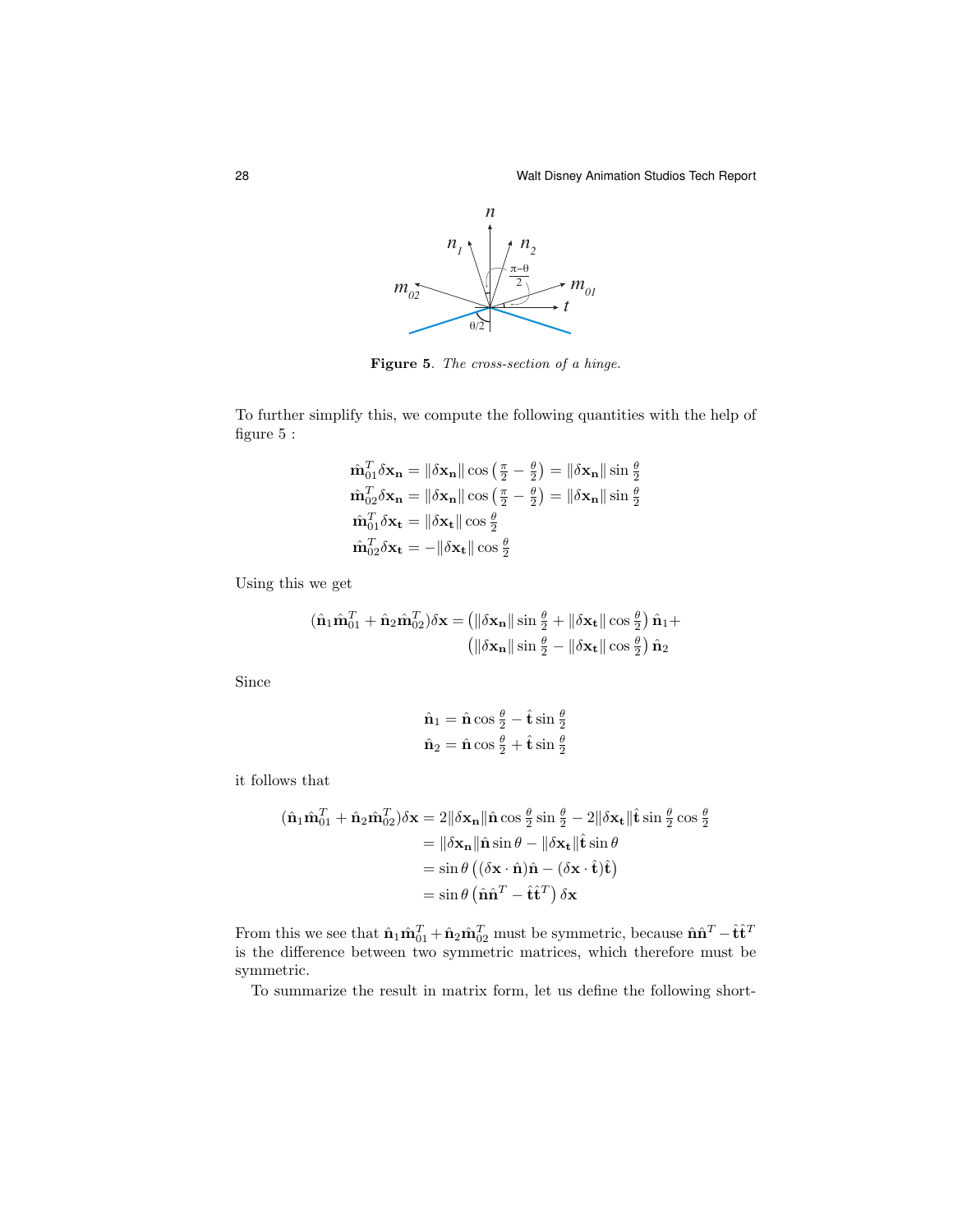hand notations :

$$
H_{ij} = \nabla_{\mathbf{x}_j} (\nabla_{\mathbf{x}_i} \theta)^T
$$
\n(51)

$$
M_{ijk} = \frac{\cos \alpha_i}{h_i h_j} \hat{\mathbf{n}}_j \hat{\mathbf{n}}_k^T
$$
 (52)

$$
N_{ij} = \frac{1}{h_{0i}h_j}\hat{\mathbf{n}}_i\hat{\mathbf{m}}_j^T
$$
\n(53)

$$
S(A) = A + A^T \tag{54}
$$

$$
B_i = \frac{1}{\|\mathbf{e}_0\|^2} \hat{\mathbf{n}}_i \hat{\mathbf{m}}_{0i}^T
$$
\n(55)

Using this we get the following where all terms pertaining to triangle 1 are on the left while all terms pertaining to triangle 2 are on the right :

| $H_{00} = S(M_{331}) - B_1$          | $+S(M_{442}) - B_2$      |
|--------------------------------------|--------------------------|
| $H_{01} = M_{311} + M_{131}^T + B_1$ | $+M_{422}+M_{242}^T+B_2$ |
| $H_{02} = M_{3,01,1} - N_{13}$       |                          |
| $H_{03} =$                           | $M_{4.02.2} - N_{24}$    |
|                                      |                          |
| $H_{11} = S(M_{111}) - B_1$          | $+S(M_{222}) - B_2$      |
| $H_{12} = M_{1,01,1} - N_{11}$       |                          |
| $H_{13} =$                           | $M_{2.02.2} - N_{22}$    |
|                                      |                          |
| $H_{22} = -S(N_{1,01})$              |                          |
| $H_{23}=0$                           |                          |
|                                      |                          |
| $H_{33} =$                           | $-S(N_{2.02})$           |
|                                      |                          |

The remaining blocks are obtained by symmetry. The break-up of the terms into two groups is important, because it shows that we can compute all the contributions from one triangle without knowing anything about the other and vice versa. In fact we can consider each hinge as consisting of two halfhinges where each half-hinge is treated almost identically. The one caveat is that when you change the viewpoint, the implied direction of edge  $e_0$  changes. By carefully going through and writing out all the terms when the view point is flipped around, it turns out that the only place where this has any consequences is the computation of  $H_{01}$ . Here, changing the view point will cause  $B_1$  and  $B_2$  to be transposed. Since  $B_1 + B_2$  is symmetric, transposing both of them is ok, but if we want to break the computation into two parts then we have to choose a consistent orientation. It should also be noted that while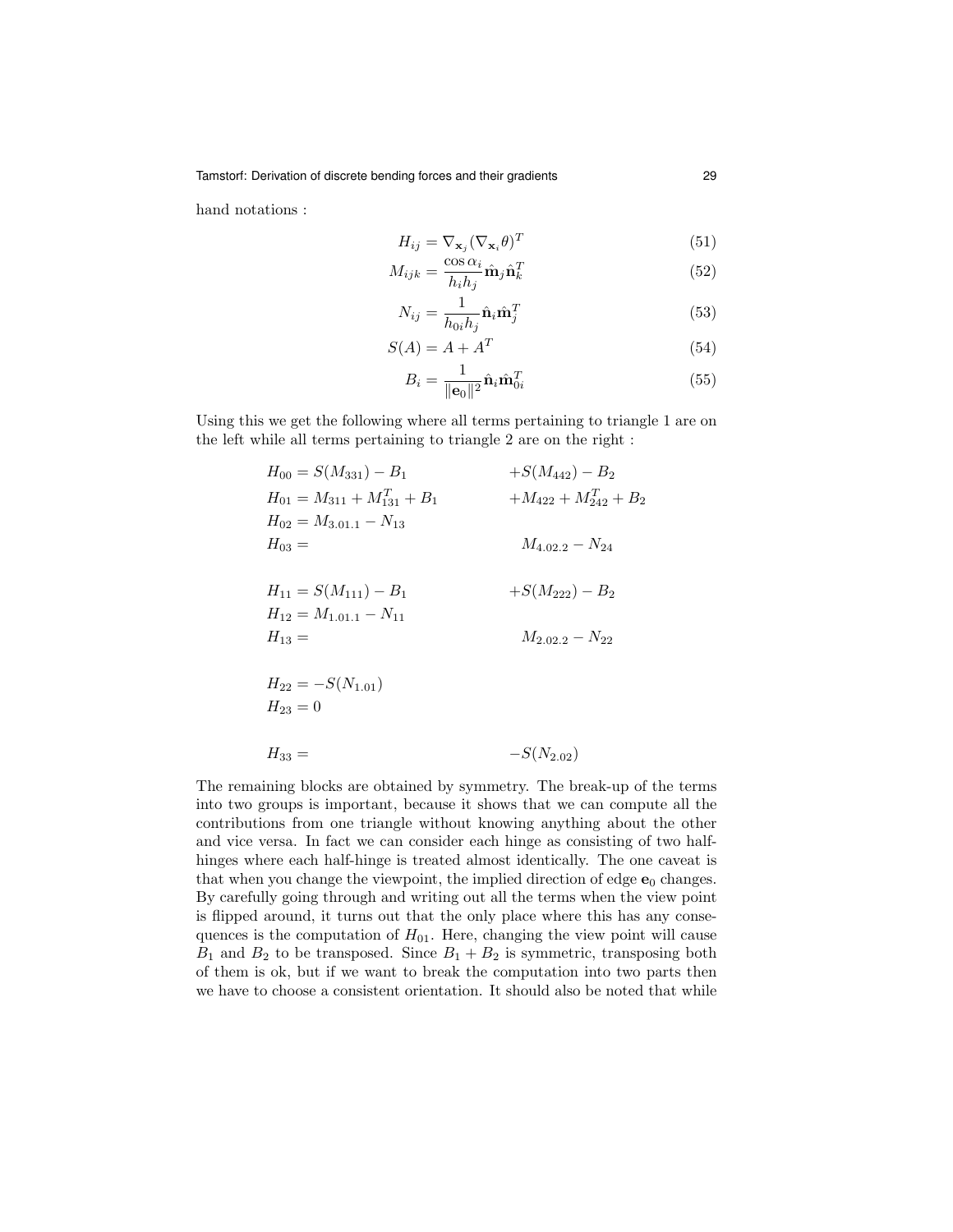the complete Hessian is symmetric, the parts associated with each triangle are not since neither  $B_1$  nor  $B_2$  by itself is symmetric.

In order to allow us to break the computation into two parts we will introduce a "conditional transpose" operator denoted by a dagger. With this notation,  $B_i^{\dagger}$  means that  $B_i$  should be transposed if the orientation of  $\mathbf{e}_0$  in the current view does not agree with a globally chosen orientation of the edge. It doesn't matter what that global orientation is as long as it stays consistent throughout the computations.

## 6.1. Assembling the Hessian for a mesh

In this section we combine all the previous results to compute the bending forces and gradients for an entire mesh. As we have seen in the previous section, the Hessian for the bend-angle can be computed by considering one triangle at a time. However, as we've seen in equation 12, the Hessian for the bending energy also contains a term based on the outer product of the gradient of the bend angle with itself. This term is more effectively computed on a per-edge basis, so we will split the overall computation for the force gradients into two stages. One for  $\zeta(\theta)H(\theta)$  and one for  $\xi(\theta)(\nabla\theta)^T\nabla\theta$ . The computation of the forces themselves simply requires  $\zeta(\theta)\nabla\theta$ .

In order to assemble the forces and the first term of the force gradients for an entire mesh, we have to add the contributions from all the different hinges in the mesh. To see how best to do this, it shall prove advantageous to use a different labeling scheme for vertices, edges, angles, and altitudes. This new scheme is shown in figure 6. All entities are labeled in counter-clockwise order, and edges (and all related quantities) are labeled the same as the opposing vertices. To minimize the potential confusion, the angles in this schemes are referred to as  $\beta$  (as opposed to  $\alpha$ ), the altitudes as  $\eta$  (as opposed to h), and the inplane edge-normals as  $t$  (as opposed to  $m$ ). In equations we will refer to the various quantities using an index  $i$ , which can take on values  $0, 1$  and 2. Arithmetic on all indices is performed modulo 3.

To translate our current results into this new scheme, we first write the contributions to the Hessian for a single half-hinge from triangle 1 in full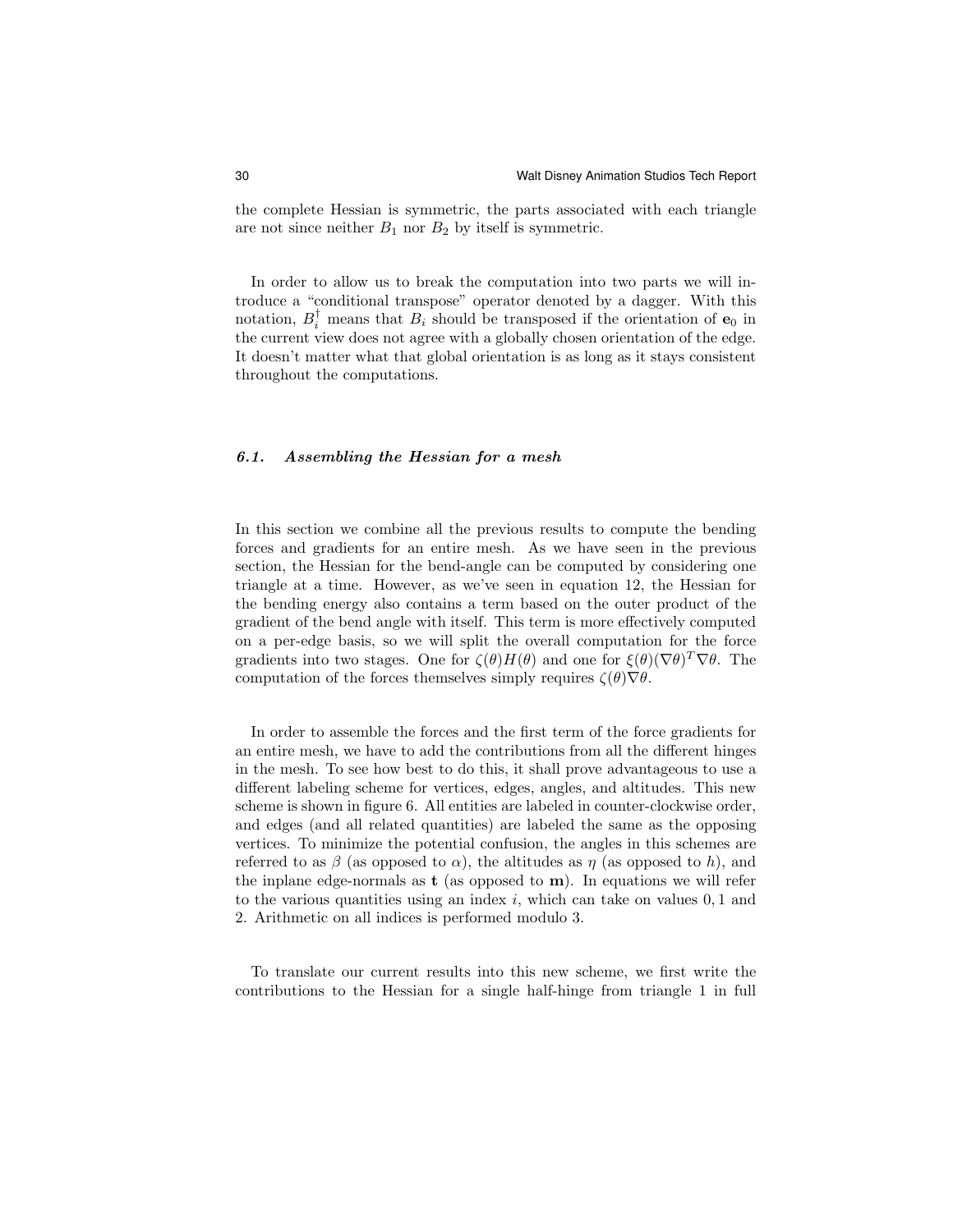Tamstorf: Derivation of discrete bending forces and their gradients 31



**Figure 6.** The triangle centric labeling scheme used to assemble the Hessian for the  $n \times 1$ entire mesh. entire mesh.

form :

$$
H_{00}^{*} = \frac{\cos \alpha_{3}}{h_{3}^{2}} \left( \hat{\mathbf{m}}_{3} \hat{\mathbf{n}}_{1}^{T} + \hat{\mathbf{n}}_{1} \hat{\mathbf{m}}_{3}^{T} \right) - \frac{\hat{\mathbf{n}}_{1} \hat{\mathbf{n}}_{01}^{T}}{\|\mathbf{e}_{0}\|^{2}}
$$
  
\n
$$
H_{01}^{*} = \frac{1}{h_{1}h_{3}} \left( \cos \alpha_{3} \hat{\mathbf{m}}_{1} \hat{\mathbf{n}}_{1}^{T} + \cos \alpha_{1} \hat{\mathbf{n}}_{1} \hat{\mathbf{m}}_{3}^{T} \right) + \left( \frac{\hat{\mathbf{n}}_{1} \hat{\mathbf{m}}_{01}^{T}}{\|\mathbf{e}_{0}\|^{2}} \right)^{\dagger}
$$
  
\n
$$
H_{02}^{*} = \frac{1}{h_{01}h_{3}} \left( \cos \alpha_{3} \hat{\mathbf{m}}_{01} \hat{\mathbf{n}}_{1}^{T} - \hat{\mathbf{n}}_{1} \hat{\mathbf{m}}_{3}^{T} \right)
$$
  
\n
$$
H_{03}^{*} = 0
$$
  
\n
$$
H_{11}^{*} = \frac{\cos \alpha_{1}}{h_{1}^{2}} \left( \hat{\mathbf{m}}_{1} \hat{\mathbf{n}}_{1}^{T} + \hat{\mathbf{n}}_{1} \hat{\mathbf{m}}_{1}^{T} \right) - \frac{\hat{\mathbf{n}}_{1} \hat{\mathbf{m}}_{01}^{T}}{\|\mathbf{e}_{0}\|^{2}}
$$
  
\n
$$
H_{12}^{*} = \frac{1}{h_{01}h_{1}} \left( \cos \alpha_{1} \hat{\mathbf{m}}_{01} \hat{\mathbf{n}}_{1}^{T} - \hat{\mathbf{n}}_{1} \hat{\mathbf{m}}_{1}^{T} \right)
$$
  
\n
$$
H_{13}^{*} = 0
$$
  
\n
$$
H_{22}^{*} = -\frac{1}{h_{01}^{2}} \left( \hat{\mathbf{m}}_{01} \hat{\mathbf{n}}_{1}^{T} + \hat{\mathbf{n}}_{1} \hat{\mathbf{m}}_{01}^{T} \right)
$$
  
\n
$$
H_{23}^{*} =
$$

The asterisk is here used to denote that it's not the full Hessian. Since all the subblocks involving vertex 3 are zero we will drop  $H_{03}^*$ ,  $H_{13}^*$ ,  $H_{23}^*$ , and  $H_{33}^*$  in the following. However, it should be noted that while there are no contributions from the blocks involving vertex 3, there are non-zero contributions for all the remaining vertices. As we proceed to assemble the global Hessian for an entire mesh this means that each subblock will receive as many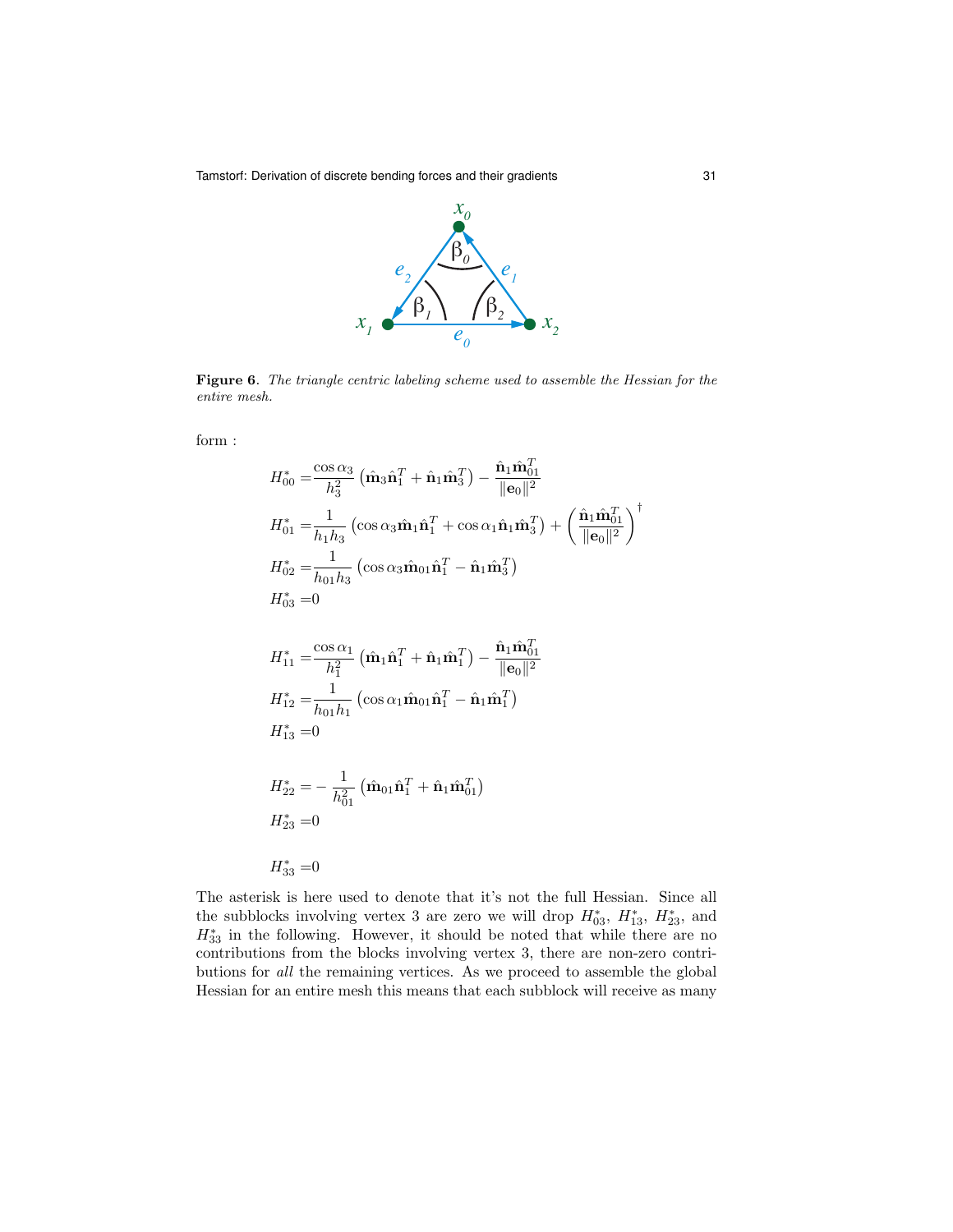contributions from a given triangle as there are hinges in that triangle.

The change to the new labels can now be performed by careful but simple substitution. To make it easy to compute the Hessian for all the three halfhinges within a triangle, we will write the result for the new labels relative to an arbitrary index i. The original indices can be recovered by setting  $i = 0$ and identifying the indices in figure 6 with those in figure 1 and 2. Finally, we use the abbreviation  $l_i = ||\mathbf{e}_i||$ .

$$
H_{i+1,i+1}^*(\theta_i) = \frac{\cos \beta_{i-1}}{\eta_{i+1}^2} \left( \hat{\mathbf{t}}_{i+1} \hat{\mathbf{n}}^T + \hat{\mathbf{n}} \hat{\mathbf{t}}_{i+1}^T \right) - \frac{\hat{\mathbf{n}} \hat{\mathbf{t}}_i^T}{l_i^2}
$$
(56)

$$
H_{i+1,i-1}^*(\theta_i) = \frac{1}{\eta_{i-1}\eta_{i+1}} \left(\cos\beta_{i-1}\hat{\mathbf{t}}_{i-1}\hat{\mathbf{n}}^T + \cos\beta_{i+1}\hat{\mathbf{n}}\hat{\mathbf{t}}_{i+1}^T\right) + \left(\frac{\hat{\mathbf{n}}\hat{\mathbf{t}}_i^T}{l_i^2}\right)^{\dagger} \tag{57}
$$

$$
H_{i+1,i}^*(\theta_i) = \frac{1}{\eta_i \eta_{i+1}} \left( \cos \beta_{i-1} \hat{\mathbf{t}}_i \hat{\mathbf{n}}^T - \hat{\mathbf{n}} \hat{\mathbf{t}}_{i+1}^T \right)
$$
(58)

$$
H_{i-1,i-1}^*(\theta_i) = \frac{\cos \beta_{i+1}}{\eta_{i-1}^2} \left(\hat{\mathbf{t}}_{i-1} \hat{\mathbf{n}}^T + \hat{\mathbf{n}} \hat{\mathbf{t}}_{i-1}^T\right) - \frac{\hat{\mathbf{n}} \hat{\mathbf{t}}_i^T}{l_i^2}
$$
(59)

$$
H_{i-1,i}^*(\theta_i) = \frac{1}{\eta_i \eta_{i-1}} \left( \cos \beta_{i+1} \hat{\mathbf{t}}_i \hat{\mathbf{n}}^T - \hat{\mathbf{n}} \hat{\mathbf{t}}_{i-1}^T \right)
$$
(60)

$$
H_{i,i}^*(\theta_i) = -\frac{1}{\eta_i^2} \left( \hat{\mathbf{t}}_i \hat{\mathbf{n}}^T + \hat{\mathbf{n}} \hat{\mathbf{t}}_i^T \right)
$$
(61)

Let  $H^{\Delta}$  denote the combined Hessian for a triangle. To handle boundary cases correctly we introduce an indicator function  $\sigma_i$  which is 1 if edge i is interior, and 0 if edge  $i$  is on the boundary. Given this definition, let  $\zeta_i = \sigma_i \zeta(\theta_i)$ . We then get the following contribution to  $H^{\Delta}$  from the 00 subblock :

$$
H_{00}^{\triangle} = \zeta_0 H_{00}^*(\theta_0) + \zeta_1 H_{00}^*(\theta_1) + \zeta_2 H_{00}^*(\theta_2)
$$
  
=  $\zeta_0 H_{i,i|i=0}^* + \zeta_1 H_{i-1,i-1|i=1}^* + \zeta_2 H_{i+1,i+1|i=2}^*$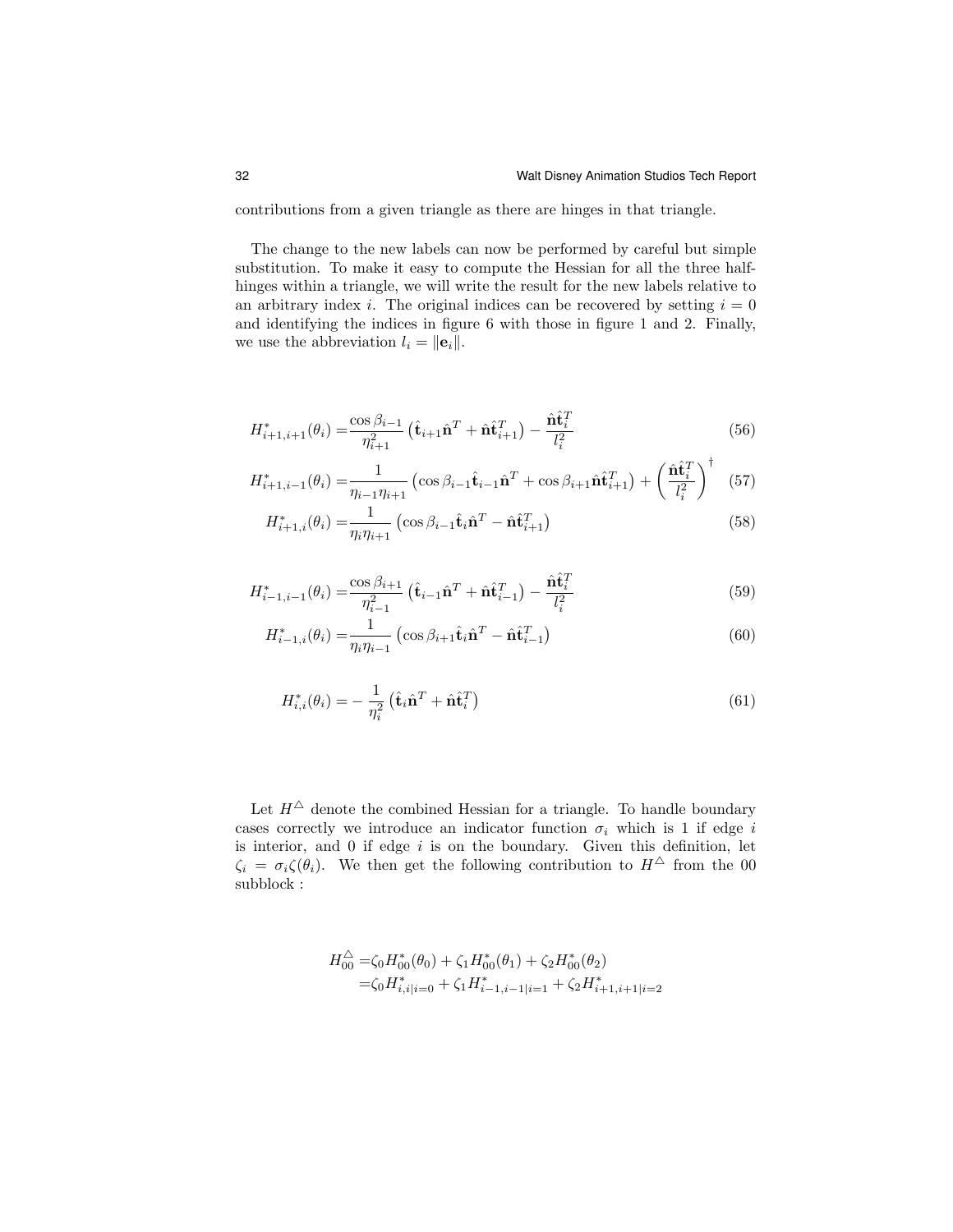Tamstorf: Derivation of discrete bending forces and their gradients 33

Similarly we can write the contributions for all the subblocks :

$$
\begin{aligned} &H_{00}^{\triangle}=\zeta_0H_{i,i|i=0}^* &+\zeta_1H_{i-1,i-1|i=1}^* &+\zeta_2H_{i+1,i+1|i=2}^*\\ &H_{01}^{\triangle}=\zeta_0H_{i,i+1|i=0}^* &+\zeta_1H_{i-1,i|i=1}^* &+\zeta_2H_{i+1,i-1|i=2}^*\\ &H_{02}^{\triangle}=\zeta_0H_{i,i-1|i=0}^* &+\zeta_1H_{i-1,i+1|i=1}^* &+\zeta_2H_{i+1,i|i=2}^*\\ &H_{11}^{\triangle}=\zeta_0H_{i+1,i+1|i=0}^* &+\zeta_1H_{i,i|i=1}^* &+\zeta_2H_{i-1,i-1|i=2}^*\\ &H_{22}^{\triangle}=\zeta_0H_{i-1,i-1|i=0}^* &+\zeta_1H_{i,i+1|i=1}^* &+\zeta_2H_{i-1,i|i=2}^*\\ \end{aligned}
$$

Using the results from equations 56-61 (transposed if necessary) we can ex-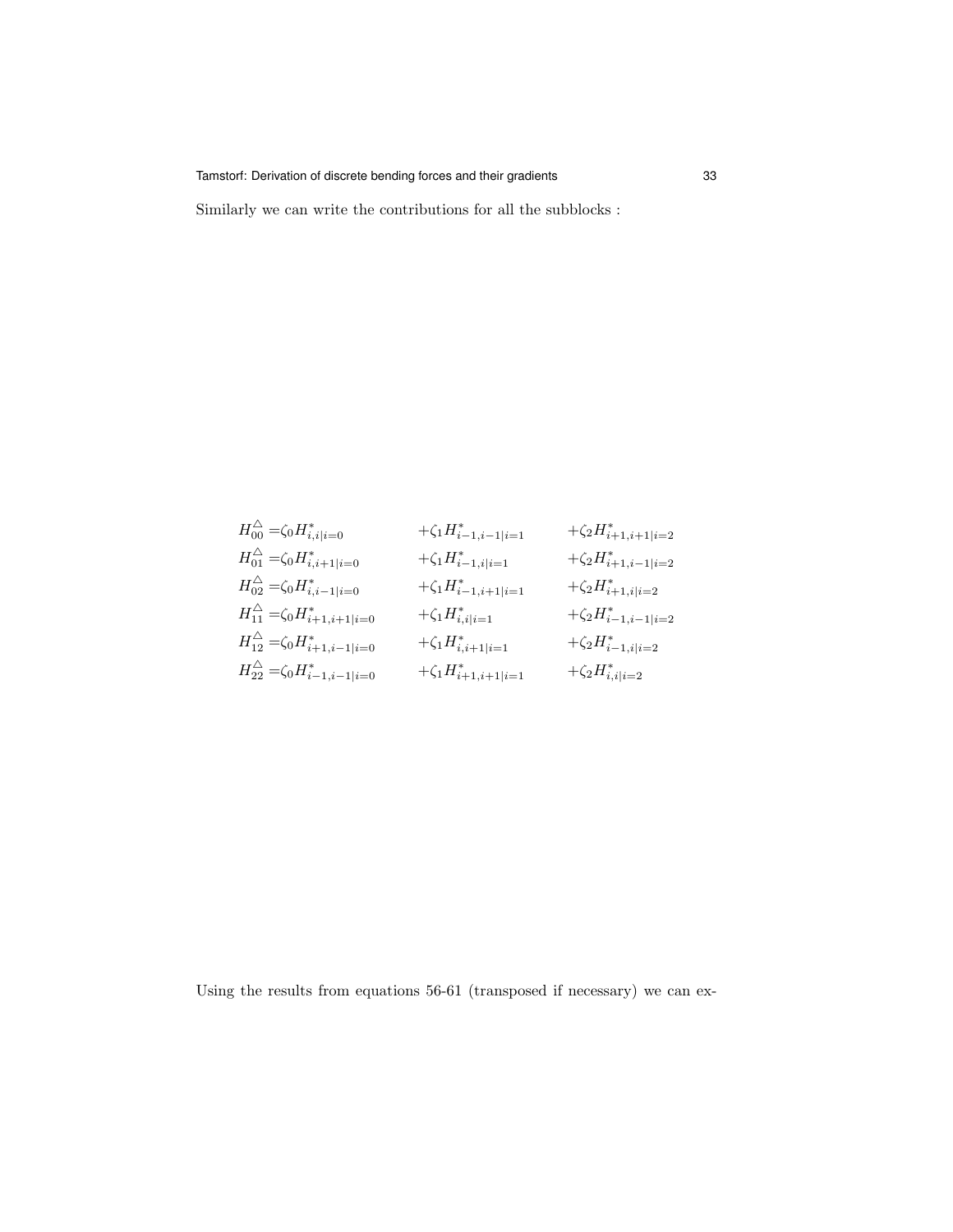pand each of these

$$
H_{00}^{\Delta} = -\zeta_{0} \frac{1}{\eta_{0}^{2}} (\hat{\mathbf{t}}_{0} \hat{\mathbf{n}}^{T} + \hat{\mathbf{n}} \hat{\mathbf{t}}_{0}^{T})
$$
  
+  $\zeta_{1} \frac{\cos \beta_{2}}{\eta_{0}^{2}} (\hat{\mathbf{t}}_{0} \hat{\mathbf{n}}^{T} + \hat{\mathbf{n}} \hat{\mathbf{t}}_{0}^{T}) - \zeta_{1} \frac{\hat{\mathbf{n}} \hat{\mathbf{t}}_{1}^{T}}{\ell_{2}^{2}}$   
+  $\zeta_{2} \frac{\cos \beta_{1}}{\eta_{0}^{2}} (\hat{\mathbf{t}}_{0} \hat{\mathbf{n}}^{T} + \hat{\mathbf{n}} \hat{\mathbf{t}}_{0}^{T}) - \zeta_{2} \frac{\hat{\mathbf{n}} \hat{\mathbf{t}}_{2}^{T}}{\ell_{2}^{2}}$   
=  $\frac{1}{\eta_{0}^{2}} (\zeta_{1} \cos \beta_{2} + \zeta_{2} \cos \beta_{1} - \zeta_{0}) (\hat{\mathbf{t}}_{0} \hat{\mathbf{n}}^{T} + \hat{\mathbf{n}} \hat{\mathbf{t}}_{0}^{T}) - \zeta_{1} \frac{\hat{\mathbf{n}} \hat{\mathbf{t}}_{1}^{T}}{\ell_{1}^{2}} - \zeta_{2} \frac{\hat{\mathbf{n}} \hat{\mathbf{t}}_{2}^{T}}{\ell_{2}^{2}}$   

$$
H_{01}^{\Delta} = \zeta_{0} \frac{1}{\eta_{0} \eta_{1}} (\cos \beta_{2} \hat{\mathbf{t}}_{1} \hat{\mathbf{n}}^{T} - \hat{\mathbf{n}} \hat{\mathbf{t}}_{0}^{T})
$$
  
+  $\zeta_{1} \frac{1}{\eta_{1} \eta_{0}} (\cos \beta_{1} \hat{\mathbf{t}}_{1} \hat{\mathbf{n}}^{T} + \cos \beta_{0} \hat{\mathbf{n}} \hat{\mathbf{t}}_{0}^{T}) + \zeta_{2} (\frac{\hat{\mathbf{n}} \hat{\mathbf{t}}_{2}^{T}}{\ell_{2}^{2}})^{\dagger}$   
=  $\frac{1}{\eta_{0} \eta_{1}} ((\zeta_{2} \cos \beta_{0} + \zeta_{0} \cos \beta_{2} - \zeta_{1}) \hat{\mathbf{n}} \hat{\mathbf{t}}_{0}^{$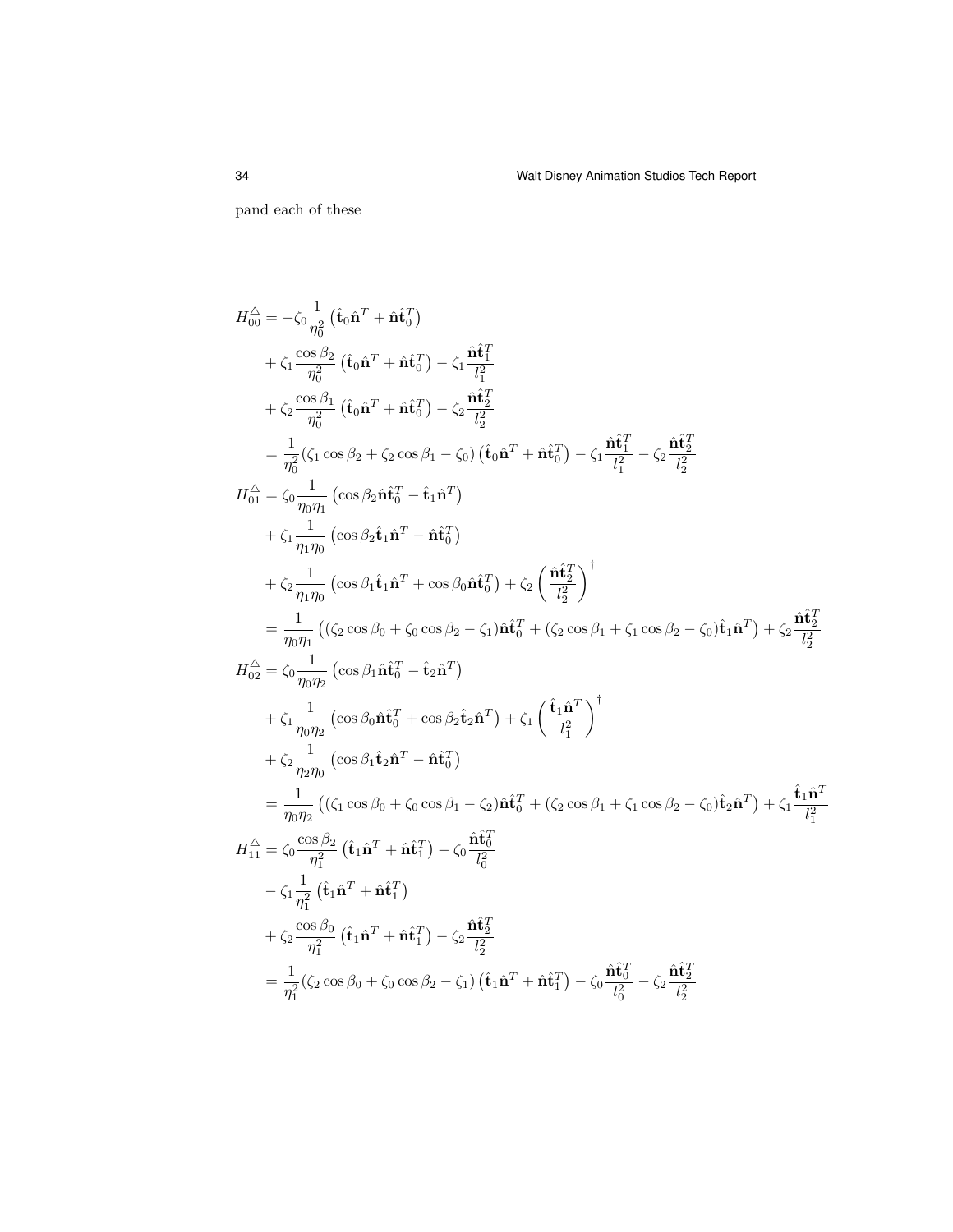Tamstorf: Derivation of discrete bending forces and their gradients 35

$$
H_{12}^{\triangle} = \zeta_0 \frac{1}{\eta_2 \eta_1} \left( \cos \beta_2 \hat{\mathbf{t}}_2 \hat{\mathbf{n}}^T + \cos \beta_1 \hat{\mathbf{n}}_1^T \right) + \zeta_0 \left( \frac{\hat{\mathbf{n}}_0^2}{l_0^2} \right)^{\dagger} + \zeta_1 \frac{1}{\eta_1 \eta_2} \left( \cos \beta_0 \hat{\mathbf{n}}_1^2 - \hat{\mathbf{t}}_2 \hat{\mathbf{n}}^T \right) + \zeta_2 \frac{1}{\eta_2 \eta_1} \left( \cos \beta_0 \hat{\mathbf{t}}_2 \hat{\mathbf{n}}^T - \hat{\mathbf{n}}_1^T \right) = \frac{1}{\eta_1 \eta_2} \left( \left( \zeta_2 \cos \beta_0 + \zeta_0 \cos \beta_2 - \zeta_1 \right) \hat{\mathbf{t}}_2 \hat{\mathbf{n}}^T + \left( \zeta_1 \cos \beta_0 + \zeta_0 \cos \beta_1 - \zeta_2 \right) \hat{\mathbf{n}}_1^T \right) + \zeta_0 \frac{\hat{\mathbf{n}}_0^T}{l_0^2} + \zeta_2^2 = \zeta_0 \frac{\cos \beta_1}{\eta_2^2} \left( \hat{\mathbf{t}}_2 \hat{\mathbf{n}}^T + \hat{\mathbf{n}}_2^T \right) - \zeta_0 \frac{\hat{\mathbf{n}}_0^T}{l_0^2} + \zeta_1 \frac{\cos \beta_0}{\eta_2^2} \left( \hat{\mathbf{t}}_2 \hat{\mathbf{n}}^T + \hat{\mathbf{n}}_2^T \right) - \zeta_1 \frac{\hat{\mathbf{n}}_1^T}{l_1^2} - \zeta_2 \frac{1}{\eta_2^2} \left( \hat{\mathbf{t}}_2 \hat{\mathbf{n}}^T + \hat{\mathbf{n}}_2^T \right) = \frac{1}{\eta_2^2} \left( \zeta_1 \cos \beta_0 + \zeta_0 \cos \beta_1 - \zeta_2 \right) \left( \hat{\mathbf{t}}_2 \hat{\mathbf{n}}^T + \hat{\mathbf{n}}_2^T \right) - \zeta_0 \frac{\hat{\mathbf{n}}_0^T}{l_0^2} - \zeta_1 \frac{\hat{\mathbf
$$

Clearly, the numbering of the vertices is arbitrary, so in the end we should get the same Hessian for any cyclic permutation of the indices. As a sanity check we should therefore see the following relationship :

$$
H_{00} \rightarrow H_{11} \rightarrow H_{22}
$$

and

$$
H_{01} \to H_{12} \to H_{20} = H_{02}^T
$$

It's important to notice the transpose at the end of this last sequence since it is essential for the results to match. To verify the results, we will rewrite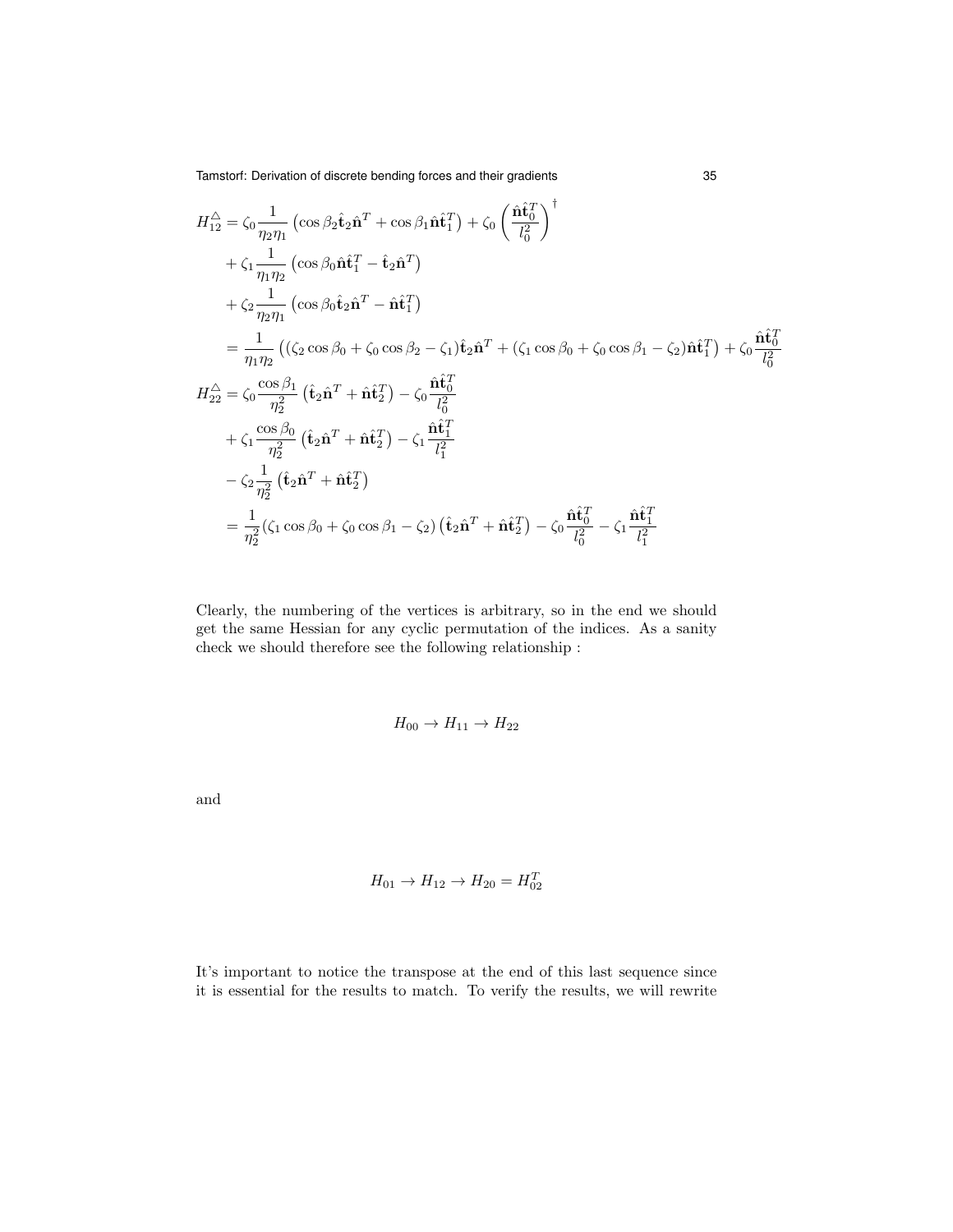them in an easy to compare fashion :

$$
H_{00}^{\triangle} = \frac{1}{\eta_0^2} (\zeta_2 \cos \beta_1 + \zeta_1 \cos \beta_2 - \zeta_0) (\hat{\mathbf{t}}_0 \hat{\mathbf{n}}^T + \hat{\mathbf{n}} \hat{\mathbf{t}}_0^T) - \zeta_1 \frac{\hat{\mathbf{n}} \hat{\mathbf{t}}_1^T}{l_1^2} - \zeta_2 \frac{\hat{\mathbf{n}} \hat{\mathbf{t}}_2^T}{l_2^2}
$$
  
\n
$$
H_{11}^{\triangle} = \frac{1}{\eta_1^2} (\zeta_0 \cos \beta_2 + \zeta_2 \cos \beta_0 - \zeta_1) (\hat{\mathbf{t}}_1 \hat{\mathbf{n}}^T + \hat{\mathbf{n}} \hat{\mathbf{t}}_1^T) - \zeta_0 \frac{\hat{\mathbf{n}} \hat{\mathbf{t}}_0^T}{l_0^2} - \zeta_2 \frac{\hat{\mathbf{n}} \hat{\mathbf{t}}_2^T}{l_2^2}
$$
  
\n
$$
H_{22}^{\triangle} = \frac{1}{\eta_2^2} (\zeta_1 \cos \beta_0 + \zeta_0 \cos \beta_1 - \zeta_2) (\hat{\mathbf{t}}_2 \hat{\mathbf{n}}^T + \hat{\mathbf{n}} \hat{\mathbf{t}}_2^T) - \zeta_0 \frac{\hat{\mathbf{n}} \hat{\mathbf{t}}_0^T}{l_0^2} - \zeta_1 \frac{\hat{\mathbf{n}} \hat{\mathbf{t}}_1^T}{l_1^2}
$$
  
\n
$$
H_{01}^{\triangle} = \frac{1}{\eta_0 \eta_1} ((\zeta_2 \cos \beta_1 + \zeta_1 \cos \beta_2 - \zeta_0) \hat{\mathbf{t}}_1 \hat{\mathbf{n}}^T + (\zeta_2 \cos \beta_0 + \zeta_0 \cos \beta_2 - \zeta_1) \hat{\mathbf{n}} \hat{\mathbf{t}}_0^T) + \zeta_2 \left( \frac{\hat{\mathbf{n}} \hat{\mathbf{t}}_2^T}{l_2^2} \right)^{\dagger}
$$
  
\n
$$
H_{12}^{\triangle} = \frac{1}{\eta_1 \eta_2} ((\zeta_0 \cos \beta_2 + \zeta_2 \cos \beta_0 - \zeta_1) \hat{\mathbf{t}}_2 \
$$

Given this formulation it should be obvious that there are significant computational advantages over a naive computation of the Hessian for each hinge. In particular, we see that there are really only three different outer products which have to be computed, and there are also only three different cosine expressions.

Let

$$
\gamma_i = \zeta_{i-1} \cos \beta_{i+1} + \zeta_{i+1} \cos \beta_{i-1} - \zeta_i
$$
  

$$
T_i = \hat{\mathbf{n}} \hat{\mathbf{t}}_i^T
$$

We then get :

$$
H_{00}^{\triangle} = \frac{1}{\eta_0^2} \gamma_0 \left( T_0^T + T_0 \right) - \frac{\zeta_1}{l_1^2} T_1 - \frac{\zeta_2}{l_2^2} T_2
$$
  
\n
$$
H_{11}^{\triangle} = \frac{1}{\eta_1^2} \gamma_1 \left( T_1^T + T_1 \right) - \frac{\zeta_0}{l_0^2} T_0 - \frac{\zeta_2}{l_2^2} T_2
$$
  
\n
$$
H_{22}^{\triangle} = \frac{1}{\eta_2^2} \gamma_2 \left( T_2^T + T_2 \right) - \frac{\zeta_0}{l_0^2} T_0 - \frac{\zeta_1}{l_1^2} T_1
$$
  
\n
$$
H_{01}^{\triangle} = \frac{1}{\eta_0 \eta_1} \left( \gamma_0 T_1^T + \gamma_1 T_0 \right) + \frac{\zeta_2}{l_2^2} T_2^{\dagger}
$$
  
\n
$$
H_{12}^{\triangle} = \frac{1}{\eta_1 \eta_2} \left( \gamma_1 T_2^T + \gamma_2 T_1 \right) + \frac{\zeta_0}{l_0^2} T_0^{\dagger}
$$
  
\n
$$
(H_{02}^{\triangle})^T = \frac{1}{\eta_0 \eta_2} \left( \gamma_2 T_0^T + \gamma_0 T_2 \right) + \frac{\zeta_1}{l_1^2} T_1^{\dagger}
$$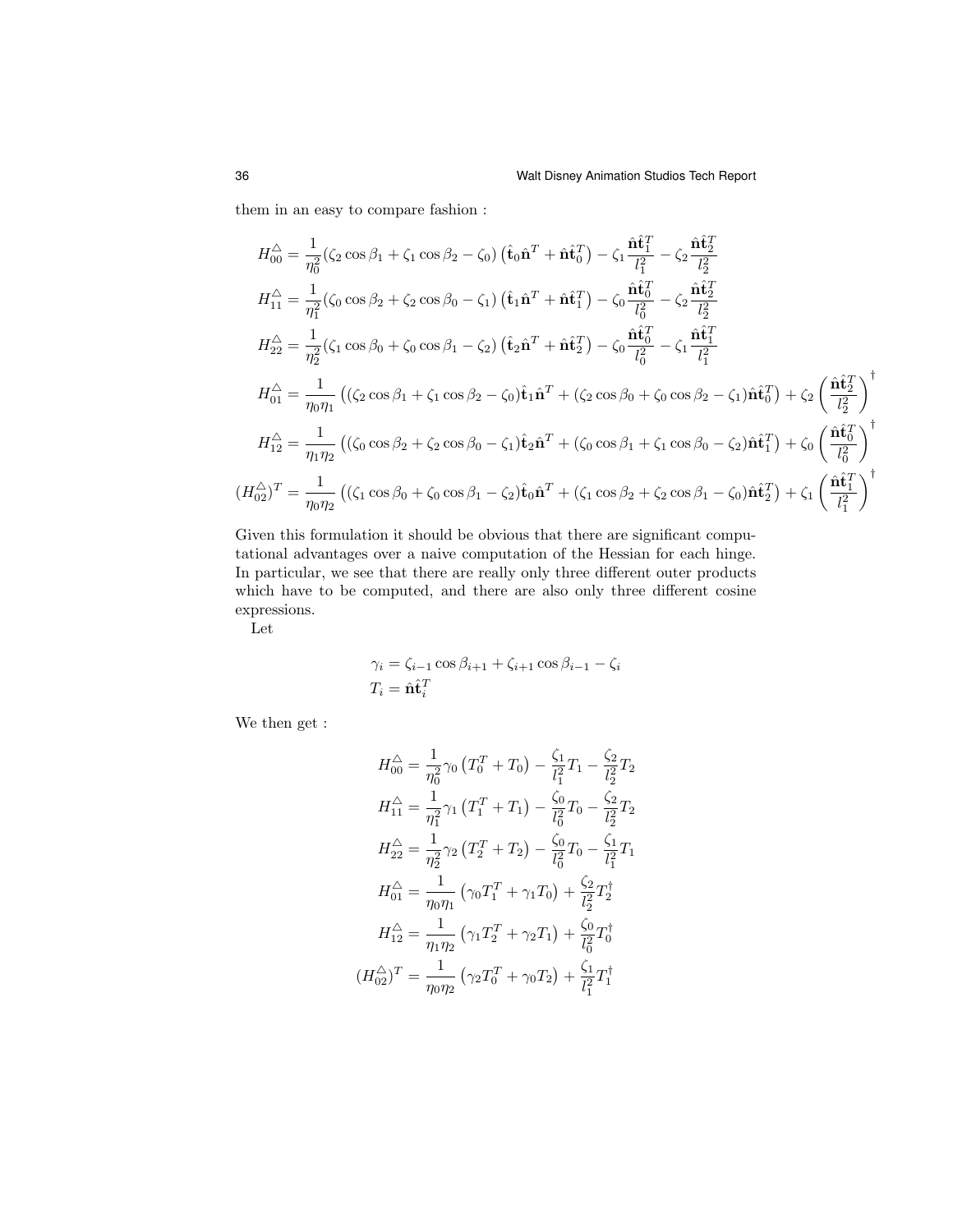Here we also notice that the term  $\zeta_i T_i / l_i^2$  is used three times. Taking this into account we need to compute 3 outer products, 12 scaled versions of these outer products and 15 matrix additions of  $3 \times 3$  matrices in order to compute the lower half of the Hessian for one triangle. The other half follows from symmetry.

In comparison, the Hessian for a single full hinge requires six different outer products, 20 scaled versions of these, and 18 matrix additions. For a regular mesh there are twice as many edges as faces, so the total (relative) cost for the entire mesh becomes 12 outer products, 40 scale operations and 36 additions vs. 3, 12 and 15 operations. Roughly speaking, it should therefore provide a  $3x$  speedup. However, the locality of the above computation also helps cache-coherency, which can provide a significant speedup on its own.

By combining the results presented so far we get the following algorithm for computing the first term of the Hessian of the bending energy for the entire mesh :

• For each triangle

compute face normal, n compute triangle area,  $2A = ||\mathbf{n}||$ normalize face normal,  $\hat{\mathbf{n}} = \mathbf{n}/\|\mathbf{n}\|$ 

• For each edge

compute edge vector, e compute edge length,  $l = ||e||$ compute normalized edge vector,  $\hat{\mathbf{e}} = \mathbf{e}/\|\mathbf{e}\|$ compute  $\zeta(\theta)$  and  $v(\theta)$ 

• For each triangle and  $i \in \{0, 1, 2\}$ :

compute  $\cos \beta_i = -\hat{\mathbf{e}}_{i-1} \cdot \hat{\mathbf{e}}_{i+1}$ . Store with vertex. compute the three altitudes,  $\eta_i = 2A/l_i$ . Store with vertex. compute the three outward-pointing edge-normals,  $\hat{\mathbf{t}}_i = \hat{\mathbf{e}}_i \times \hat{\mathbf{n}}$ . compute the three outer products,  $T_i = \hat{\mathbf{n}} \hat{\mathbf{t}}_i^T$ compute  $\tilde{T}_i = \zeta_i T_i / l_i^2$ . compute  $\gamma_i = \zeta_{i-1} \cos \beta_{i+1} + \zeta_{i+1} \cos \beta_{i-1} - \zeta_i$ set  $H_{ii}^{\triangle} = \frac{\gamma_i}{\eta_i^2} (T_i^T + T_i)$ update  $H_{i-1,i-1}^{\triangle}$  –  $\tilde{T}_i$  and  $H_{i+1,i+1}^{\triangle}$  –  $=\tilde{T}_i$ set  $H_{i-1,i}^{\triangle} = \frac{\gamma_{i-1}}{\eta_{i-1}r_i}$  $\frac{\gamma_{i-1}}{\eta_{i-1}\eta_i}T_i^T$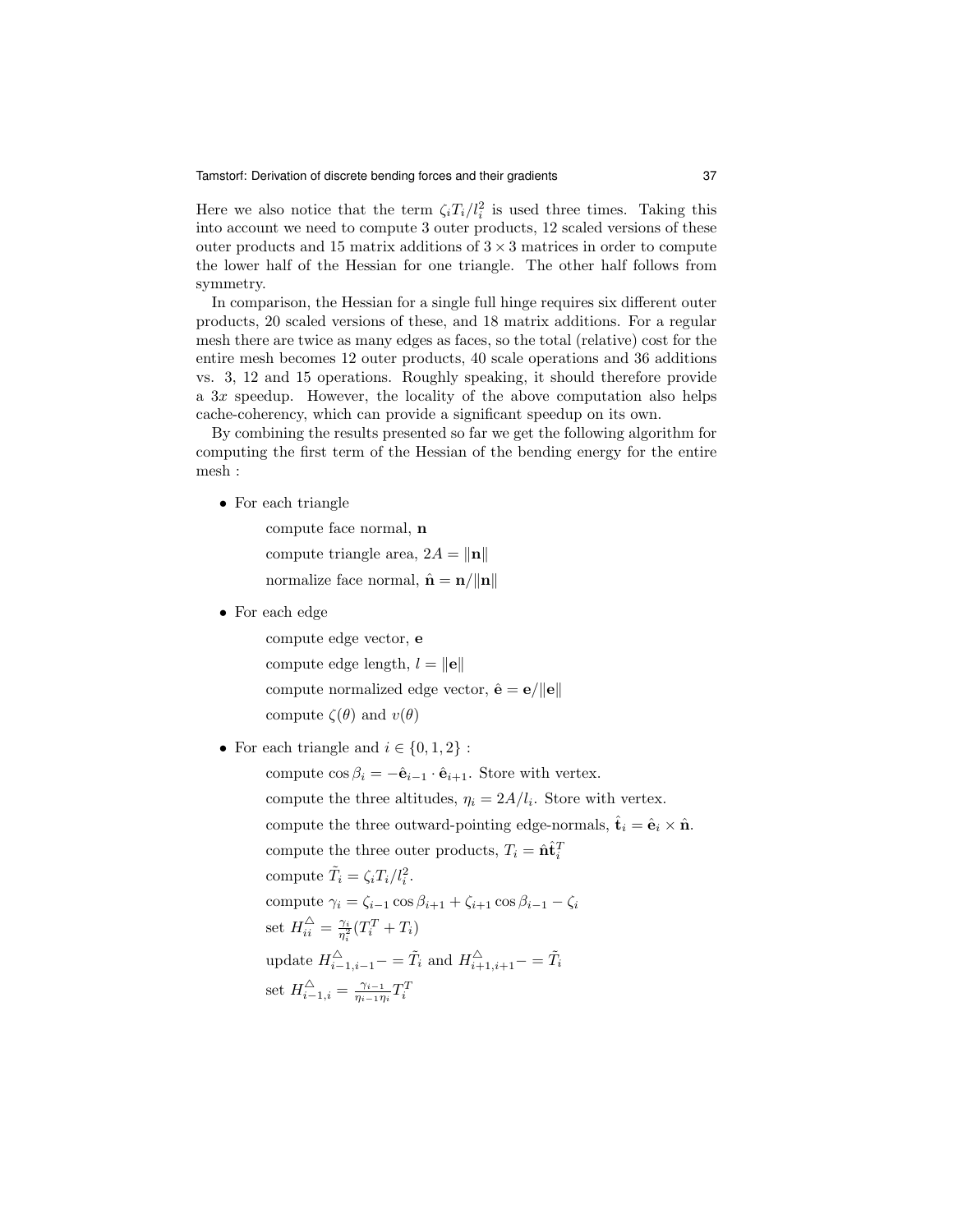update 
$$
H_{i+1,i-1}^{\triangle} + = \tilde{T}_i^{\dagger}
$$
  
\nupdate  $H_{i,i+1}^{\triangle} + = \frac{\gamma_{i+1}}{\eta_i \eta_{i+1}} T_i^T$   
\nset  $H_{10}^{\triangle} = (H_{01}^{\triangle})^T$ ,  $H_{21}^{\triangle} = (H_{12}^{\triangle})^T$ , and  $H_{02}^{\triangle} = (H_{20}^{\triangle})^T$   
\nadd  $H^{\triangle}$  to the global matrix

In order to finish the computation of the Hessian for the bending energy we need to compute the term  $\xi(\theta)(\nabla\theta)^T\nabla\theta$ . It can be shown that the sum of  $\nabla \theta$  for all edges incident to a given vertex almost falls out for free from the above computation. However, this would not provide  $\nabla \theta$  for each *edge*. Since  $\xi(\theta)(\nabla\theta)^T\nabla\theta$  contains terms which depend on two triangles it is also not practical to do a per-triangle decomposition as above. In the end it is most efficient to compute  $\xi(\theta)(\nabla\theta)^T$  and  $\nabla\theta$  and then compute the outer product by simple multiplication.

#### 7. Lack of positive definiteness

In many situations it is desirable for a matrix to be positive definite. In particular this is a requirement for being able to use the conjugate gradient method to solve the corresponding set of linear equations.

In this section we will show that the Hessian of the bending energy is not guaranteed to be positive definite. In fact, it is at best positive semidefinite. The fact that it is not always positive definite is not at all surprising. It was shown in by [Coleman and Noll 59] that a strictly convex energy is incompatible with frame invariance which means that a strictly convex energy must depend on the choice of coordinate system. Strict convexity also implies uniqueness of all solutions, which precludes phenomena like buckling [Hill 57].

To show that the Hessian is at best positive semi-definite we note that the bending energy is designed to be invariant under rigid body transformations. In particular this means that it is invariant under translations. Hence if we translate all vertices by the same amount, neither the energy nor the forces change. We might therefore guess that 0 is an eigenvalue for the Hessian corresponding to eigenvectors consisting of uniform translations. This is in fact the case which we can prove by considering a uniform translation in configuration space

$$
\mathbf{v} = [\mathbf{u}, \mathbf{u}, \mathbf{u}, \mathbf{u}].
$$

Here **u** is the translation vector in  $\mathbb{R}^3$ . With this notation we need to show that

$$
-H(E_b)\mathbf{v} = (\zeta(\theta)H(\theta) + \xi(\theta)\nabla\theta^T\nabla\theta)\mathbf{v} = \mathbf{0}
$$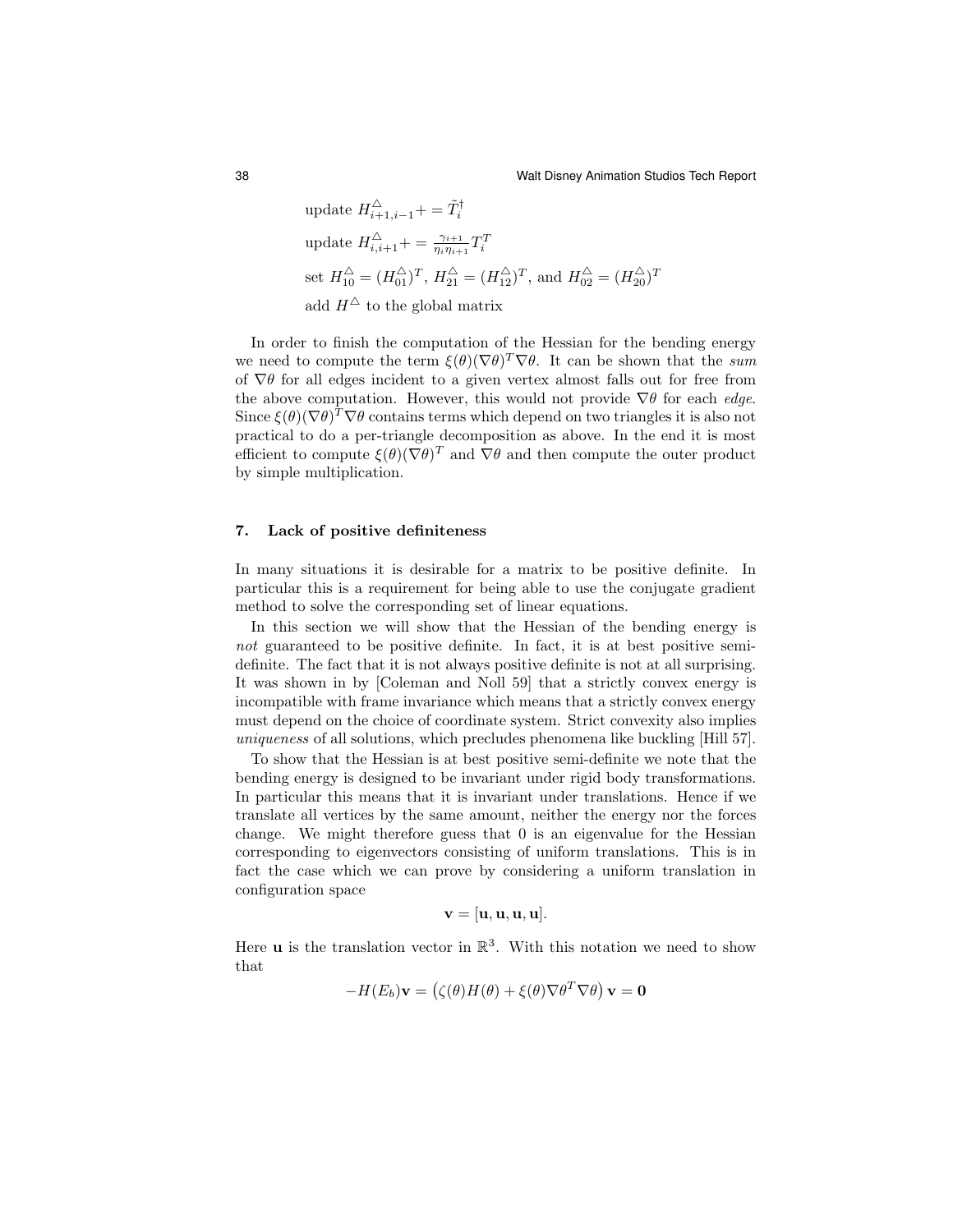To do this, let us first consider  $(\nabla \theta)$ v. Given the expressions in equations 18-21 we get

$$
(\nabla \theta)\mathbf{v} = \left(\frac{\cos \alpha_3}{h_3} + \frac{\cos \alpha_1}{h_1} - \frac{1}{h_{01}}\right)\hat{\mathbf{n}}_1^T \mathbf{u}
$$

$$
+ \left(\frac{\cos \alpha_4}{h_4} + \frac{\cos \alpha_2}{h_2} - \frac{1}{h_{02}}\right)\hat{\mathbf{n}}_2^T \mathbf{u}
$$

If we consider just the first of these terms, then we see that

$$
\frac{\cos \alpha_3}{h_3} + \frac{\cos \alpha_1}{h_1} - \frac{1}{h_{01}} = \frac{\|\mathbf{e}_3\| \cos \alpha_3}{2A_1} + \frac{\|\mathbf{e}_1\| \cos \alpha_1}{2A_1} - \frac{\|\mathbf{e}_0\|}{2A_1}
$$

$$
= \frac{1}{2A_1} \left( \|\mathbf{e}_3\| \frac{\gamma \|\mathbf{e}_0\|}{\|\mathbf{e}_3\|} + \|\mathbf{e}_1\| \frac{(1-\gamma)\|\mathbf{e}_0\|}{\|\mathbf{e}_1\|} - \|\mathbf{e}_0\|\right)
$$

$$
= 0 \tag{62}
$$

Here,  $\gamma ||\mathbf{e}_0||$  is the distance from  $\mathbf{x}_0$  to the projection of  $\mathbf{x}_2$  onto  $\mathbf{e}_0$ , and  $(1 - \gamma)$ ||e<sub>0</sub>|| is the distance from the same projection to **x**<sub>1</sub>. The fact that the second term is also 0 follows by symmetry, and as a consequence we see that  $(\nabla \theta) \mathbf{v} = 0.$ 

Computing  $H(\theta)$ **v** is a little more tedious, but essentially straight forward. After collecting terms, the scale-factors we just considered for  $(\nabla \theta)$  v show up again which means that those terms vanish. The remaining terms are scaled by factors of the following form :

$$
\frac{\hat{\mathbf{m}}_3}{h_3} + \frac{\hat{\mathbf{m}}_1}{h_1} + \frac{\hat{\mathbf{m}}_{01}}{h_{01}} = \frac{\|\mathbf{e}_3\|\hat{\mathbf{m}}_3}{2A_1} + \frac{\|\mathbf{e}_1\|\hat{\mathbf{m}}_1}{2A_1} + \frac{\|\mathbf{e}_0\|\hat{\mathbf{m}}_{01}}{2A_1}
$$

$$
= \frac{1}{2A_1} (\mathbf{m}_3 + \mathbf{m}_1 + \mathbf{m}_{01})
$$

$$
= 0
$$

The last equality follows from the fact that  $e_3 + e_1 + e_{01} = 0$  since all the edges connect together and  $\mathbf{m}_i$  is just an inplane rotation of  $\mathbf{e}_i$ . From all this it follows that  $H(\theta)$ **v** = **0**, so **v** is an eigenvector corresponding to a zero eigenvalue. And since  $\bf{u}$ , which is used to define  $\bf{v}$ , can be chosen arbitrarily in  $\mathbb{R}^3$  it follows that the zero eigenvalue has at least geometric multiplicity 3.

It should be noted that all of the above computations are valid for any configuration, so the Hessian of the bending energy is never strictly positive definite.

In turns out that there is one more zero eigenvalue. This eigenvalue corresponds to uniform scaling along the hinge edge. It is obvious that such a scaling won't change the hinge-angle, so the energy remains unchanged, and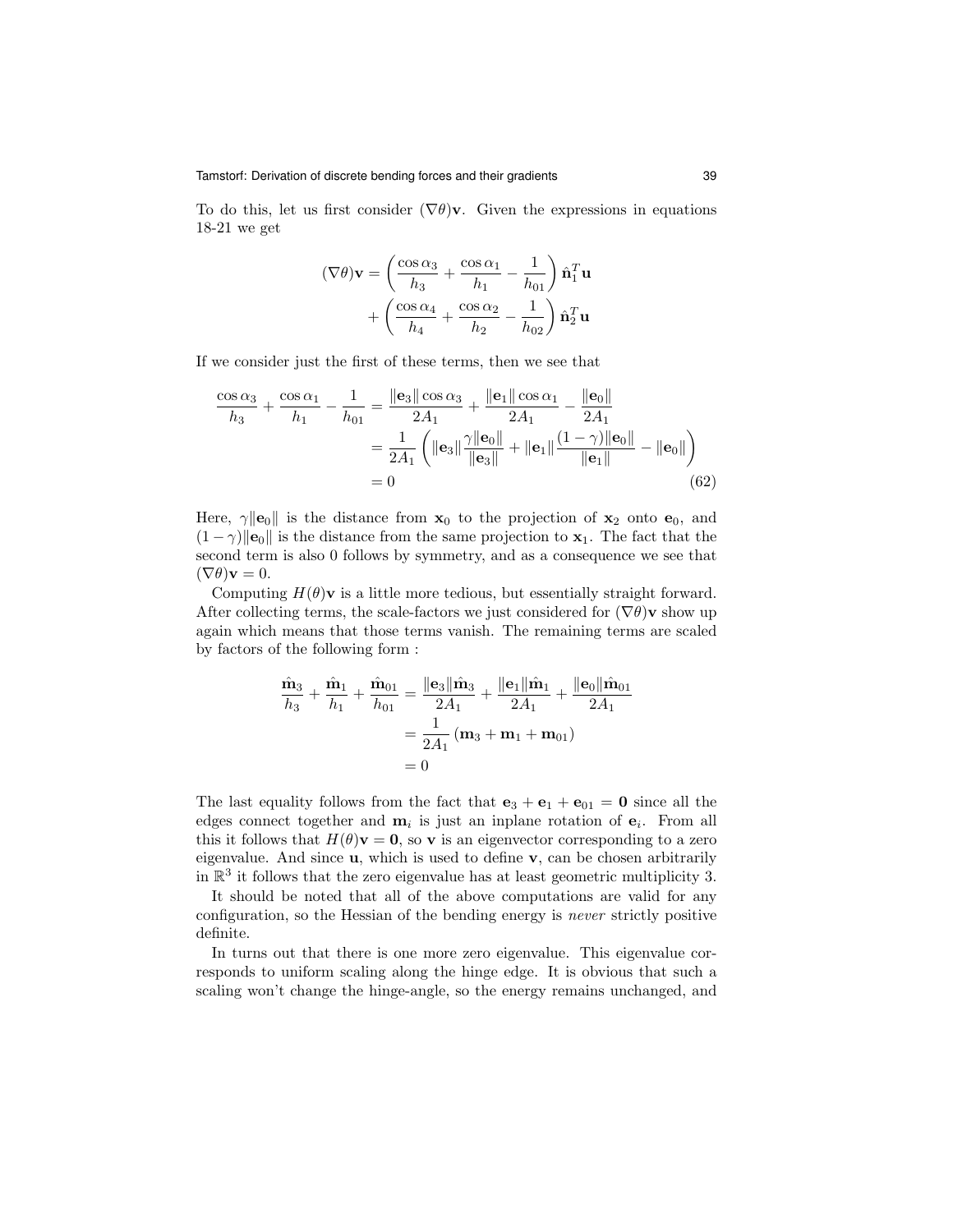since the eigenvalue is zero, it follows that the forces also don't change. The corresponding eigenvector can be written as :

$$
\mathbf{v} = [\mathbf{v}_0, \mathbf{v}_1, \mathbf{v}_2, \mathbf{v}_3]
$$

where  $\mathbf{v}_i = (\mathbf{x}_i \cdot \mathbf{e}_0) \mathbf{e}_0$ . It is easy to see that v is orthogonal to  $\nabla \theta$  since  $\mathbf{e}_0$ is orthogonal to  $\mathbf{n}_1$  and  $\mathbf{n}_2$ . What remains to show is that  $H(\theta)\mathbf{v} = 0$ . To do this we will use the notation introduced in equation 51-55.

First we note that  $\hat{\mathbf{n}}_i$  and  $\hat{\mathbf{m}}_{0i}$  are both perpendicular to  $\mathbf{e}_0$ , so all terms involving  $M_{ijk}$  $\mathbf{v}_l$  and  $B_i \mathbf{v}_l$  are zero. Similarly all terms involving  $N_{ij}^T \mathbf{v}_l$  and  $N_{i.0j}$ **v**<sub>l</sub> are zero. Let  $H_0$  denote the first block row of  $H(\theta)$ . After collecting terms we get :

$$
H_0 \mathbf{v} = \frac{1}{h_3} \left( \frac{\cos \alpha_3}{h_3} (\mathbf{x}_0 \cdot \mathbf{e}_0) + \frac{\cos \alpha_1}{h_1} (\mathbf{x}_1 \cdot \mathbf{e}_0) - \frac{1}{h_{01}} (\mathbf{x}_2 \cdot \mathbf{e}_0) \right) \hat{\mathbf{n}}_1 \hat{\mathbf{m}}_3^T \mathbf{e}_0 + \frac{1}{h_4} \left( \frac{\cos \alpha_4}{h_4} (\mathbf{x}_0 \cdot \mathbf{e}_0) + \frac{\cos \alpha_2}{h_2} (\mathbf{x}_1 \cdot \mathbf{e}_0) - \frac{1}{h_{02}} (\mathbf{x}_3 \cdot \mathbf{e}_0) \right) \hat{\mathbf{n}}_2 \hat{\mathbf{m}}_4^T \mathbf{e}_0
$$

For the first term we have :

$$
\frac{\cos \alpha_3}{h_3}(\mathbf{x}_0 \cdot \mathbf{e}_0) + \frac{\cos \alpha_1}{h_1}(\mathbf{x}_1 \cdot \mathbf{e}_0) - \frac{1}{h_{01}}(\mathbf{x}_2 \cdot \mathbf{e}_0) =
$$
\n
$$
\frac{\cos \alpha_3}{h_3}(\mathbf{x}_0 \cdot \mathbf{e}_0) + \frac{\cos \alpha_1}{h_1}((\mathbf{x}_0 + \mathbf{e}_0) \cdot \mathbf{e}_0) - \frac{1}{h_{01}}((\mathbf{x}_0 + \mathbf{e}_1) \cdot \mathbf{e}_0) =
$$
\n
$$
\frac{\cos \alpha_1}{h_1}(\mathbf{e}_0 \cdot \mathbf{e}_0) - \frac{1}{h_{01}}(\mathbf{e}_1 \cdot \mathbf{e}_0) =
$$
\n
$$
\frac{\cos \alpha_1}{h_1} ||\mathbf{e}_0||^2 - \frac{\cos \alpha_1}{h_{01}} ||\mathbf{e}_1|| ||\mathbf{e}_0|| =
$$
\n
$$
\cos \alpha_1 ||\mathbf{e}_0|| \left( \frac{||\mathbf{e}_0||}{h_1} - \frac{||\mathbf{e}_1||}{h_{01}} \right) = 0
$$

The second equality here follows from equation 62. The last equality follows from the fact that the two right triangles with sides  $(e_1, h_{01})$  and  $(e_0, h_1)$  are similar (all their angles are the same), so the ratios between the lengths of their sides must be the same. By symmetry it follows that the second term in the expression for  $H_0$ **v** is also zero, so we have  $H_0$ **v** = 0. The computations for  $H_1$ **v** follow the same pattern and  $H_2$ **v** and  $H_3$ **v** are easily shown to be zero since all terms turn out to be zero. As a result we have  $H(\theta)\mathbf{v} = 0$ , so **v** is an eigenvector corresponding to a zero eigenvalue.

#### 8. Degeneracies

There are two types of first order degeneracies : Edge collapses and altitude collapses. Both of these will cause one of more of the altitudes in a hinge to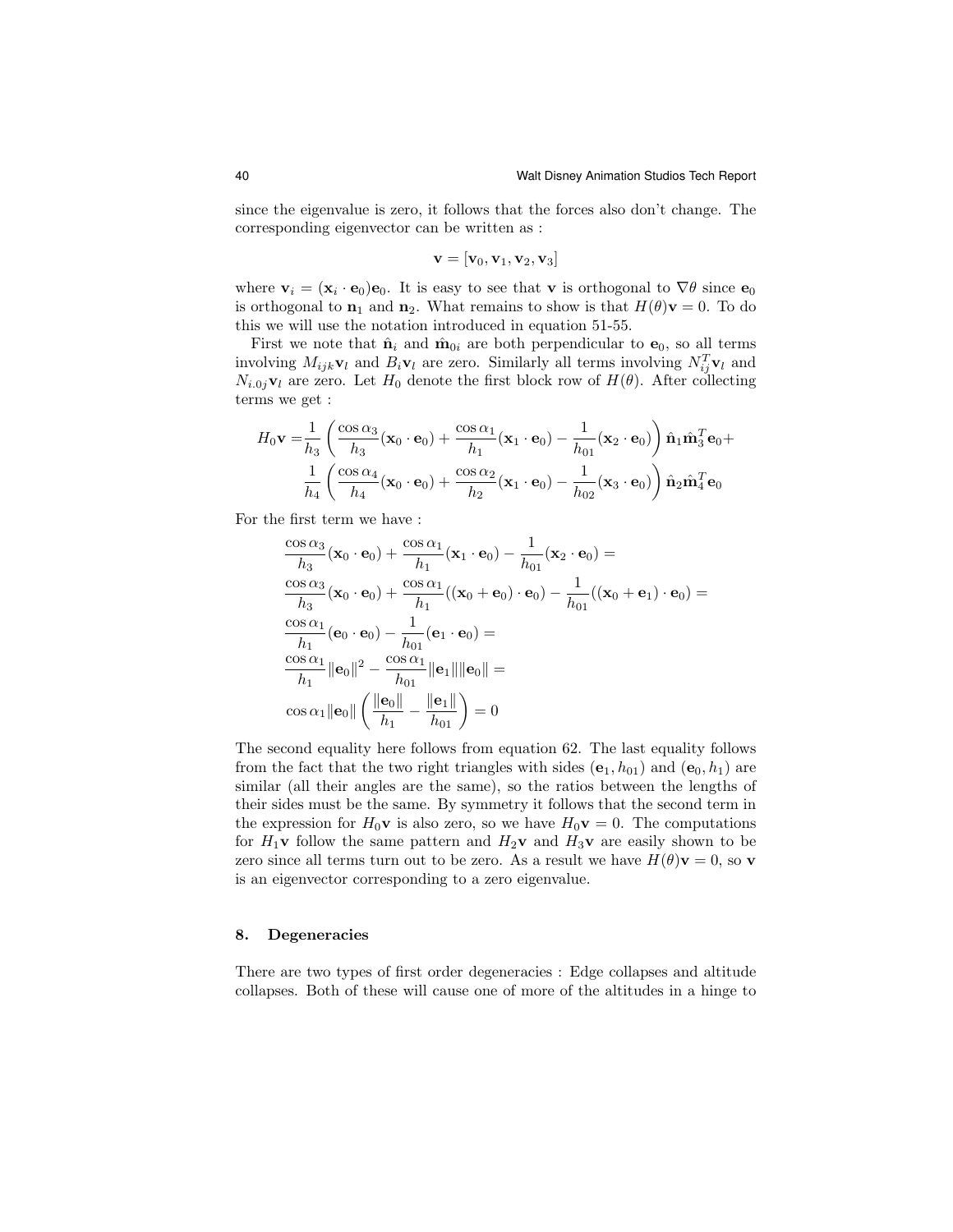become zero. This will formally lead to division by zero in the computation of both the gradient and the Hessian for the bending energy. For an edge collapse it is easy to show that all the relevant terms have well-defined limit values as the edge length goes to zero, so one could include this as a special case. Unfortunately, an altitude collapse is not as easy to handle.

In theory the tensile forces should prevent the elements from ever degenerating, but in practice it that doesn't quite work. As an example the St. Venant-Kirchhoff constitutive model does not have a singularity for det  $F = 0$ which means that a finite amount of energy can cause a triangle to degenerate. Other constitutive models do have such a singularity, but they are exceedingly ill-conditioned in the near-degenerate configuration.

#### References

- [Audoly and Pomeau 10] Basile Audoly and Yves Pomeau. Elasticity and Geometry: From hair curls to the nonlinear response of shells. Oxford University Press, 2010.
- [Bergou et al. 10] Miklós Bergou, Basile Audoly, Etienne Vouga, Max Wardetzky, and Eitan Grinspun. "Discrete viscous threads." ACM Trans. Graph. 29 (2010), 116:1–116:10.
- [Bridson et al. 03] Robert Bridson, Sebastian Marino, and Ronald Fedkiw. "Simulation of clothing with folds and wrinkles." In SCA '03: Proceedings of the 2003 ACM SIGGRAPH/Eurographics Symposium on Computer Animation, pp. 28–36. Eurographics Association, 2003.
- [Cohen-Steiner and Morvan 03] David Cohen-Steiner and Jean-Marie Morvan. "Restricted Delaunay Triangulations and Normal Cycle." In SCG '03: Proceedings of the nineteenth annual symposium on Computational geometry, pp. 312–321. New York, NY, USA: ACM, 2003.
- [Coleman and Noll 59] Bernard D. Coleman and Walter Noll. "On the Thermostatics of Continuous Media." Archive for Rational Mechanics and Analysis 4:1 (1959), 97–128.
- [Gingold et al. 04] Yotam Gingold, Adrian Secord, Jefferson Y. Han, Eitan Grinspun, and Denis Zorin. "A Discrete Model for Inelastic Deformation of Thin Shells." Technical report, Courant Institute of Mathematical Sciences, New York University, 2004.
- [Grinspun et al. 03] Eitan Grinspun, Anil N. Hirani, Mathieu Desbrun, and Peter Schröder. "Discrete shells." In SCA '03: Proceedings of the 2003 ACM